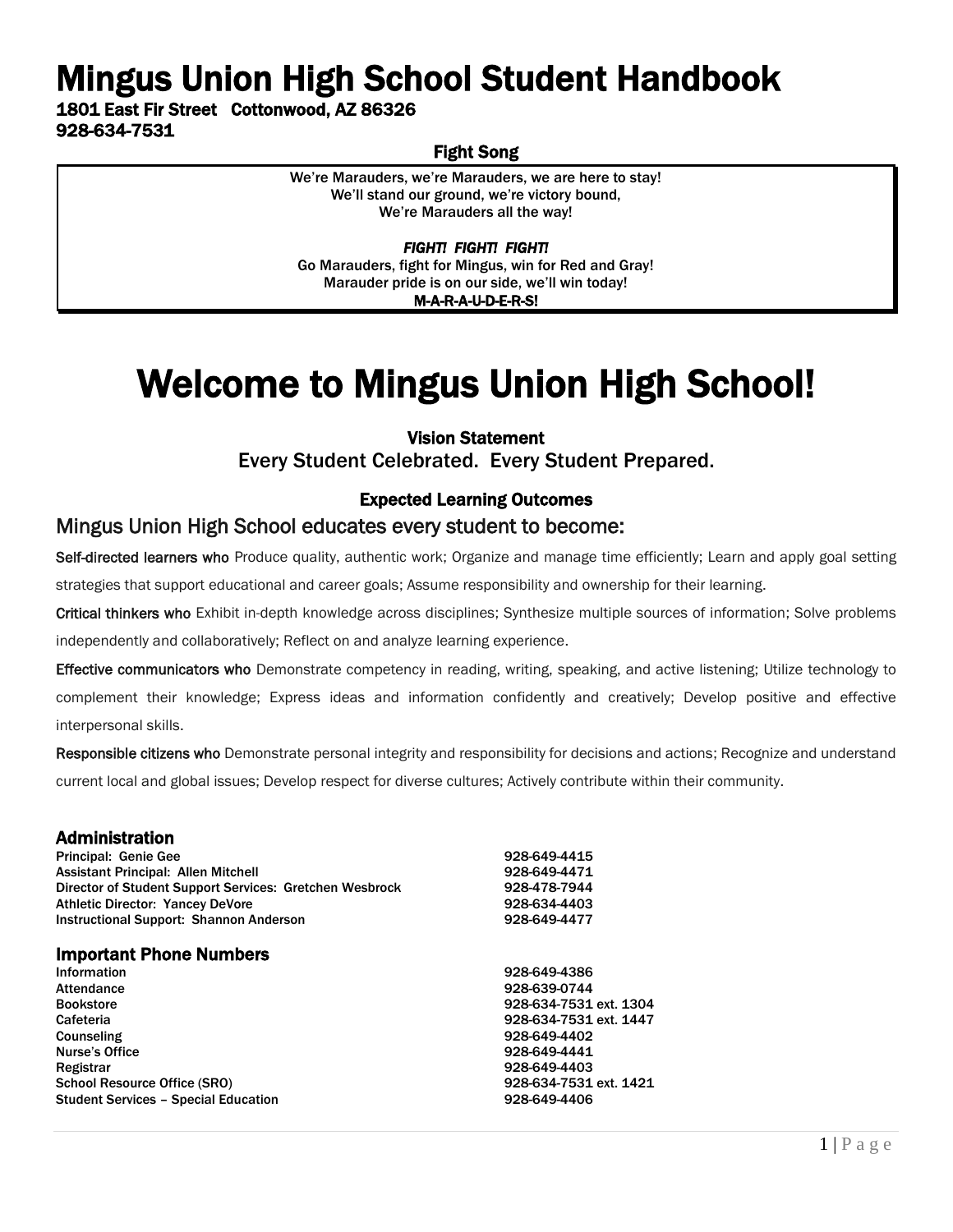### MUHS Web Page – wwww.mingusunion.com

Please visit the Mingus Union High School web page for additional information including:

- Faculty contact information and webpages
- Activity and athletic schedules
- Registration information
- Parent Information
- Club
- Counseling
- Bus information
- Publications

| <b>Academic</b>     |                                     | Academic integrity is a fundamental value of education and MUHS, therefore,              |
|---------------------|-------------------------------------|------------------------------------------------------------------------------------------|
| <b>Integrity</b>    |                                     | acts of cheating, plagiarism, falsification or attempts to cheat, plagiarize or          |
|                     |                                     | falsify will not be tolerated. Should it be determined that an academic integrity        |
|                     |                                     | violation has taken place, the teacher reserves the right to assign a zero grade         |
|                     |                                     | and submit a discipline referral to an administrator. Repeat infractions will result     |
|                     |                                     | in additional discipline.                                                                |
| <b>Academic</b>     |                                     | Attending MUHS is a privilege and with that comes the responsibility for the             |
| <b>Information</b>  |                                     | student to participate and progress academically. In class, students are                 |
| <b>Academic</b>     |                                     | expected to participate according to the directions of their teacher. Participation      |
| <b>Expectations</b> |                                     | will lead to academic achievement and progress, the major goal of a high school          |
|                     |                                     | education. The long-term reward is graduation, but the short-term rewards are            |
|                     |                                     | many and depend on the individual. Some overall scholastic expectations are as           |
|                     |                                     | follows:                                                                                 |
|                     |                                     | Take focused notes.<br>$\bullet$                                                         |
|                     |                                     | Enter class on time, prepared with necessary materials.<br>٠                             |
|                     |                                     | Follow teacher directions.<br>$\bullet$                                                  |
|                     |                                     | Ask for assistance from teachers/others as needed.                                       |
|                     |                                     | Study/review for tests.                                                                  |
|                     |                                     | Complete homework.<br>$\bullet$                                                          |
|                     |                                     | Participate in discussion.<br>$\bullet$                                                  |
|                     |                                     | Engage your mind in the course.                                                          |
| <b>Advanced</b>     |                                     | Advanced Placement classes are weighted using the following values: A= 5.0,              |
| <b>Placement</b>    |                                     | $B = 4.0$ , $C = 2.5$ , $D = 1.0$ . AP students are expected to take the course's        |
| Curriculum (AP)     |                                     | summative College Board AP exam in May. Test participation is required to                |
|                     |                                     | receive the weighted grade. AP exam preparation is a significant component of            |
|                     |                                     | the AP course. Students will need to purchase an AP test preparation book of             |
|                     |                                     | the instructor's choosing.                                                               |
| <b>Athletics</b>    | <b>AIA Rules and</b>                | AIA rules and practices can be found on their website at www.aiaoline.org                |
|                     | <b>Practices</b><br>Student-Athlete | A 9th, 10th, or 11th grader must be enrolled in 6 classes in order to be eligible for    |
|                     | Academic                            | athletic participation. Seniors must be enrolled in 5 classes to participate in          |
|                     | Requirements                        | athletics                                                                                |
|                     | Grade<br>Check                      | Weekly athletic eligibility checks:                                                      |
|                     | <b>Policy</b>                       | A weekly grade check will be used to determine eligibility. If the official<br>$\bullet$ |
|                     |                                     | weekly grade check indicates that a student has received a non-passing                   |
|                     |                                     | grade in one or more their classes, the students is determined to be                     |
|                     |                                     | ineligible at that point and may not participate in extra-curricular                     |
|                     |                                     | activities.                                                                              |
|                     |                                     | The coach/club sponsor is responsible for verifying that each participant                |
|                     |                                     | in his/her activity has met grade requirements per policy and for                        |
|                     |                                     | declaring any student not passing as ineligible from all participation in                |
|                     |                                     | his/her activity for the duration of the ineligibility. Academically ineligible          |
|                     |                                     | students are not to miss instructional time due to activities.                           |
|                     |                                     |                                                                                          |
|                     |                                     |                                                                                          |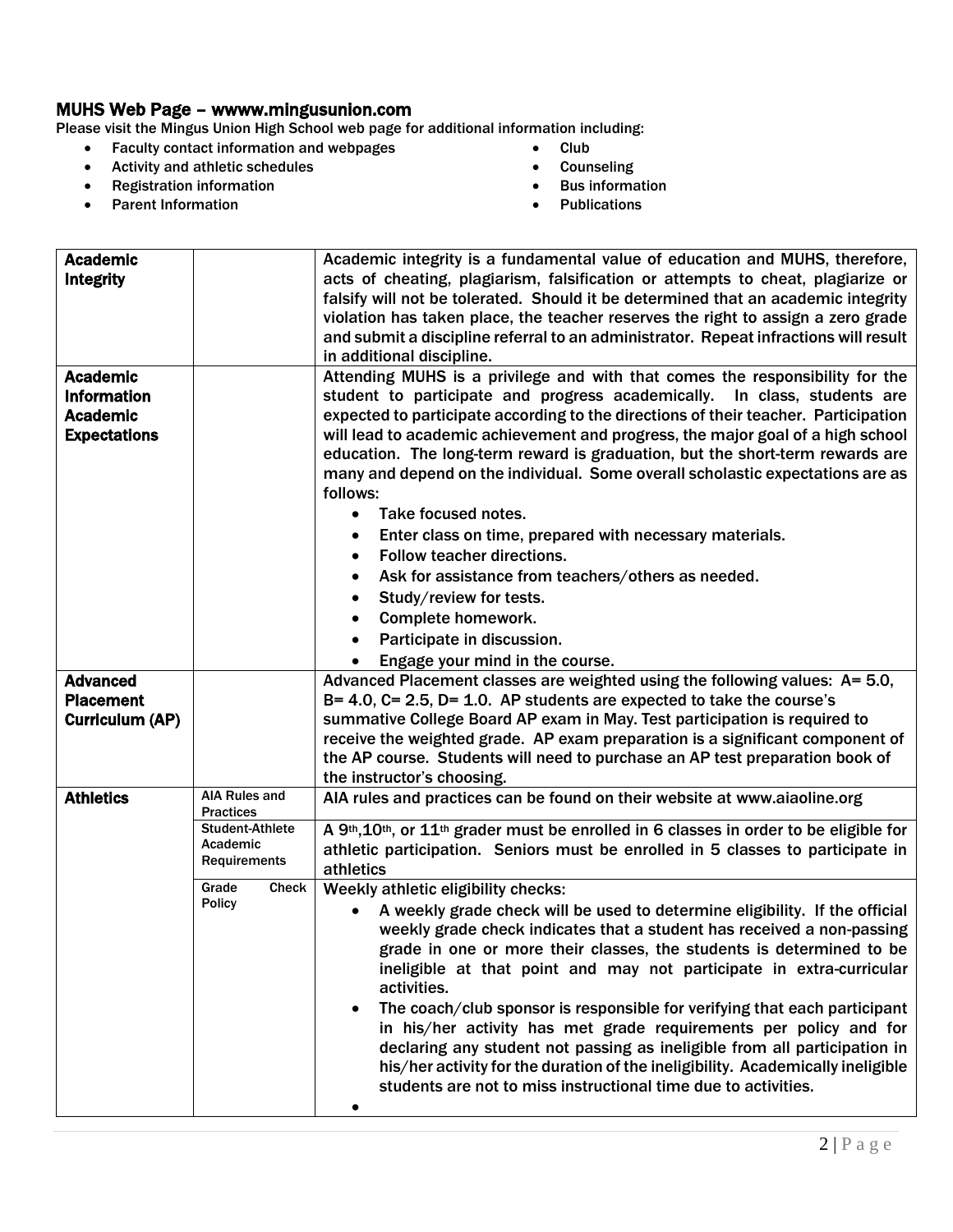| <b>Code of Conduct</b><br>accountable to those standards in addition to the school policies.<br>platform.<br>Insurance<br>for any student enrolled in school.<br><b>Physicals</b><br>All athletes need to complete a physical and athletic packet yearly to participate<br>in sports.<br>Physical<br><b>Education Locks</b><br>and Lockers<br>Athlete<br>Attendance/Disci<br>pline<br>the day after the suspension has ended.<br><b>Sports Schedules</b><br>Athletics Secretary or by visiting the MUHS Athletics website.<br>Sportsmanship/F<br>an Behavior<br>courtesy and citizenship.<br><b>Athletics and</b><br><b>Substance Abuse Rules</b><br><b>Extracurricular</b><br>a. The possession, consumption, production or distribution of drugs is<br><b>Activities</b><br>forbidden.<br><b>Violations</b><br>b. The possession, consumption, production, or distribution of alcohol is<br>forbidden.<br>The possession, consumption, production, or distribution of tobacco,<br>c.<br>tobacco products, or smoking (including electronic/vapor) is forbidden.<br>Possession of electronic/vapor device is forbidden and will be<br>considered a tobacco violation.<br><b>Implementation of Procedure</b><br>intoxicants of any kind. |  |                                                                                                                                                                                                                                                                                                                                                                                                                                                                                                                                                                                                                                                                                                                                                                                                                                                                      |
|------------------------------------------------------------------------------------------------------------------------------------------------------------------------------------------------------------------------------------------------------------------------------------------------------------------------------------------------------------------------------------------------------------------------------------------------------------------------------------------------------------------------------------------------------------------------------------------------------------------------------------------------------------------------------------------------------------------------------------------------------------------------------------------------------------------------------------------------------------------------------------------------------------------------------------------------------------------------------------------------------------------------------------------------------------------------------------------------------------------------------------------------------------------------------------------------------------------------------------------|--|----------------------------------------------------------------------------------------------------------------------------------------------------------------------------------------------------------------------------------------------------------------------------------------------------------------------------------------------------------------------------------------------------------------------------------------------------------------------------------------------------------------------------------------------------------------------------------------------------------------------------------------------------------------------------------------------------------------------------------------------------------------------------------------------------------------------------------------------------------------------|
|                                                                                                                                                                                                                                                                                                                                                                                                                                                                                                                                                                                                                                                                                                                                                                                                                                                                                                                                                                                                                                                                                                                                                                                                                                          |  | All student athletes and parents sign the MUHS Code of Conduct in order to<br>participate in athletics at Mingus Union High School. Student athletes are held                                                                                                                                                                                                                                                                                                                                                                                                                                                                                                                                                                                                                                                                                                        |
|                                                                                                                                                                                                                                                                                                                                                                                                                                                                                                                                                                                                                                                                                                                                                                                                                                                                                                                                                                                                                                                                                                                                                                                                                                          |  | The full version of the Code of Conduct is included as part of the online eligibility                                                                                                                                                                                                                                                                                                                                                                                                                                                                                                                                                                                                                                                                                                                                                                                |
|                                                                                                                                                                                                                                                                                                                                                                                                                                                                                                                                                                                                                                                                                                                                                                                                                                                                                                                                                                                                                                                                                                                                                                                                                                          |  | To participate in athletics, an athlete must have insurance. Insurance forms are<br>available in the Main Office. Myers-Stevens Insurance provides coverage options                                                                                                                                                                                                                                                                                                                                                                                                                                                                                                                                                                                                                                                                                                  |
|                                                                                                                                                                                                                                                                                                                                                                                                                                                                                                                                                                                                                                                                                                                                                                                                                                                                                                                                                                                                                                                                                                                                                                                                                                          |  |                                                                                                                                                                                                                                                                                                                                                                                                                                                                                                                                                                                                                                                                                                                                                                                                                                                                      |
|                                                                                                                                                                                                                                                                                                                                                                                                                                                                                                                                                                                                                                                                                                                                                                                                                                                                                                                                                                                                                                                                                                                                                                                                                                          |  | Students enrolled in physical education courses are issued lockers. Students can<br>use specific locks available at the bookstore to secure personal belongings in<br>their assigned lockers. Lost or stolen locks are the responsibility of the student.                                                                                                                                                                                                                                                                                                                                                                                                                                                                                                                                                                                                            |
|                                                                                                                                                                                                                                                                                                                                                                                                                                                                                                                                                                                                                                                                                                                                                                                                                                                                                                                                                                                                                                                                                                                                                                                                                                          |  | Student athletes are expected to be present at least half (3 class periods) to be<br>eligible to participate in a sport for that day. An unexcused absence eliminates<br>that student from any activities scheduled for that day. Any student athletes who<br>are suspended may not participate in any school activity including practice, until                                                                                                                                                                                                                                                                                                                                                                                                                                                                                                                     |
|                                                                                                                                                                                                                                                                                                                                                                                                                                                                                                                                                                                                                                                                                                                                                                                                                                                                                                                                                                                                                                                                                                                                                                                                                                          |  | Students, athletes, parents or fans may obtain sports schedules from the                                                                                                                                                                                                                                                                                                                                                                                                                                                                                                                                                                                                                                                                                                                                                                                             |
|                                                                                                                                                                                                                                                                                                                                                                                                                                                                                                                                                                                                                                                                                                                                                                                                                                                                                                                                                                                                                                                                                                                                                                                                                                          |  | MUHS is committed to the highest ideals of sportsmanship as well as<br>establishing an environment healthy for competition. Negative statements or<br>actions towards competitors, coaches, officials, or fans in attendance at our<br>events will not be tolerated. This includes taunting, trash-talking, baiting, or<br>berating players, officials, or coaches or actions which cause ridicule or<br>embarrassment of others. Warnings will not be issued, and offenders will be<br>ejected without refund. Violators can be suspended from attending MUHS<br>extracurricular events and activities. All school disciplinary codes are also in<br>effect in our continuing effort to establish a school community of respect,                                                                                                                                    |
|                                                                                                                                                                                                                                                                                                                                                                                                                                                                                                                                                                                                                                                                                                                                                                                                                                                                                                                                                                                                                                                                                                                                                                                                                                          |  | The Mingus Union High School District (MUHSD) believes that students who are<br>granted the privilege of participating in extracurricular activities will be held to<br>higher standards of behavior than students in the general school population.<br>Students who participate in extracurricular activities in the MUHSD shall not<br>possess, use, sell, give or otherwise transmit, or be under the influence of any<br>drug or counterfeit drug, possession of which is prohibited by law. This includes<br>tobacco and/or vapor products, illegal drugs, controlled substances, alcohol, or<br>The principal may exclude any student from all extracurricular participation for<br>one (1) calendar year for any violation that involves selling or distributing any<br>quantity of illegal drugs, counterfeit drugs, or controlled substances. Additionally, |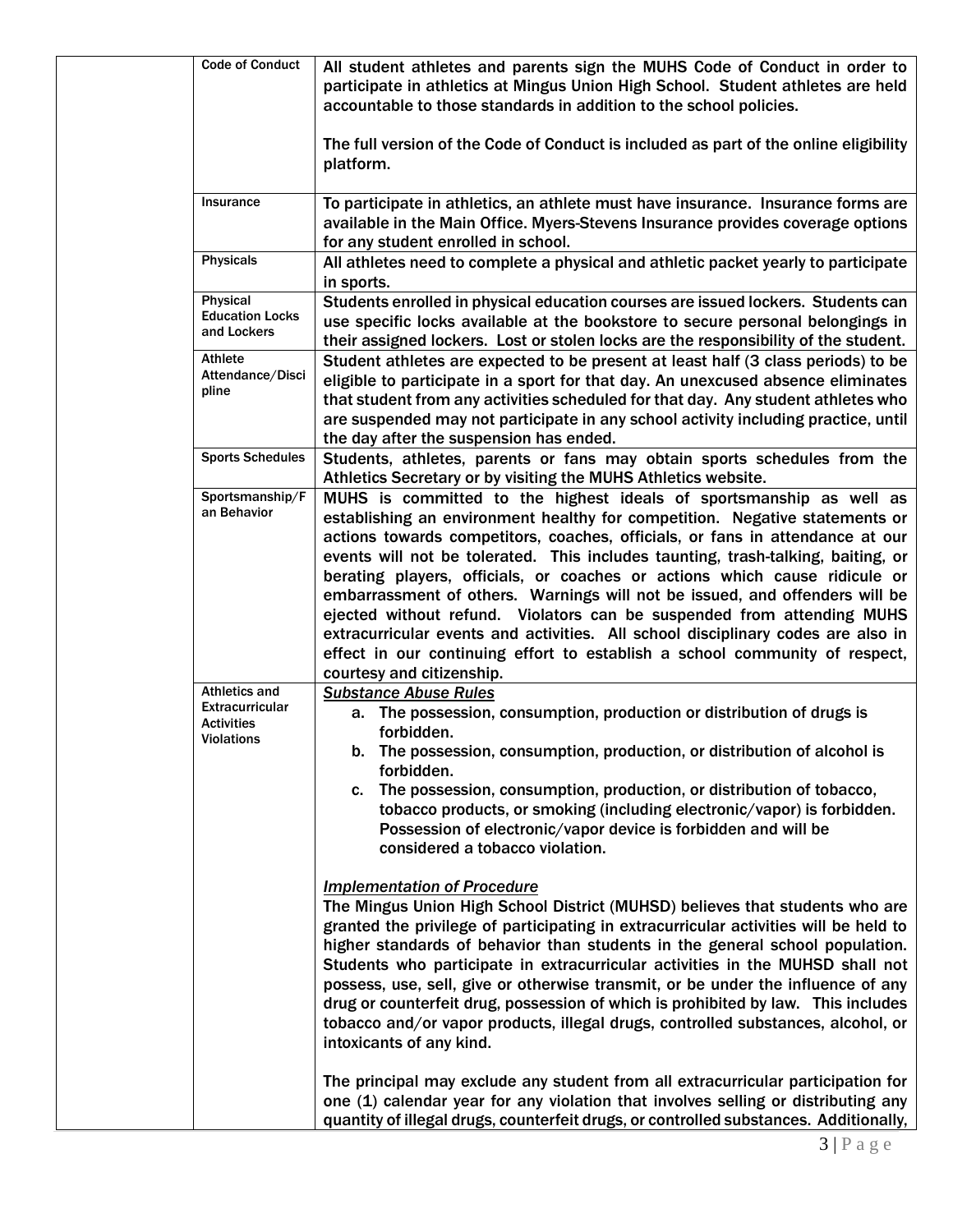| any violation of school district regulations, state, or federal laws that could have<br>negative implications on the health, safety, and welfare of students in the general<br>school population will also be cause for exclusion from participation.                                                                                                                                                                                                                                                                                                                                                                                                                                                                                |
|--------------------------------------------------------------------------------------------------------------------------------------------------------------------------------------------------------------------------------------------------------------------------------------------------------------------------------------------------------------------------------------------------------------------------------------------------------------------------------------------------------------------------------------------------------------------------------------------------------------------------------------------------------------------------------------------------------------------------------------|
| This policy will be subject to enforcement and/or disciplinary action by the<br>administrative and athletic department for twelve (12) months of the year. ANY<br>offenses in violation of this policy are cumulative during a student's participation<br>in extracurricular activities. The consequences listed in this policy are in addition<br>to regular district policies regarding student substance abuse.                                                                                                                                                                                                                                                                                                                   |
| la. First Violation In-Season                                                                                                                                                                                                                                                                                                                                                                                                                                                                                                                                                                                                                                                                                                        |
| a. Two (2) week suspension from all participation in that sport during the<br>AIA sanctioned season. This includes practices, meetings, contests,<br>travel or any other team activities. If less than 2 weeks of the season<br>remains, the balance of the two (2) weeks would carry into the next<br>season of competition.                                                                                                                                                                                                                                                                                                                                                                                                        |
| b. Immediate removal from any leadership position(s) held in extra-<br>curricular activities. Students will be ineligible to hold or run for office in<br>extracurricular activities for the next season of sport.                                                                                                                                                                                                                                                                                                                                                                                                                                                                                                                   |
| c. Student will be assigned an educational sanction by the Athletic Director<br>which may include an on-line or in person educational course related to<br>the offense. The athlete will not be eligible until the sanction is complete,<br>and they are cleared by the Athletic Director.                                                                                                                                                                                                                                                                                                                                                                                                                                           |
| <b>Ib. First Violation Out-of-Season</b>                                                                                                                                                                                                                                                                                                                                                                                                                                                                                                                                                                                                                                                                                             |
| a. Two (2) week suspension from all participation in that sport during the<br>AIA sanctioned season once the season starts. This includes practices,<br>meetings, contests, travel or any other team activities.<br>b. Immediate removal from any leadership position(s) held in extra-<br>curricular activities. Students will be ineligible to hold or run for office in<br>extracurricular activities for the next season of sport.<br>c. Student will be assigned an educational sanction by the Athletic Director<br>which may include an on-line or in person educational course related to<br>the offense. The athlete will not be eligible until the sanction is complete,<br>and they are cleared by the Athletic Director. |
| <b>II. Second Violation</b><br>Exclusion from all participation for one (1) calendar year. An<br>extracurricular participation committee will determine eligibility for<br>return to participation for any students who have received a one-year<br>suspension (see appeal procedure below).                                                                                                                                                                                                                                                                                                                                                                                                                                         |
| <b>III. Third Violation</b><br>Exclusion from all athletic or club participation for the remainder of<br>the student's high school enrollment.                                                                                                                                                                                                                                                                                                                                                                                                                                                                                                                                                                                       |
| <b>Self-Referral by Student Athletes/Club Members</b><br>Students may self-refer regarding student use of tobacco, alcohol, and other<br>drugs. Mingus Union High School will work with students and their families to<br>offer resources. Students will receive the same athletic consequences as a First<br>Violation in or out of Season but will not receive school consequences.                                                                                                                                                                                                                                                                                                                                                |
| Referral is allowed one (1) time in a student's four-year high school<br>career.                                                                                                                                                                                                                                                                                                                                                                                                                                                                                                                                                                                                                                                     |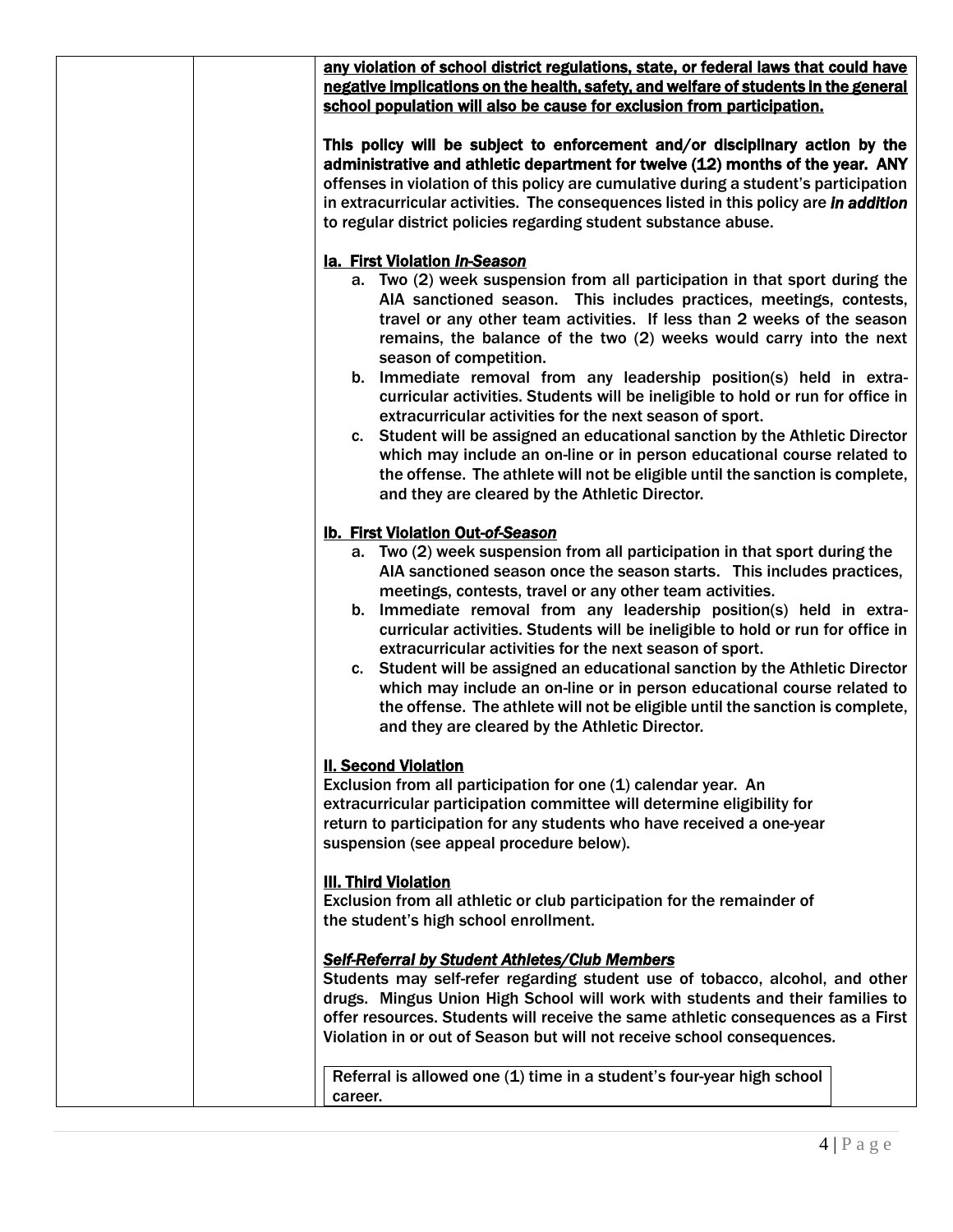|                   |                              | Referral must be only by the student or a member of the immediate                                                                                                                                                                                                                                                                                                                                                                                                                                                                                                                                                                                                                                                                                                                                                                                                                                                                                                                                                                                                                                                                                                                                                             |
|-------------------|------------------------------|-------------------------------------------------------------------------------------------------------------------------------------------------------------------------------------------------------------------------------------------------------------------------------------------------------------------------------------------------------------------------------------------------------------------------------------------------------------------------------------------------------------------------------------------------------------------------------------------------------------------------------------------------------------------------------------------------------------------------------------------------------------------------------------------------------------------------------------------------------------------------------------------------------------------------------------------------------------------------------------------------------------------------------------------------------------------------------------------------------------------------------------------------------------------------------------------------------------------------------|
|                   |                              | family.<br>Referral must be before the first in-season or out of season<br>violation.<br>Referral cannot be used by students as a method to avoid<br>consequences once a code of conduct rule is violated and a student<br>has been identified as having violated one of the codes of conduct<br>rules.<br>Referral must be made to a sponsor or coach, Athletic Director,<br>teacher, administrator, or school counselor.                                                                                                                                                                                                                                                                                                                                                                                                                                                                                                                                                                                                                                                                                                                                                                                                    |
|                   |                              | <b>Individual Rules</b><br>Sponsors and coaches may establish additional rules and regulations with the<br>approval of the Principal and Athletic Director for their respective programs.<br>Copies of all additional rules by sponsors or coaches will be on file in the<br>principal's and athletic director's office. These rules as pertaining to a<br>particular sport or club must be given by the sponsor or coach in writing to all<br>participants and explained fully at the start or at the time of initial participation<br>in the club or sport. Penalties for violation of rules will also be in writing and<br>shall be administered by the sponsor or coach.                                                                                                                                                                                                                                                                                                                                                                                                                                                                                                                                                  |
|                   |                              | <b>Appeal Procedure</b><br>Students and their parents or guardians may appeal the decision of the<br>administration or Athletic Director to an extracurricular participation<br>committee. This committee of five shall be appointed by the Athletic Director<br>and consists of an Activities Director or administrator, Athletic Director, teacher,<br>neutral coach, and a neutral club sponsor. The appeal will require the following:<br>a. A written appeal must be presented to the principal within five (5)<br>working days of the initial ruling.<br>b. The Appeals Committee shall render a decision within five working days,<br>in writing, to the student and his/her parents or guardian. Students will<br>remain ineligible for any club or sport participation during the appeal<br>process. Appeals Committee decision is final - no further appeals will<br>be considered.                                                                                                                                                                                                                                                                                                                                 |
| <b>Attendance</b> | General<br><b>Guidelines</b> | We will make attendance a priority by ensuring your student feels safe and<br>connected while at school. If your student falls behind in attendance, we will<br>respond appropriately based on the number of absences to support your student<br>in getting back on track.<br>A student must attend 90% of all class sessions in order to be eligible to<br>receive credit. Therefore, students may not miss a class more than 9<br>times in a semester. School events/activities or days missed due to<br>disciplinary action do not count towards the 9 absences maximum.<br>Students are responsible for make-up work.<br>Absences must be excused within 24 hours of the date of the absence.<br>If an absence is not excused within that time frame the absence will then<br>be documented "unexcused."<br>A student may lose credit on the 10 <sup>th</sup> absence from a class. A student<br>must complete the appeal process in order to be considered for<br>restoration of credits.<br>Appeals will only be granted for extenuating circumstances such as<br>documented chronic illness or long-term illness, court requirements,<br>Vacations and non-school related trips cannot be<br>bereavement.<br>appealed. |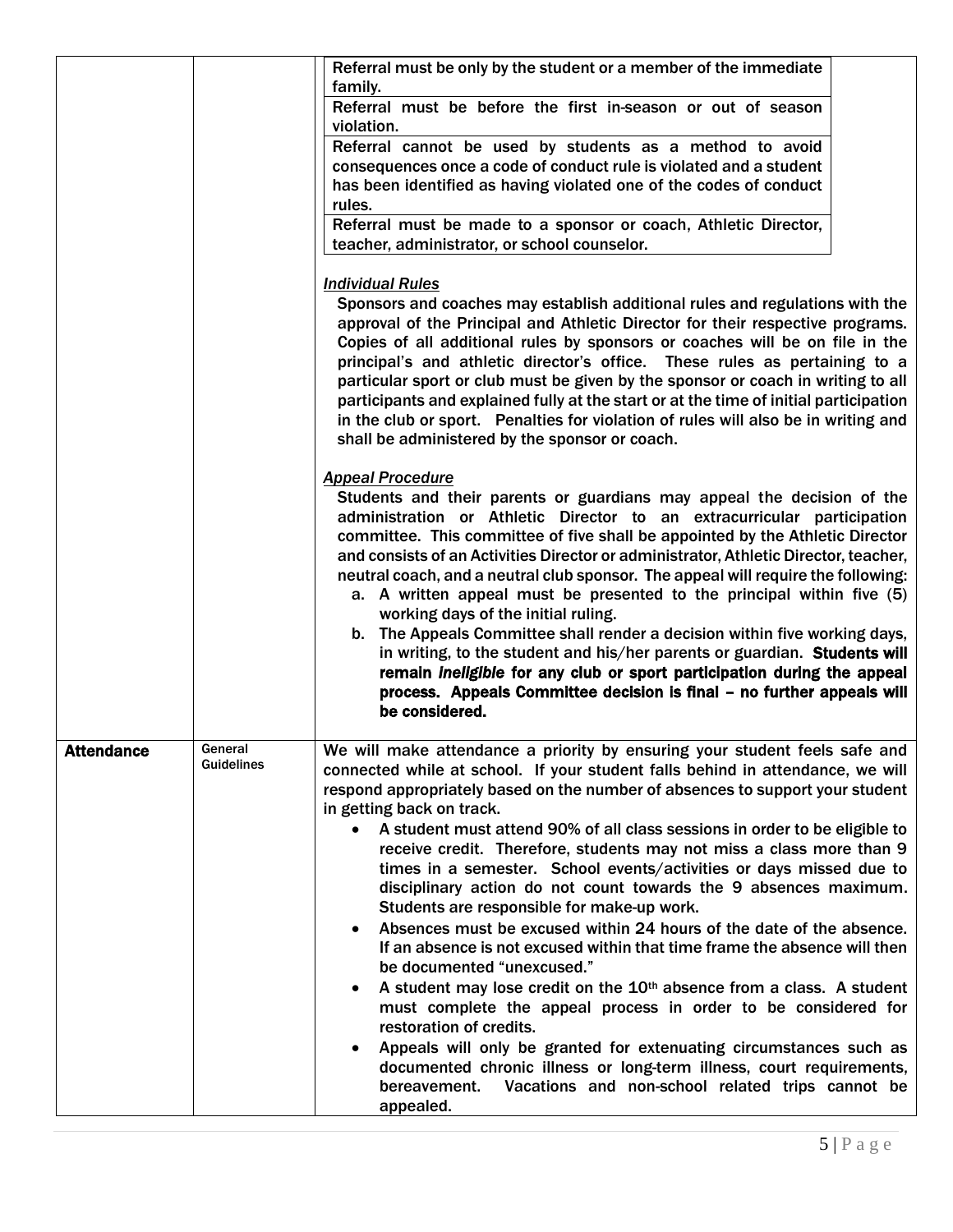|                                                | Students are responsible for making up any work that was missed due to<br>an absence.                                                                                                                                                                                                                                                                                                                                                                                                                                                                                                                                                                                                                                                          |
|------------------------------------------------|------------------------------------------------------------------------------------------------------------------------------------------------------------------------------------------------------------------------------------------------------------------------------------------------------------------------------------------------------------------------------------------------------------------------------------------------------------------------------------------------------------------------------------------------------------------------------------------------------------------------------------------------------------------------------------------------------------------------------------------------|
| Reporting<br><b>Absences</b>                   | Parents or guardians are to call the Attendance Office on the day of an<br>absence at 928-639-0744 or email attendance@muhs.com.                                                                                                                                                                                                                                                                                                                                                                                                                                                                                                                                                                                                               |
|                                                | If no phone call or email is received, the student, upon return to school, will<br>be responsible for bringing a note from the parent/guardian to the<br>Attendance Office. All absences will be considered unexcused if not reported<br>to the attendance office by the end of the school day.                                                                                                                                                                                                                                                                                                                                                                                                                                                |
|                                                | <b>Sign Out Procedures During the School Day</b><br>If a student leaves during the school day, s/he must first sign out through the<br>attendance office. In the event of an emergency, all students need to be<br>accounted for. Failure to do so will result in the disciplinary action.                                                                                                                                                                                                                                                                                                                                                                                                                                                     |
|                                                | A student may sign out only if:<br>A parent/guardian has made arrangements PRIOR to the student<br>leaving campus by phone or a note is presented to the Attendance<br>Secretary. A note must include a phone number for verification.<br>A student is ill and the office obtains permission from<br>parents/guardian.<br>A parent/guardian comes in person to sign the student out.<br>A verifiable appointment card for medical treatment, dental<br>treatment, or a court summons is presented.<br>The school nurse has determined the student should go home due to<br>illness; the parent(s)/guardian have been contacted and approved<br>the student leaving campus if they are unable to come to the school<br>and pick up the student. |
| <b>Late Entry</b>                              | Students who enroll in school the eighth day of a term or later without<br>transfer grades will be registered on audit status and may not be able to earn<br>credit toward graduation. The teacher may appeal for credit if class<br>requirements are met.                                                                                                                                                                                                                                                                                                                                                                                                                                                                                     |
| Loss of Credit,<br>Appeal<br><b>Procedures</b> | A student may lose credit on the 10th absence from a class. A student must<br>complete the appeal packet in order to be considered for restoration of credits.                                                                                                                                                                                                                                                                                                                                                                                                                                                                                                                                                                                 |
| <b>Make-Up Policy</b>                          | When a student is absent, it is his/her responsibility to arrange for and to make<br>up any work missed. The number of days to make up work is the same as the<br>number of days absent. Teacher approval is required for more time. Teachers<br>may assign Academic Intervention during Power Hour to ensure all work is made<br>up and to provide time explain concepts and assignments that were missed.                                                                                                                                                                                                                                                                                                                                    |
|                                                | Parents are encouraged to consult Teacher Websites at www.mingusunion.com<br>to view daily work, contact teachers, and arrange for make-up work if an absence<br>is going to be lengthy.<br>Pick up of assignments and books can be facilitated through attendance office<br>if needed. Homework will not be requested for students absent fewer than five<br>(5) days.                                                                                                                                                                                                                                                                                                                                                                        |
|                                                | Teachers will provide make-up work for students who have lengthy absences due<br>to illness or who are on long-term "off campus" suspension. However, teachers<br>are not obligated to give more than two days of work at a time and no more work<br>will be given until the original work is turned in satisfactorily.<br>Unexcused<br>absences and class cuts are not eligible for late credit.                                                                                                                                                                                                                                                                                                                                              |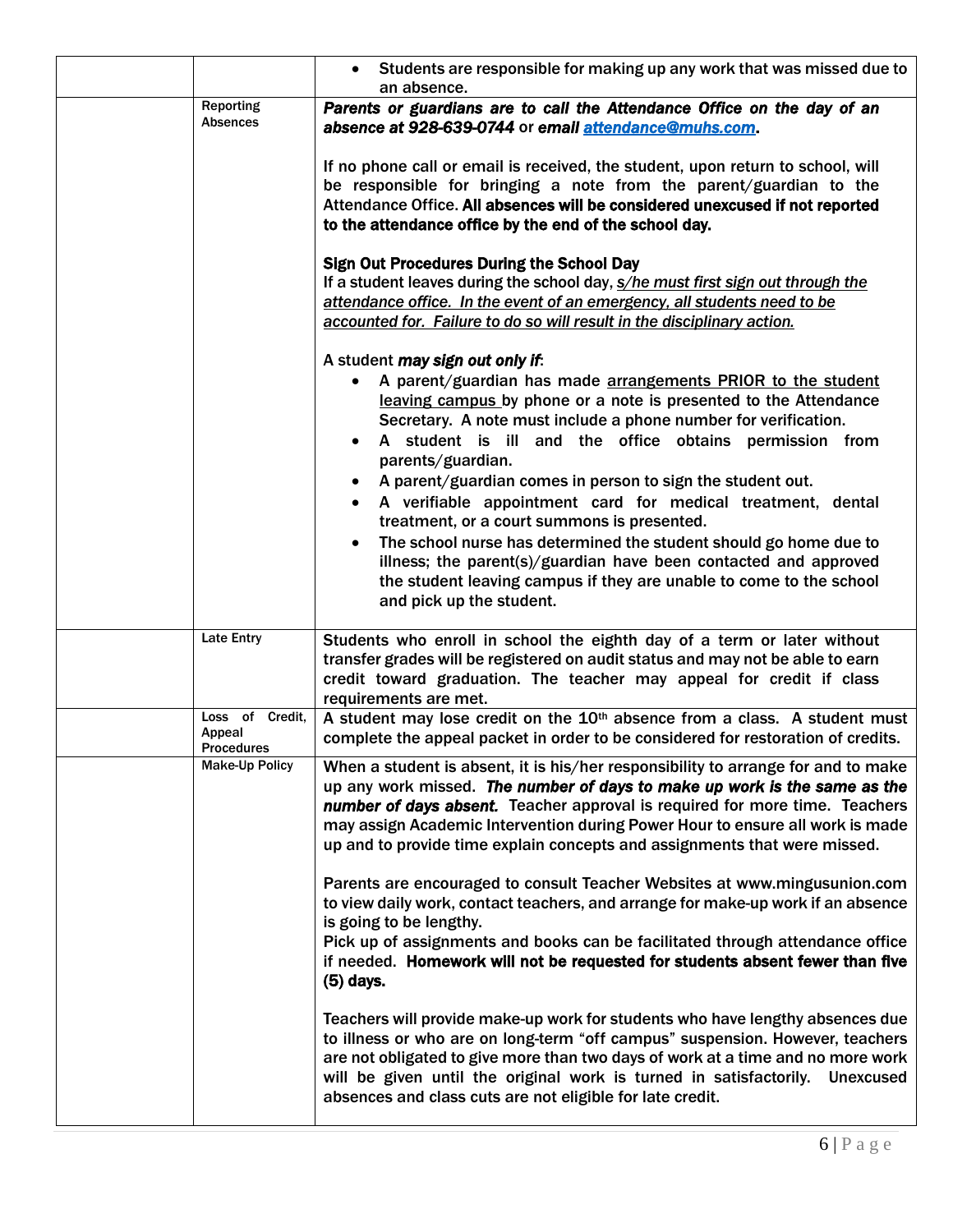| <b>Tardy Policy</b> | Our philosophy is that being tardy is a discipline problem rather than an<br>attendance problem. Within this framework, there are certain guidelines and<br>responsibilities:<br><b>Student Responsibilities</b><br>1. Arrive to class on time daily.<br>2. Be in the classroom when the final bell stops ringing.<br>3. Students will be marked absent after 10 minutes late.<br>4. Administrators may excuse a tardy.<br>5. Students who chronically miss class will be referred to an administrator<br>for corrective action.<br>6. Students reporting to school late because of a doctor's appointment or<br>other parent excuse must report to the attendance office with a doctor's<br>note or a phone call from the parent to excuse the tardy. They are given<br>a pass to class.<br>It is important for students to understand the benefits of being on time.<br>Tardiness and poor attendance are major causes of low achievement and lack<br>of success.<br>Punctuality teaches students organization and responsibility. It gives the<br>perception of caring and order on campus. It dramatically reduces disciplinary<br>referrals. When all students are in class on time, the quality of instruction |
|---------------------|----------------------------------------------------------------------------------------------------------------------------------------------------------------------------------------------------------------------------------------------------------------------------------------------------------------------------------------------------------------------------------------------------------------------------------------------------------------------------------------------------------------------------------------------------------------------------------------------------------------------------------------------------------------------------------------------------------------------------------------------------------------------------------------------------------------------------------------------------------------------------------------------------------------------------------------------------------------------------------------------------------------------------------------------------------------------------------------------------------------------------------------------------------------------------------------------------------------------|
|                     | increases significantly.                                                                                                                                                                                                                                                                                                                                                                                                                                                                                                                                                                                                                                                                                                                                                                                                                                                                                                                                                                                                                                                                                                                                                                                             |
| <b>Truancy</b>      | Truancy is the deliberate missing of one or more class periods without the<br>expressed permission of the parent/guardian. If a parent/guardian does not<br>call the school or send a note as required, the student will be considered, by<br>default, truant. All absences due to truancy will be considered class cuts.<br>Students under the age of 16 years may be cited for truancy as a disciplinary<br>measure.                                                                                                                                                                                                                                                                                                                                                                                                                                                                                                                                                                                                                                                                                                                                                                                               |
|                     | Arizona Revised Statute says the following:<br>A. It is unlawful for any child who is between six and sixteen years of age to fail<br>to attend school during the hours that the school is in session, unless either:<br>1. The child is excused pursuant to section 15-802, subsection D or section 15-<br>901, subsection A, paragraph 5, subdivision (c).<br>2. The child is accompanied by a parent, or a person authorized by a parent.<br>3. The child is provided with instruction in a homeschool.<br>B. A child who is habitually truant or who has excessive absences may be<br>adjudicated an incorrigible child as defined in section 8-201. Absences may be<br>considered excessive when the number of absent days exceeds ten per cent of<br>the number of required attendance days prescribed in section 15-802,<br>subsection B, paragraph 1.<br>C. For the purposes of this section:<br>1. "Habitually truant" means a truant child who is truant for at least five school<br>days within a school year.<br>2. "Truant" means an unexcused absence for at least one class period during<br>the day.                                                                                                 |
|                     | 3. "Truant child" means a child who is between six and sixteen years of age and<br>who is not in attendance at a public or private school during the hours that<br>school is in session, unless excused as provided by this section.<br><b>Truancy Consequences:</b>                                                                                                                                                                                                                                                                                                                                                                                                                                                                                                                                                                                                                                                                                                                                                                                                                                                                                                                                                 |
|                     | Please see disciplinary matrix for progression of consequences.                                                                                                                                                                                                                                                                                                                                                                                                                                                                                                                                                                                                                                                                                                                                                                                                                                                                                                                                                                                                                                                                                                                                                      |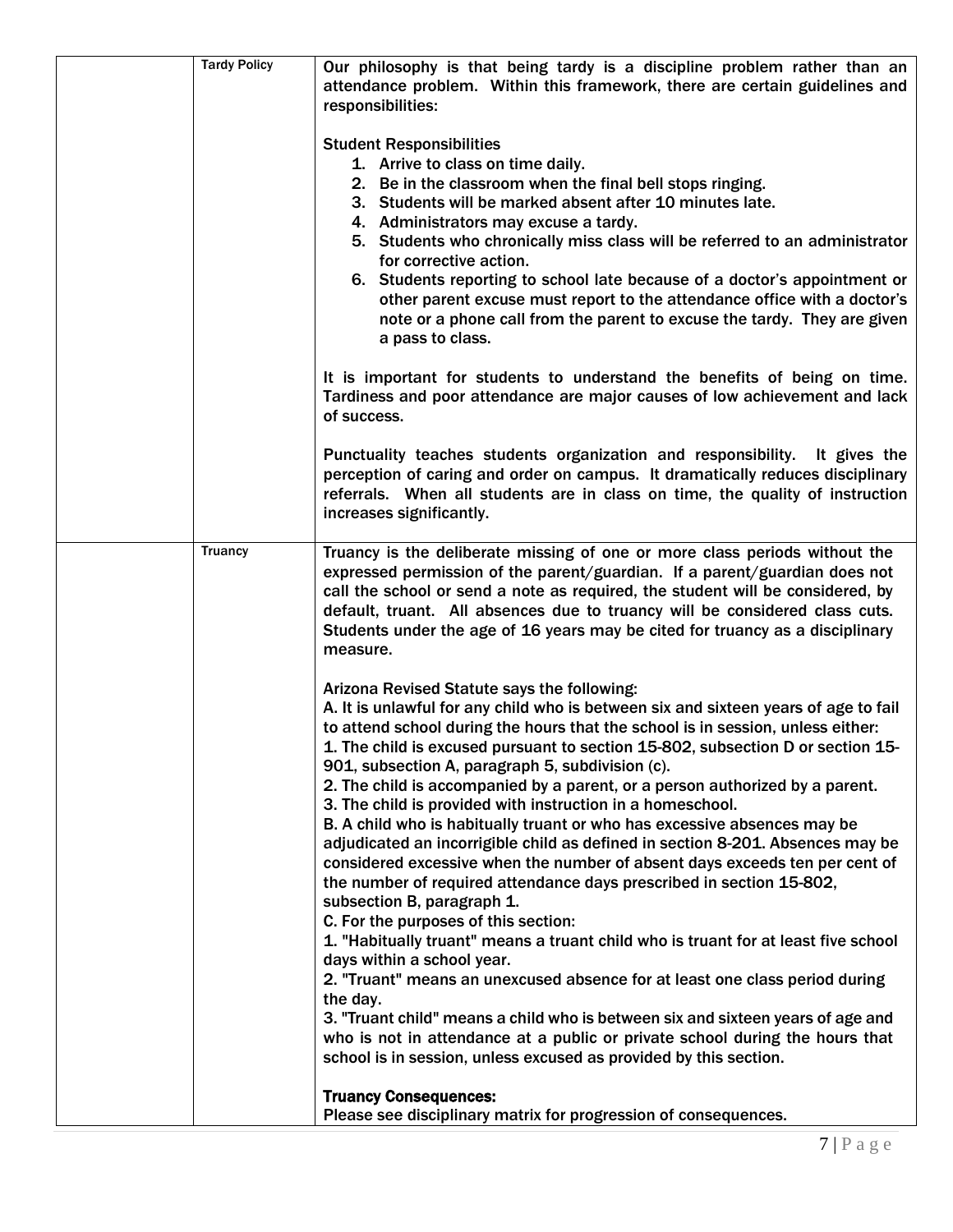|                       |                       |                                                                                                     | Repeated offences may result in removal from classes and/or referral to        |            |                            |     |
|-----------------------|-----------------------|-----------------------------------------------------------------------------------------------------|--------------------------------------------------------------------------------|------------|----------------------------|-----|
|                       |                       | probation department for truancy and/or incorrigible child.                                         |                                                                                |            |                            |     |
|                       |                       | <b>Legal consequences for Truancy -</b>                                                             |                                                                                |            |                            |     |
|                       |                       |                                                                                                     |                                                                                |            |                            |     |
|                       |                       | Letter from the City Prosecutor<br>$\bullet$<br><b>Citation by the Cottonwood Police Department</b> |                                                                                |            |                            |     |
|                       |                       |                                                                                                     |                                                                                |            |                            |     |
|                       |                       |                                                                                                     | Further Law enforcement intervention; possible fines                           |            |                            | and |
|                       |                       | incarceration                                                                                       |                                                                                |            |                            |     |
| <b>ACT/State</b>      |                       |                                                                                                     | Mingus freshmen, sophomores, and juniors will take the state mandated, grade   |            |                            |     |
| <b>Mandated</b>       |                       |                                                                                                     | level assessments in Spring 2022. Additional information will be provided. All |            |                            |     |
| <b>Testing</b>        |                       |                                                                                                     | MUHS students will participate in testing simulations and preparation          |            |                            |     |
|                       |                       | throughout the school year.                                                                         |                                                                                |            |                            |     |
|                       |                       |                                                                                                     |                                                                                |            |                            |     |
| <b>Bell Schedules</b> | <b>Power Hour</b>     |                                                                                                     | <b>Monday, Tuesday, Thursday, and Friday (Power Hour)</b>                      |            |                            |     |
|                       |                       |                                                                                                     | 30 minutes of protected AOT, 5-minute passing periods during lunch             |            |                            |     |
|                       |                       |                                                                                                     |                                                                                |            |                            |     |
|                       |                       | 7:55am-8:45am                                                                                       | 1 <sup>st</sup> hour                                                           | 50 minutes |                            |     |
|                       |                       | 8:50am-9:45am                                                                                       | 2 <sup>nd</sup> hour                                                           |            | $\overline{50}$ minutes +5 |     |
|                       |                       | 9:50am-10:40am                                                                                      | 3rd hour                                                                       | 50 minutes |                            |     |
|                       |                       | 10:45am-11:35am                                                                                     | 4 <sup>th</sup> hour                                                           | 50 minutes |                            |     |
|                       |                       | 11:40am-12:10pm                                                                                     | Power Hour - Block A                                                           | 30 minutes |                            |     |
|                       |                       | 12:10pm-12:15pm                                                                                     | Passing period                                                                 | 5 minutes  |                            |     |
|                       |                       | 12:15pm-12:45pm                                                                                     | Power Hour - Block B                                                           | 30 minutes |                            |     |
|                       |                       | 12:50pm-1:40pm                                                                                      | 5 <sup>th</sup> hour                                                           | 50 minutes |                            |     |
|                       |                       | 1:45pm-2:35pm                                                                                       | 6 <sup>th</sup> hour                                                           | 50 minutes |                            |     |
|                       |                       |                                                                                                     |                                                                                |            |                            |     |
|                       |                       |                                                                                                     | <b>Wednesday - Early Release</b> 40 min. classes, 35 min. Advisory             |            |                            |     |
|                       | <b>Advisory</b>       | 7:55am-8:35am                                                                                       | 1 <sup>st</sup> hour                                                           |            | 40 minutes                 |     |
|                       |                       | 8:40am-9:20am                                                                                       | 2 <sup>nd</sup> hour                                                           |            | 40 minutes                 |     |
|                       |                       | 9:25am-10:05am                                                                                      | 3rd hour                                                                       |            | 40 minutes                 |     |
|                       |                       | 10:10am-10:45am                                                                                     | Advisory                                                                       |            | 35 minutes                 |     |
|                       |                       | 10:50am-11:30am                                                                                     | 4 <sup>th</sup> hour                                                           |            | 40 minutes                 |     |
|                       |                       | 11:30am-12:05pm                                                                                     | Lunch                                                                          |            | 35 minutes                 |     |
|                       |                       | 12:05pm-12:45pm                                                                                     | 5 <sup>th</sup> hour                                                           |            | 40 minutes                 |     |
|                       |                       | 12:50pm-1:30pm                                                                                      | 6 <sup>th</sup> hour                                                           |            | 40 minutes                 |     |
|                       |                       | 1:40pm-3:00pm                                                                                       | Professional Learning/PLC                                                      |            | 80 minutes                 |     |
|                       |                       |                                                                                                     |                                                                                |            |                            |     |
|                       |                       |                                                                                                     |                                                                                |            |                            |     |
|                       | Parent/Teach          | Day One                                                                                             |                                                                                |            |                            |     |
|                       | er                    | $7:55am - 9:25am$                                                                                   | 1 <sup>st</sup> hour                                                           | 90 minutes |                            |     |
|                       | <b>Conferences</b>    | 9:30am -11:00am                                                                                     | 3rd hour                                                                       | 90 minutes |                            |     |
|                       | and Exam              | 11:00am-11:10am                                                                                     | <b>Break</b>                                                                   | 10 minutes |                            |     |
|                       | <b>Schedule</b>       | 11:15am-12:45pm                                                                                     | 5 <sup>th</sup> hour                                                           | 90 minutes |                            |     |
|                       |                       |                                                                                                     | Parent Teacher Conferences and Exam Grading                                    |            |                            |     |
|                       | September 16,         |                                                                                                     |                                                                                |            |                            |     |
|                       | 2021                  | Day Two                                                                                             |                                                                                |            |                            |     |
|                       | September 17,<br>2021 | 7:55am - 9:25am                                                                                     | $2nd$ hour                                                                     | 90 minutes |                            |     |
|                       | December 16,          | 9:30am-11:00am                                                                                      | 4 <sup>th</sup> hour                                                           | 90 minutes |                            |     |
|                       | 2021                  | 11:00am-11:10am                                                                                     | <b>Break</b>                                                                   | 10 minutes |                            |     |
|                       | December 17,          | 11:15am-12:45pm                                                                                     | 6 <sup>th</sup> hour                                                           | 90 minutes |                            |     |
|                       | 2021                  |                                                                                                     | Parent Teacher Conferences and Exam Grading                                    |            |                            |     |
|                       | February 17,<br>2022  |                                                                                                     |                                                                                |            |                            |     |
|                       | February 18,          |                                                                                                     |                                                                                |            |                            |     |
|                       | 2022                  |                                                                                                     |                                                                                |            |                            |     |
|                       | May 25, 2022          |                                                                                                     |                                                                                |            |                            |     |
|                       | May 26, 2022          |                                                                                                     |                                                                                |            |                            |     |
|                       |                       |                                                                                                     |                                                                                |            |                            |     |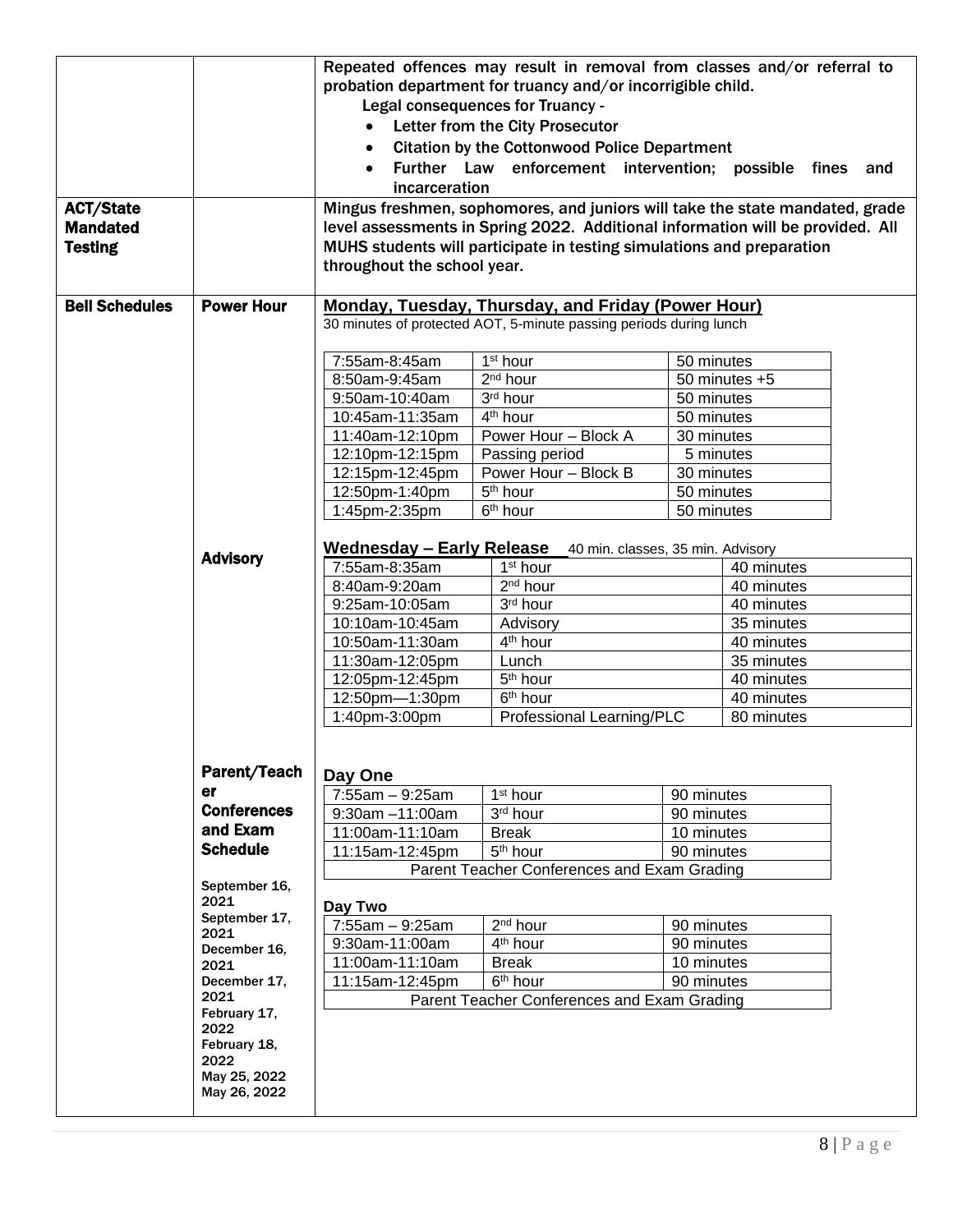| <b>Bookstore/Lost</b>  | All fines and fees must be paid through the bookstore. Lost and found is located    |
|------------------------|-------------------------------------------------------------------------------------|
| & Found                | in the front office. School supplies are available in the bookstore. Textbooks and  |
|                        | related printed subject materials are given to the students each year and must      |
|                        | be returned at the end of the year or with the withdrawal of a student. Lost and    |
|                        | damaged textbooks must be replaced by the student at full cost. All payments        |
|                        | for extracurricular activities are paid in the bookstore as well as Tax Donations.  |
| <b>Buses</b>           | Students must have MUHS issued ID card to board school buses. Transportation        |
|                        | is provided for travel from home to school and school to home only. Buses           |
|                        | cannot be used for public transportation.<br>Mingus Union provides bus              |
|                        | transportation subject to the following rules and regulations:                      |
|                        | Students must comply with requests of the bus driver who has<br>$\bullet$           |
|                        | complete authority over the bus and its passengers.                                 |
|                        | Students must refrain from loud talking or causing any sort of                      |
|                        | disturbance.                                                                        |
|                        |                                                                                     |
|                        | Students must always keep themselves and all articles inside the bus.               |
|                        | Buses do not leave the paved roadways.                                              |
|                        |                                                                                     |
|                        | Failure to abide by School Bus Rules may result in suspension from riding the       |
|                        | bus to and from school.                                                             |
| Cafeteria/Lunch        | Students have access to the cafeteria where a variety of meals are prepared. Our    |
| <b>Area</b>            | staff takes pride in serving high quality and reasonably priced food to encourage   |
|                        | students to remain on campus during the lunch hour. Students who bring their        |
|                        | lunches are welcome to eat at the tables in the cafeteria or patio. Free and        |
|                        | reduced-price meal applications are required to be submitted during registration.   |
|                        | It is the responsibility of each student to "bus" their own table and take pride in |
|                        | keeping the cafeteria and grounds clean.                                            |
|                        | Water is the only authorized beverage allowed in the classroom. No food or drink    |
|                        | is to be taken into the gym, auditorium, library, classroom, or hallways at any     |
|                        | time unless authorized by administration.                                           |
| <b>Counseling</b>      | The Mingus Union High School Counseling Department provides academic                |
| & Advising             | support services. Students are assigned a counselor according to their grade        |
|                        | level. Students and parents are encouraged to work closely with their counselor     |
|                        | regarding class changes, graduation plans, testing, and post-secondary options.     |
| <b>Cell Phones</b>     | Unless the teacher has given permission for these devices to be used for            |
| <b>Electronic</b><br>& | acceptable educational purposes, all devices must be turned off and out of sight.   |
| <b>Devices</b>         | Students who bring these items to school and create a disruption of any nature      |
|                        | will have the device confiscated and given to the appropriate administrator.        |
| <b>Chronic</b>         | MUHS is committed to providing appropriate educational opportunities for all        |
| <b>Health</b>          | students, including those with chronic health problems resulting from illness,      |
| <b>Problems</b>        | disease or accident, as defined by state statute. Students certified to having      |
|                        | chronic health conditions won' t be penalized for absences as long as the           |
|                        | absences are due solely to illness, disease or accident.                            |
|                        |                                                                                     |
|                        | Homework is made available to students with chronic health problems to provide      |
|                        | the opportunity to compete coursework and avoid the possibility of losing credit    |
|                        | due to absence from school instructional arrangements are determined on an          |
|                        | individual basis to ensure that continuous learning is integrated as much as        |
|                        | possible, with the regular education program. Credit is based upon complete         |
|                        | course requirements.                                                                |
|                        |                                                                                     |
|                        | To implement this regulation, a student with a chronic health problem is:           |
|                        | A student who is unable to attend regular classes for intermittent periods          |
|                        | of one or more consecutive days, due to illness, disease or accident, but           |
|                        | who is not a homebound student as defined by state statute.                         |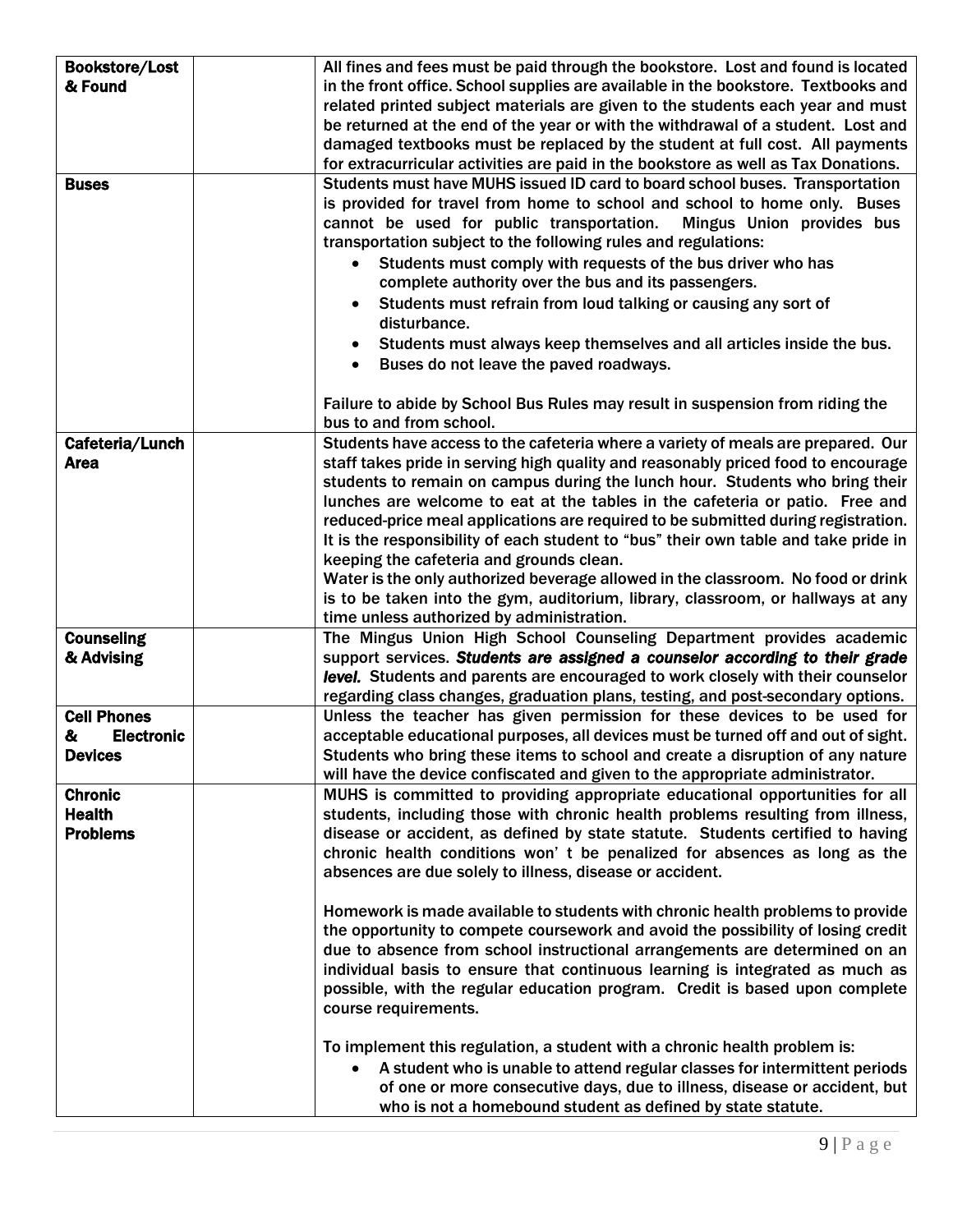|                                                             | The student's chronic illness is reviewed periodically for any change in condition.<br>Administration has the authority to recommend revocation of chronic health<br>status if it is being abused.<br>Chronic health forms are available in the Nurse's Office and must be submitted<br>yearly by a parent/guardian and signed by a Doctor of Medicine.                                                                                                                                                                   |
|-------------------------------------------------------------|---------------------------------------------------------------------------------------------------------------------------------------------------------------------------------------------------------------------------------------------------------------------------------------------------------------------------------------------------------------------------------------------------------------------------------------------------------------------------------------------------------------------------|
| <b>Closed</b>                                               | MUHS is a closed campus for 9th and 10th graders.                                                                                                                                                                                                                                                                                                                                                                                                                                                                         |
| <b>Campus/Junior</b>                                        |                                                                                                                                                                                                                                                                                                                                                                                                                                                                                                                           |
| and Senior Off<br><b>Lunch Pass</b>                         | Juniors and seniors earn an Off Campus Lunch Pass based on the number of<br>credits received. Juniors and Seniors must have 12 credits completed in order<br>to be issued an Off Campus Lunch Pass.                                                                                                                                                                                                                                                                                                                       |
|                                                             | Students must present their Off Campus Pass in order to leave campus for lunch.                                                                                                                                                                                                                                                                                                                                                                                                                                           |
|                                                             | Students can have their transcripts re-evaluated during the semester based on<br>credits completed through CEC and Mingus Online Academy.<br>Juniors and seniors who have 12 or more credits completed will receive an Off<br><b>Campus Lunch Pass</b>                                                                                                                                                                                                                                                                    |
| <b>Clubs</b>                                                | Interscholastic activities, athletic programs, and clubs offered at Mingus Union<br>High School place high priority on the overall quality of the educational<br>experience. At MUHS, we encourage our students to get involved!                                                                                                                                                                                                                                                                                          |
|                                                             | Please note that there may be tryouts or requirements for participation in some<br>clubs/activities. Note that your membership/participation in clubs/activities<br>with requirements for participation may be suspended and or revoked at the joint<br>discretion of a school administrator and the club advisor if it is deemed that you<br>have not adhered to the requirements.                                                                                                                                       |
|                                                             | Fundraising must be submitted via a request form by the club advisor for<br>approval by an administrator.                                                                                                                                                                                                                                                                                                                                                                                                                 |
|                                                             | Posters, advertisements and flyers must be approved by an administrator PRIOR<br>to being posted on campus.                                                                                                                                                                                                                                                                                                                                                                                                               |
| <b>Crosswalks</b>                                           | Students must use designated crosswalks when crossing the street to arrive or<br>depart from campus. Students should stop at the curb or edge of the road to<br>look before crossing. When clear, students should walk - not run - and<br>continuously be aware of their surroundings.                                                                                                                                                                                                                                    |
| Harassment,<br><b>Bullying, and</b><br><b>Cyberbullying</b> | Harassment and bullying of students are prohibited on campus and during<br>school-related activities or circumstances. Harassment and bullying mean any<br>severe or persistent physical or psychological abuse of a student by means of<br>physical threats or assaults, verbal threats or insults, or other hostile or degrading<br>acts. Harassment and bullying include acts that are inflicted because of a<br>student's actual or perceived race, ethnicity, religion, gender, sexual orientation<br>or disability. |
|                                                             | Harassment and bullying also include any type of sexual harassment,<br>unwelcome sexual advances, requests for sexual favors, and other unwelcome<br>written, verbal, or physical conduct of a sexual nature may, in certain<br>circumstances, constitute sexual harassment.                                                                                                                                                                                                                                              |
|                                                             | If a student believes that he or she has been harassed or bullied, the student<br>should report the behavior to a school administrator. Likewise, all school<br>employees are obligated to report such incidents. All reports of harassment,                                                                                                                                                                                                                                                                              |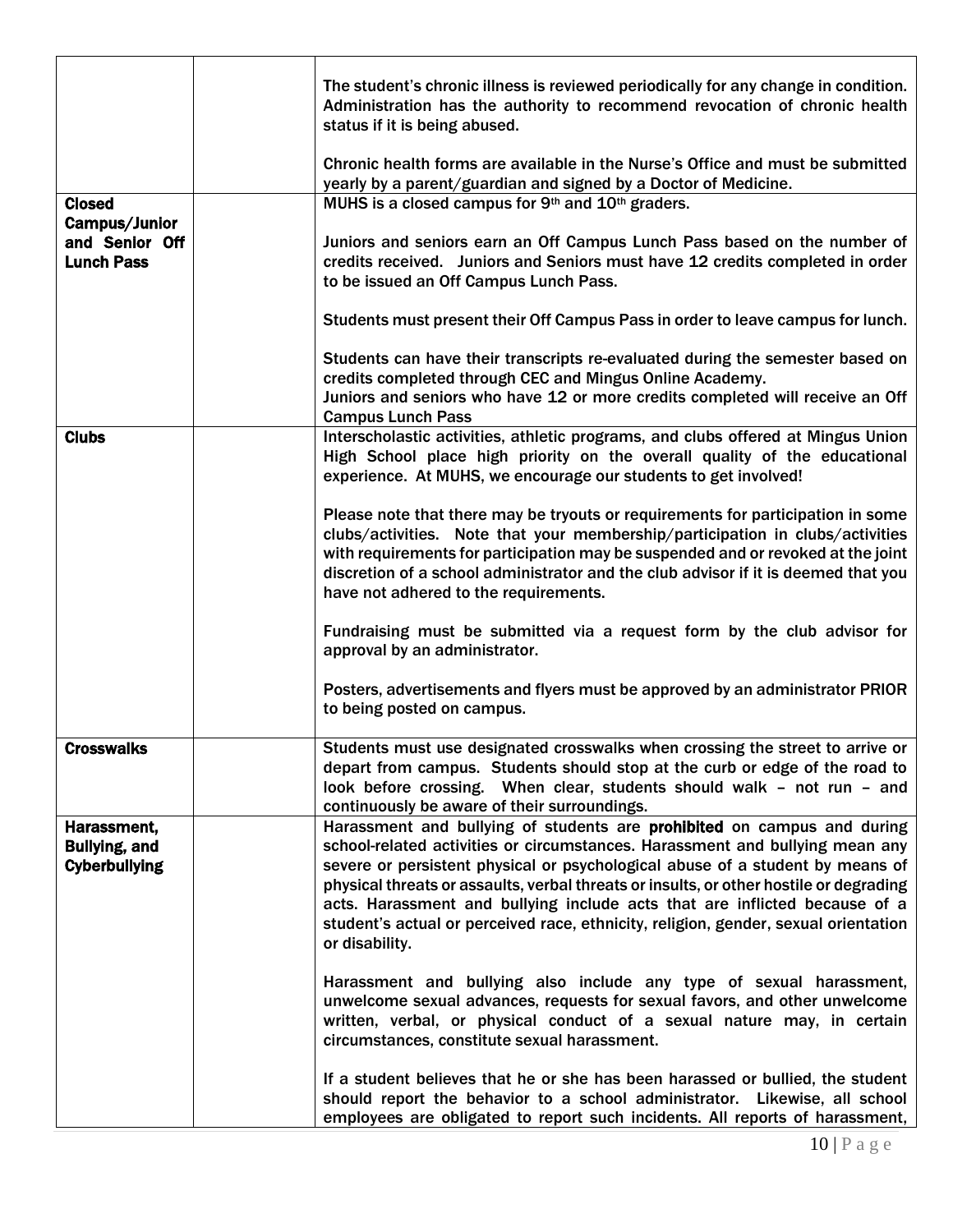|                                                                  | bullying, and hazing are confidential and will be investigated. Students who<br>engage in harassment or bullying will be subject to disciplinary action. Sexual<br>harassment that meets the legal definition of sexual abuse will be referred to<br>police, as required by state law.<br>Bullying by use of any electronic communication device. Any act of bullying by<br>either an individual student, group of students, is prohibited on or while utilizing<br>school property, in a school vehicle or at school sponsored functions. Bullying<br>that occurs offsite and is brought into the school day is also punishable as a<br>bullying offense. This policy also applies to students who support another's act<br>of bullying. All Teachers will receive in-service training in bullying prevention<br>methods. Teachers are required to report any cases of bullying to the appropriate<br>administrator. Coaches will educate their athletes regarding hazing and will<br>make clear that participation in hazing will result in dismissal from that activity.                                                                                                                                                                                                                                                                                                                                                                                                                                                                                                                                                                                                                                                                                                           |
|------------------------------------------------------------------|---------------------------------------------------------------------------------------------------------------------------------------------------------------------------------------------------------------------------------------------------------------------------------------------------------------------------------------------------------------------------------------------------------------------------------------------------------------------------------------------------------------------------------------------------------------------------------------------------------------------------------------------------------------------------------------------------------------------------------------------------------------------------------------------------------------------------------------------------------------------------------------------------------------------------------------------------------------------------------------------------------------------------------------------------------------------------------------------------------------------------------------------------------------------------------------------------------------------------------------------------------------------------------------------------------------------------------------------------------------------------------------------------------------------------------------------------------------------------------------------------------------------------------------------------------------------------------------------------------------------------------------------------------------------------------------------------------------------------------------------------------------------------------------|
| <b>Dance</b><br><b>Information</b>                               | In order to promote a safe and orderly school environment at all MUHS dances,<br>students and guests will be asked to comply with the following guidelines.<br>If guests are enrolled in HS (grades 9-12), a copy of his/her current ID<br>must be attached to a guest form.<br>If the guest has already graduated, he/she may not be over the age of<br>20 and must attach a copy of his/her driver's license or non-driver state<br>ID to a guest form.<br>MUHS students must enter and leave with the guest. Once you have<br>entered the dance/event, you may not leave and return.<br>Guests must show his/her current school ID (if under age of 20) or a<br>driver's license/non-driver state ID (if already graduated) for admission<br>to the dance/event. The ID shown must match the photocopy of the ID<br>from the original application in order to be considered valid.<br>The guest application must be submitted to MUHS administration prior<br>to the dance/event. Applications will not be accepted at the door.<br>MUHS students are responsible for the behavior and demeanor of their<br>guests. MUHS students are responsible for informing the guest of all<br>MUHS behavior and dress code rules. If a guest does not follow the rules,<br>he/she will not be allowed to attend another MUHS dance/event.<br>Freshmen are not permitted to attend Prom and Sophomores must be<br>invited by a Junior or Senior to Prom.<br>The following are specifically prohibited at MUHS school sponsored<br>dances: sexually explicit dancing, dancing that can result in injury or<br>which may be a personal safety hazard, consumption or being under the<br>influence of drugs or alcohol.<br>Any person removed from the dance/event by MUHS staff is not entitled |
| <b>Deliveries &amp;</b><br><b>Messages to</b><br><b>Students</b> | to a refund.<br>MUHS CANNOT interrupt instructional class time for any items dropped off for<br>students. Students may pick up these items in the Front Office before school,<br>during lunch, after school and during passing periods. MUHS will not be<br>responsible for items not delivered nor will we contact students that the item is<br>in the Front Office.<br>In addition, deliveries such as cash/checks, food items from outside vendors,<br>balloons, flowers, stuffed animals, will not be accepted. All money brought for<br>lunch must be paid in the cafeteria.<br>MUHS WILL NOT interrupt instructional class time in order to deliver a message<br>to a student unless a school administrator deemed it an emergency.                                                                                                                                                                                                                                                                                                                                                                                                                                                                                                                                                                                                                                                                                                                                                                                                                                                                                                                                                                                                                                             |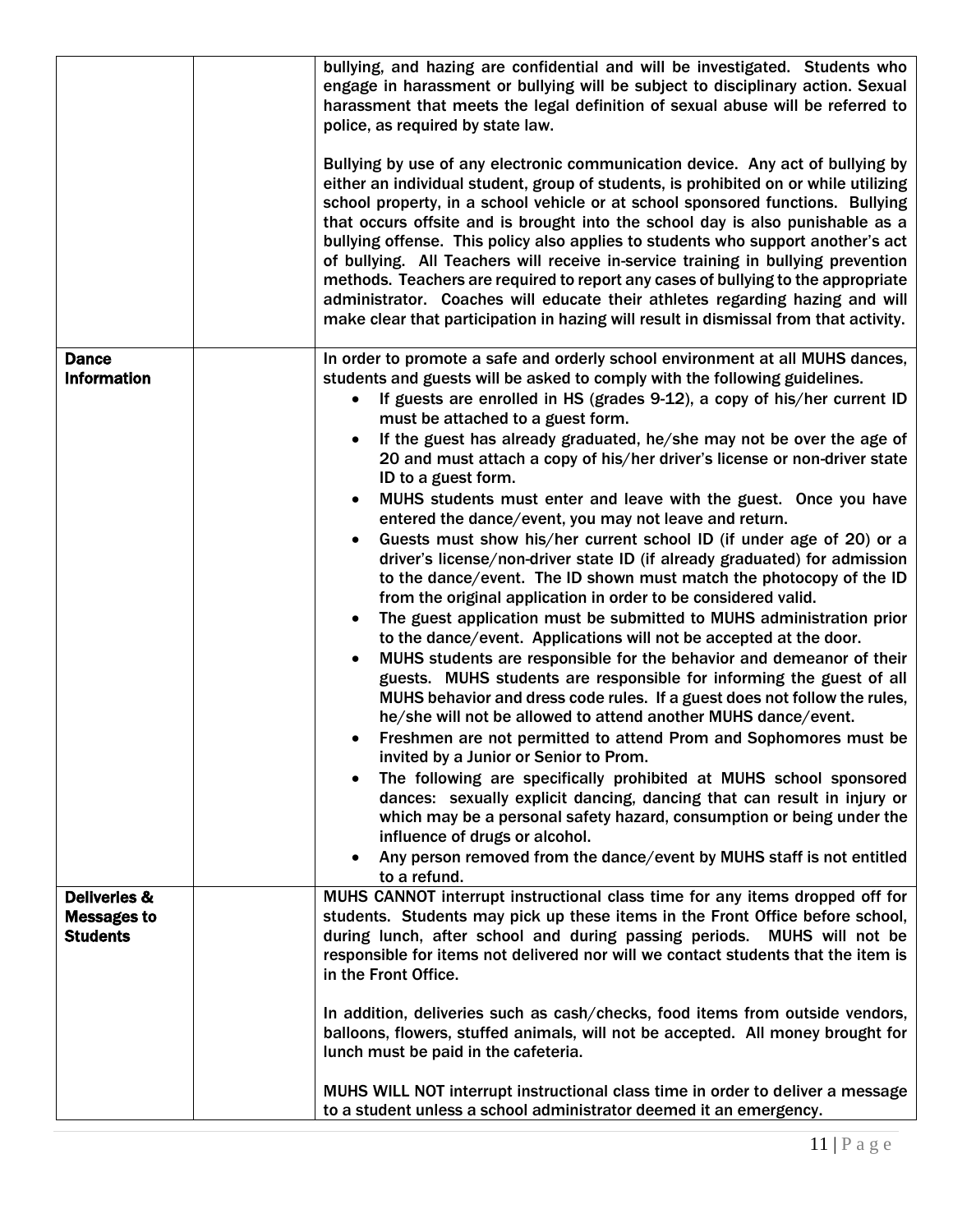| <b>Directory</b><br><b>Information</b>                   |                        | Directory information may be released to the public unless the parent or eligible<br>student gives written notice to the district that any or all such information should<br>not be made public without prior consent. Any such notice must be given to the<br>Registrar within two weeks after receiving the handbook or after the student<br>enrolls.<br>Directory information includes the following: name, address and telephone<br>number; names of the parents; address and telephone number of parents; date<br>and place of birth of the student; class designation (grade, etc.); extracurricular<br>participation; weight and height if a member of an athletic team; attendance<br>dates; awards received; and photograph.<br>Be aware that directory information is used to compile such things as student |  |  |
|----------------------------------------------------------|------------------------|------------------------------------------------------------------------------------------------------------------------------------------------------------------------------------------------------------------------------------------------------------------------------------------------------------------------------------------------------------------------------------------------------------------------------------------------------------------------------------------------------------------------------------------------------------------------------------------------------------------------------------------------------------------------------------------------------------------------------------------------------------------------------------------------------------------------|--|--|
| &<br><b>Dress</b><br><b>Grooming</b><br><b>Standards</b> | <b>Dress Standards</b> | telephone directories, athletic programs and yearbooks.<br>Mingus Union High School respects students' rights to express themselves in the<br>way they dress. All students who attend are expected to respect the school<br>community by dressing appropriately for a high school learning environment.<br>Student attire should facilitate participation in learning as well as the health and<br>safety of students and the adults that supervise them. This information is<br>intended to provide guidance to students, staff, and parents. On campus, the<br>faculty, staff, and the administration have the responsibility to interpret and<br>enforce this policy. The administration retains the final discretion to determine<br>that the garment or accessory meets the dress code.                           |  |  |
|                                                          |                        | <b>Minimum requirements:</b><br>1. Clothing must cover areas from one armpit across to the other armpit,<br>down to approximately 3 to 4 inches in length on the upper thighs. Tops<br>must have shoulder straps. Rips or tears in clothing should be lower than<br>the 3 to 4 inches in length.<br>must have straps<br>entire area from<br>armpit to armpit :<br>to bottom of :<br>3-4 inch length:<br>3-4 inch length<br>must be covered :                                                                                                                                                                                                                                                                                                                                                                           |  |  |
|                                                          |                        | 2. Shoes must always be worn and should be safe for the school<br>environment (pajamas, bedroom shoes or slippers shall not be worn,<br>except for school activities approved by the principal.)<br>3. See-through or mesh garments must not be worn without appropriate<br>coverage underneath that meet the minimum requirements of the dress<br>code.<br>4. Sunglasses may not be worn inside the building.<br>5. Specialized courses may require specialized attire, such as sports<br>uniforms or safety gear.<br>6. Undergarments must not be visible.<br>7. Student ID must be worn every day while on campus.                                                                                                                                                                                                  |  |  |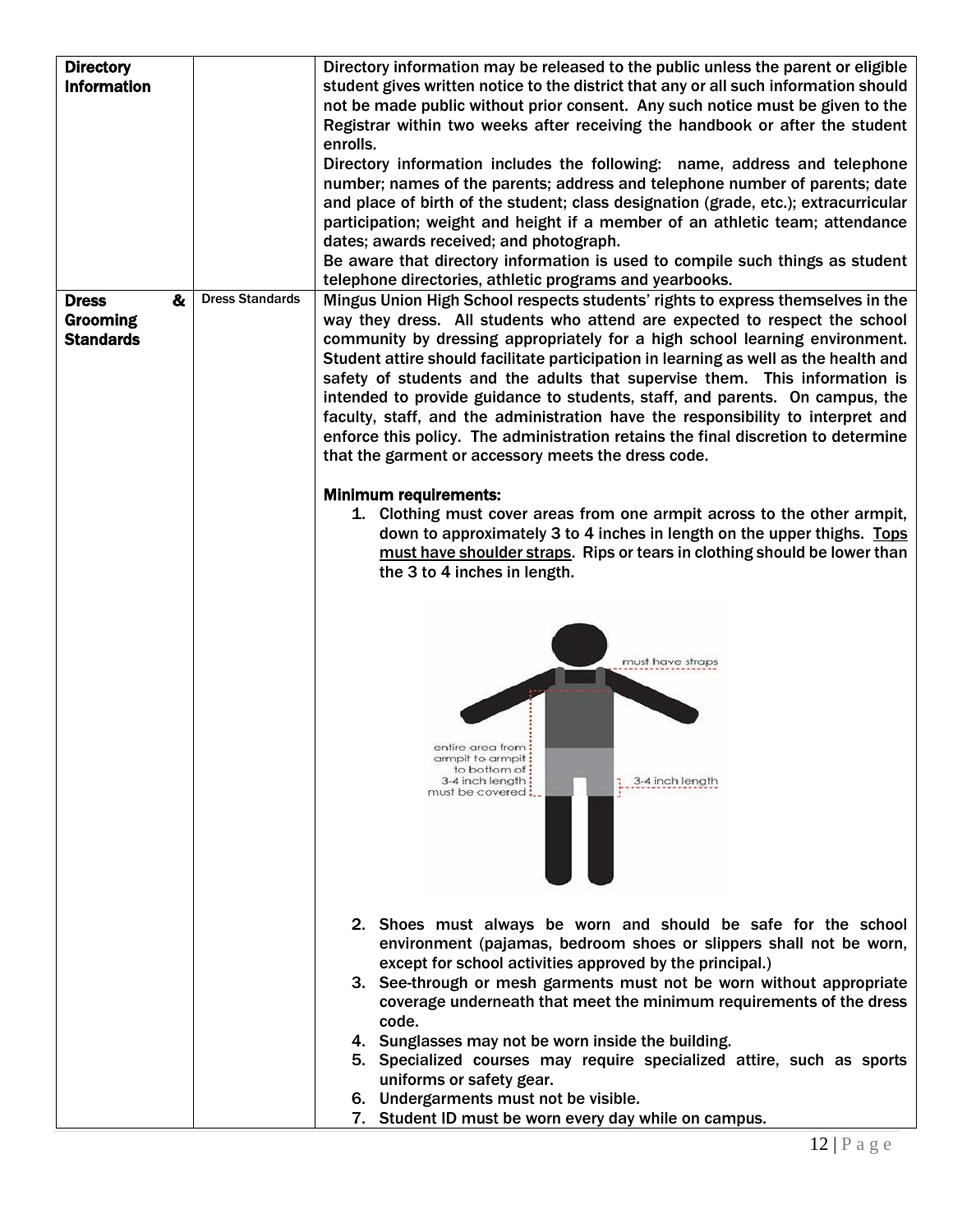|                                                        |                                       | <b>Additional Requirements:</b><br>Students will refrain from displaying tattoos or wearing clothing, bandanas, hats,<br>etc. that communicate, whether with language, images, symbols, artwork, color<br>schemes, accessories or clothing styles:<br>A message related to tobacco, alcohol, illegal drugs and other items that<br>cannot be legally purchased or possessed by minors.<br>A message that advocates or promotes violence or terror.<br>A message that is sexually suggestive, vulgar, obscene or plainly<br>offensive<br>A message that would cause a reasonable person, as a student or staff<br>member, to feel threatened, intimidated, or harassed because of the<br>person's race, ethnicity, religion, disability, gender or sexual orientation.<br>A message expressing gang membership, affiliation or support. |
|--------------------------------------------------------|---------------------------------------|----------------------------------------------------------------------------------------------------------------------------------------------------------------------------------------------------------------------------------------------------------------------------------------------------------------------------------------------------------------------------------------------------------------------------------------------------------------------------------------------------------------------------------------------------------------------------------------------------------------------------------------------------------------------------------------------------------------------------------------------------------------------------------------------------------------------------------------|
|                                                        |                                       | Students who violate the school's dress standards may be asked to do any of the<br>following:<br>Turn inappropriate clothing inside out.<br>Change into clothing that may be provided by the school.<br>Have other clothing brought to school.<br>$\bullet$                                                                                                                                                                                                                                                                                                                                                                                                                                                                                                                                                                            |
|                                                        |                                       | Remove the accessory.<br>$\bullet$<br>Remain in ALC until within dress standards.<br>Repeat violations of the dress standards may result in appropriate disciplinary<br>action being taken.                                                                                                                                                                                                                                                                                                                                                                                                                                                                                                                                                                                                                                            |
|                                                        | Grooming<br><b>Standards</b>          | Students must comply with the following standards at school and school events:<br>Students are expected to bathe and groom themselves regularly so that<br>$\bullet$<br>any lack of personal hygiene is not annoying or disrupting to students or<br>staff.                                                                                                                                                                                                                                                                                                                                                                                                                                                                                                                                                                            |
| <b>Drug Free</b><br><b>Schools</b><br><b>Statement</b> | <b>Drugs</b><br>and<br><b>Alcohol</b> | MUHS is considered a "drug free school zone" under state law. Therefore, the<br>following is prohibited:<br>The use, distribution or possession of a tobacco product on school<br>property regardless of the individual's age.<br>The use, distribution, manufacture, purchase or sale of illegal drugs,<br>inhalants, noxious substances, drug paraphernalia, imitations of illegal                                                                                                                                                                                                                                                                                                                                                                                                                                                   |
|                                                        |                                       | drugs/noxious substances, dietary supplements or medication.<br>The use, possession, sale, purchase or distribution of alcoholic<br>substances.<br>Intoxication or being under the influence at school or a school event.                                                                                                                                                                                                                                                                                                                                                                                                                                                                                                                                                                                                              |
|                                                        | <b>Medications</b>                    | Must be administered and stored in the Nurse's Office. The medication must be<br>in its original container and prescription medication must have an unaltered<br>pharmaceutical label attached.                                                                                                                                                                                                                                                                                                                                                                                                                                                                                                                                                                                                                                        |
| <b>Early</b><br><b>Withdrawal</b>                      |                                       | Students are not able to leave school before the end of the semester and receive<br>credit, except in an extreme emergency. You must make special arrangements<br>if such an emergency comes up and you want to withdraw from school before<br>the end of the term. The work needs to be finished to get credit for your class.<br>Your parents must ask for your early withdrawal in writing. The principal must<br>approve the withdrawal before arrangements are made with teachers. Under no<br>circumstances is an early release approved for more than 10 school days.<br>Students who leave before the end of the semester, without making the proper<br>arrangements, will not get credit for the semester's work.                                                                                                             |
| <b>Facility Usage</b>                                  |                                       | The facilities at MUHS are available for use by clubs, activities and outside<br>organizations. Requests must be submitted via a Facility Usage & Request Form                                                                                                                                                                                                                                                                                                                                                                                                                                                                                                                                                                                                                                                                         |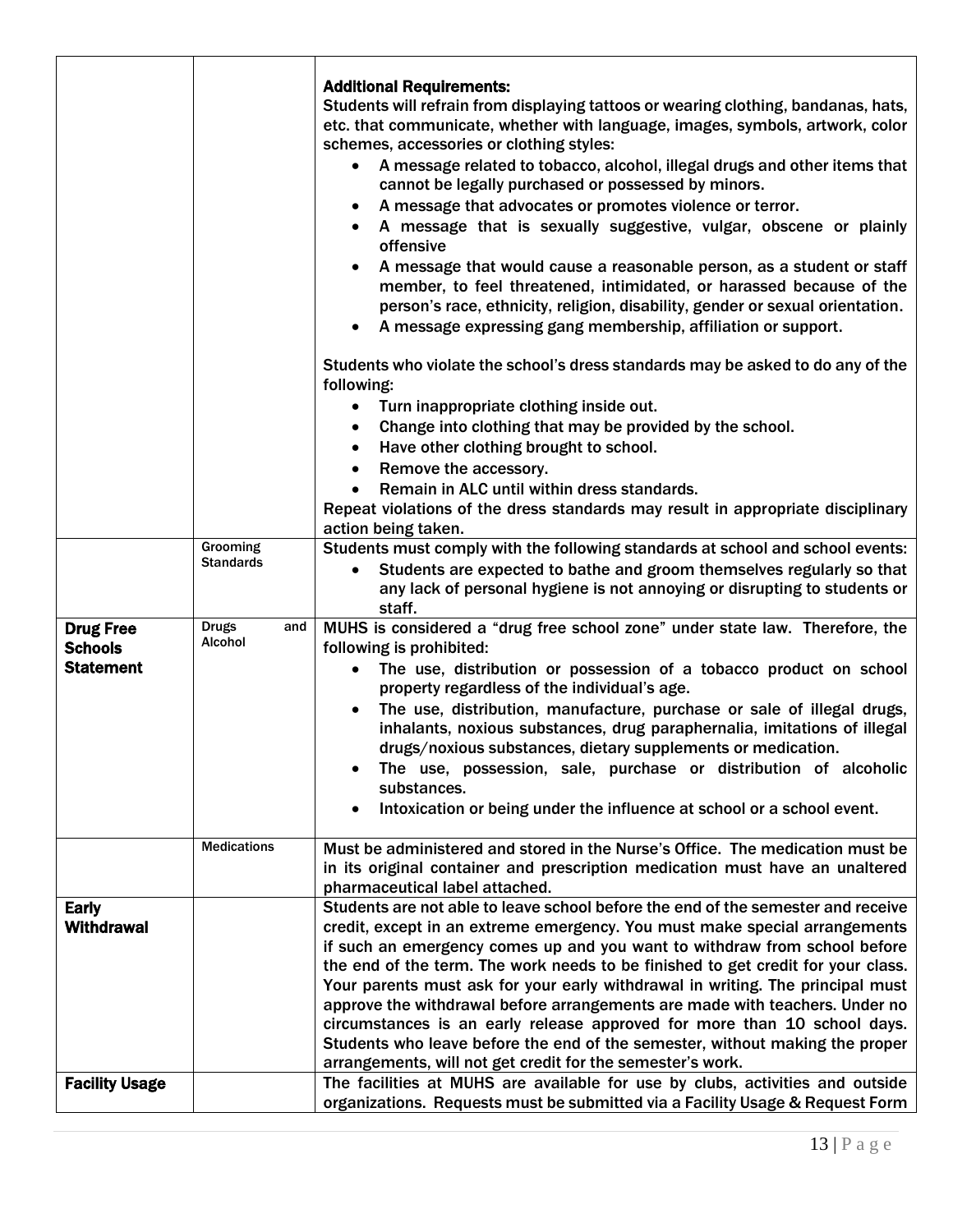|                         | by a staff member or adult. After the proper paperwork is submitted and<br>approved, the activity/event will be added to the calendar. Unauthorized use of<br>the facility is prohibited.                                                                                                                                                                                      |                                                               |       |
|-------------------------|--------------------------------------------------------------------------------------------------------------------------------------------------------------------------------------------------------------------------------------------------------------------------------------------------------------------------------------------------------------------------------|---------------------------------------------------------------|-------|
| Fees/Fee                | Students are responsible for payment of all class related fees prior to being                                                                                                                                                                                                                                                                                                  |                                                               |       |
| <b>Payment</b>          | permitted to participate and receive a grade for the class. Any student who does<br>not pay the required fees with not receive their transcript or diploma upon leaving<br>school or graduating.                                                                                                                                                                               |                                                               |       |
| <b>Final Exams</b>      | Students will not be permitted to take final exams early unless an emergency<br>exists. All requests to take final exams early must be submitted to the<br>administration, not the teachers, at least 1 week prior to the exam period.<br>Students are responsible for taking all final exams and completing all course<br>requirements whether approval is granted or denied. |                                                               |       |
| Fire Drills &           | Students will be notified of a fire drill or real emergency by the siren tone over                                                                                                                                                                                                                                                                                             |                                                               |       |
| <b>Emergencies</b>      | the PA system. Fire drill instructions are posted in every classroom. Follow the                                                                                                                                                                                                                                                                                               |                                                               |       |
|                         | teacher's instructions and walk to the indicated exit. Do not return to the<br>classroom until the "all clear" is announced.                                                                                                                                                                                                                                                   |                                                               |       |
| <b>Neighbor</b><br>Good | State law allows schools to become involved in inappropriate incidents where                                                                                                                                                                                                                                                                                                   |                                                               |       |
| <b>Policy</b>           | students are en route to school or en route to their home. School administrators                                                                                                                                                                                                                                                                                               |                                                               |       |
|                         | can discipline students involved in such incidents. The sidewalks and yards of                                                                                                                                                                                                                                                                                                 |                                                               |       |
|                         | our neighbors whose homes or business are near campus are off limits to Mingus                                                                                                                                                                                                                                                                                                 |                                                               |       |
|                         | students. You are welcome to use the sidewalks to and from school but not to                                                                                                                                                                                                                                                                                                   |                                                               |       |
| <b>Grades</b>           | loiter on the sidewalks, yards or at shopping centers during the school day.<br>All courses taught for credit receive a letter grade or a pass/fail option. The final                                                                                                                                                                                                          |                                                               |       |
|                         | examination may not count for more than 20% of the final grade. Grade point                                                                                                                                                                                                                                                                                                    |                                                               |       |
|                         | values and the percentage used to determine each grade are listed below.                                                                                                                                                                                                                                                                                                       |                                                               |       |
|                         | Percentage                                                                                                                                                                                                                                                                                                                                                                     | <b>Letter Grade</b>                                           | Value |
|                         | 90-100%                                                                                                                                                                                                                                                                                                                                                                        | $A = Superior$                                                | 4.0   |
|                         | 80-89%                                                                                                                                                                                                                                                                                                                                                                         | $B =$ Above Average                                           | 3.0   |
|                         | 70-79%                                                                                                                                                                                                                                                                                                                                                                         | $C = Average$                                                 | 2.0   |
|                         | 60-69%                                                                                                                                                                                                                                                                                                                                                                         | $D =$ Below Average                                           | 1.0   |
|                         | 0-59%                                                                                                                                                                                                                                                                                                                                                                          | $F =$ Failure                                                 | 0.0   |
|                         |                                                                                                                                                                                                                                                                                                                                                                                |                                                               |       |
|                         | I = Incomplete, maximum length of time to make up a course is 10 school days                                                                                                                                                                                                                                                                                                   |                                                               |       |
|                         | W = Withdrawal from class, $W/P =$ Withdrawal Passing, $W/$ = Withdrawal Failing                                                                                                                                                                                                                                                                                               |                                                               |       |
|                         | NC = No Credit – insufficient attendance to earn credit                                                                                                                                                                                                                                                                                                                        |                                                               |       |
| <b>Graduation</b>       | Students are recognized at graduation for academic achievement. Students are                                                                                                                                                                                                                                                                                                   |                                                               |       |
| <b>Recognition</b>      | awarded a gold, silver, and bronze tassel based on their cumulative GPA after                                                                                                                                                                                                                                                                                                  |                                                               |       |
|                         | seven semesters of high school.                                                                                                                                                                                                                                                                                                                                                |                                                               |       |
| <b>Hallways</b>         | Students are expected to be in class when the tardy bell rings. Students should<br>rarely need to leave class until the dismissal bell rings. When a teacher grants a                                                                                                                                                                                                          |                                                               |       |
|                         | student permission to leave class a hall pass, or nurse pass must be worn by the                                                                                                                                                                                                                                                                                               |                                                               |       |
|                         | student while out of class.                                                                                                                                                                                                                                                                                                                                                    |                                                               |       |
|                         |                                                                                                                                                                                                                                                                                                                                                                                |                                                               |       |
|                         | Hallway etiquette and behavior that respects the rights of others is required. All                                                                                                                                                                                                                                                                                             |                                                               |       |
|                         | students and staff have the right to an unobstructed, safe passage through                                                                                                                                                                                                                                                                                                     |                                                               |       |
|                         | clean hallways. Hallways are to be treated as passageways as a priority. To                                                                                                                                                                                                                                                                                                    |                                                               |       |
|                         | meet this expectation, the following rules are in place.                                                                                                                                                                                                                                                                                                                       |                                                               |       |
|                         | $\blacktriangleright$ Students may not sit in hallways leaning up against walls.                                                                                                                                                                                                                                                                                               |                                                               |       |
|                         | $\rightarrow$ Students may not sit with legs outstretched.                                                                                                                                                                                                                                                                                                                     |                                                               |       |
|                         | $\blacktriangleright$ Students may not stand in a group that obstructs the hallway.                                                                                                                                                                                                                                                                                            |                                                               |       |
|                         | $\blacktriangleright$ Students may not be in the auditorium seating areas, stairwells, or                                                                                                                                                                                                                                                                                      |                                                               |       |
|                         |                                                                                                                                                                                                                                                                                                                                                                                | pass-through corners. For safety, students may not sit on the |       |
|                         | auditorium walls and rails.                                                                                                                                                                                                                                                                                                                                                    |                                                               |       |
|                         | Students may not eat or drink in the hallways. Food transported through                                                                                                                                                                                                                                                                                                        |                                                               |       |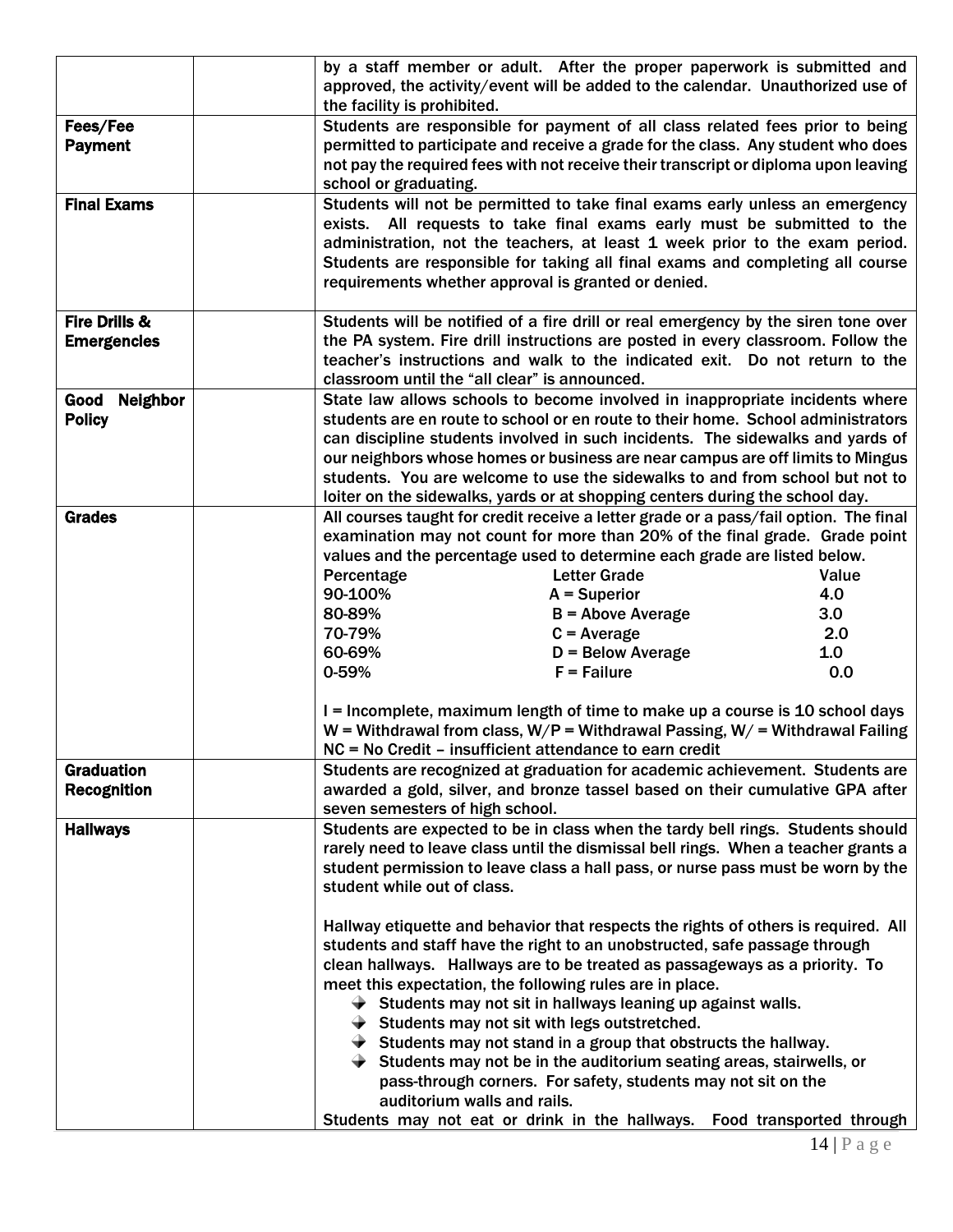|               | hallways must be sealed and placed in backpack. Water is always encouraged.                                                                                                                                                                                                                                                                                                                                                                                                                                                                                                                                                                                                                                                                                                                                                                                                                                                                                                                                                                                                    |
|---------------|--------------------------------------------------------------------------------------------------------------------------------------------------------------------------------------------------------------------------------------------------------------------------------------------------------------------------------------------------------------------------------------------------------------------------------------------------------------------------------------------------------------------------------------------------------------------------------------------------------------------------------------------------------------------------------------------------------------------------------------------------------------------------------------------------------------------------------------------------------------------------------------------------------------------------------------------------------------------------------------------------------------------------------------------------------------------------------|
| <b>Hazing</b> | There shall be no hazing, solicitation to engage in hazing, or aiding and abetting<br>another who is engaged in hazing of any person enrolled, accepted for or<br>promoted to enrollment, or intending to enroll or be promoted to District schools<br>within twelve (12) calendar months. For purposes of this policy a person as<br>specified above shall be considered a "student" until graduation, transfer,<br>promotion, or withdrawal from the district school.                                                                                                                                                                                                                                                                                                                                                                                                                                                                                                                                                                                                        |
|               | <b>Definitions</b><br>"Hazing" means any intentional, knowing, or reckless act committed by a<br>student, whether individually or in concert with other persons, against another<br>student and in which both of the following apply:<br>The act was committed in connection with an initiation into, an<br>$\circ$<br>affiliation with, or the maintenance of membership in any<br>organization that is affiliated with an educational institution.<br>The act contributes to a substantial risk of potential physical<br>$\circ$<br>injury, mental harm, or degradation, or causes physical injury,<br>mental harm, or personal degradation.                                                                                                                                                                                                                                                                                                                                                                                                                                 |
|               | "Organization" means an athletic team, association, order, society, corps,<br>cooperative, club, or similar group that is affiliated with an educational institution<br>and whose membership consists primarily of students enrolled at that<br>educational institution.                                                                                                                                                                                                                                                                                                                                                                                                                                                                                                                                                                                                                                                                                                                                                                                                       |
|               | <b>Directions</b><br>It is no defense to a violation of this policy if the victim consented or acquiesced<br>to hazing.<br>In accord with statute, violations of this policy do not include either of the<br>following:<br>" Customary athletic events, contests, or competitions that are sponsored<br>by an educational institution.<br>Any activity or conduct that furthers the goals of a legitimate educational<br>curriculum, a legitimate extracurricular program, or a legitimate military<br>training program.                                                                                                                                                                                                                                                                                                                                                                                                                                                                                                                                                       |
|               | All students, teachers, and staff shall take reasonable measures within the scope<br>of their individual authority to prevent violations of this policy.                                                                                                                                                                                                                                                                                                                                                                                                                                                                                                                                                                                                                                                                                                                                                                                                                                                                                                                       |
|               | <b>Reporting/Complaint Procedure</b><br>Students and others may report hazing to any professional staff<br>member. Professional staff members must report the incident to the school<br>administrator or next higher administrative supervisor, in writing, with such<br>details as may have been provided. A failure by a staff member to timely inform<br>the school administrator or next higher administrative supervisor of a hazing<br>allegation or their observation of an incident of hazing may subject the staff<br>member to disciplinary action in accord with District policies. The staff member<br>shall preserve the confidentiality of those involved, disclosing the incident only<br>to the appropriate school administrator or next higher administrative supervisor<br>or as otherwise required by law. Any instance of reported or observed hazing<br>which includes possible child abuse or violations of statutes known to the staff<br>member shall be treated in accord with statutory requirements and be reported<br>to a law enforcement agency. |
|               | A person who complains or reports regarding hazing may complain or report<br>directly to the school administrator or to a professional staff member. The                                                                                                                                                                                                                                                                                                                                                                                                                                                                                                                                                                                                                                                                                                                                                                                                                                                                                                                       |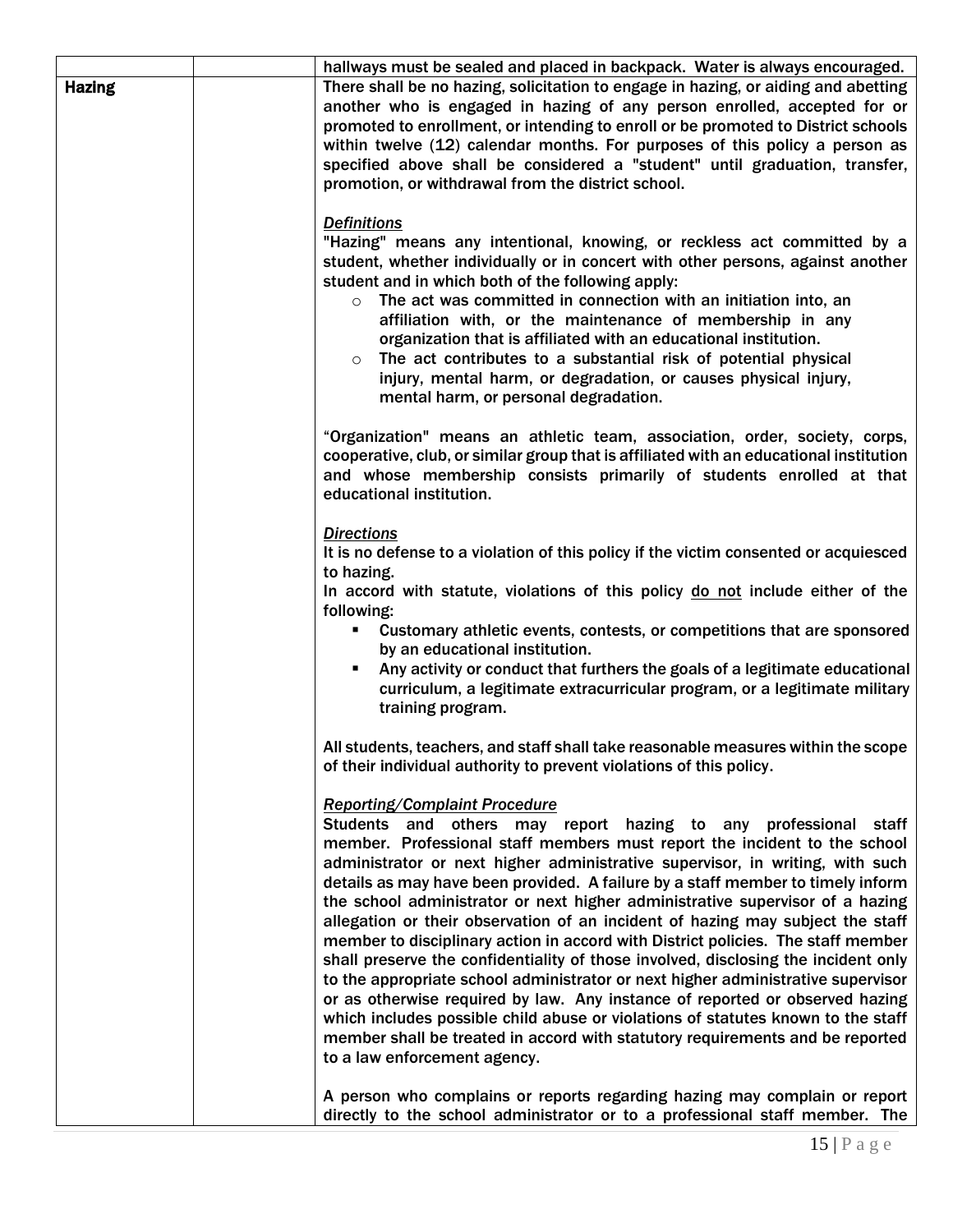|                                     | professional staff member receiving the report/complaint shall retrieve<br>sufficient detail from the person to complete the form designated for such<br>purpose. At a minimum, the report/complaint shall be put in writing containing<br>the identifying information on the complainant and such specificity of names,<br>places, and times as to permit an investigation to be carried out. When a<br>professional staff member receives the information, the staff member will<br>transmit a report to the school administrator or supervising administrator not<br>later than the next school day following the day the staff member receives the<br>report/complaint. |
|-------------------------------------|-----------------------------------------------------------------------------------------------------------------------------------------------------------------------------------------------------------------------------------------------------------------------------------------------------------------------------------------------------------------------------------------------------------------------------------------------------------------------------------------------------------------------------------------------------------------------------------------------------------------------------------------------------------------------------|
|                                     | The report/complaint will be investigated by the school administrator or a<br>supervising administrator. The procedures to be followed are:<br>An investigation of the reported incident or activity shall be made within<br>ten (10) school days when school is in session or within fifteen (15) days<br>during which the school offices are open for business when school is not<br>in session. Extension of the timeline may only be by necessity as<br>determined by the Superintendent.                                                                                                                                                                               |
|                                     | The investigator shall meet with the person who reported the incident at<br>or before the end of the time period and shall discuss the conclusions<br>and actions to be taken as a result of the investigation. Confidentiality<br>of records and student information shall be observed in the process of<br>making such a report.                                                                                                                                                                                                                                                                                                                                          |
|                                     | The investigator shall prepare a written report of the findings and a copy<br>٠<br>of the report shall be provided to the Superintendent.<br>All violations of this policy shall be treated in accord with the appropriate<br>$\blacksquare$<br>procedures and penalties provided for in District policies related to the<br>conduct and discipline of students, staff, and others.                                                                                                                                                                                                                                                                                         |
| <b>Immunizations</b>                | Arizona law requires documentary proof of immunity against certain childhood<br>diseases for students entering Arizona schools for the first time. With some<br>exceptions, students subject to this requirement who lack documentary proof<br>may enroll but not attend school until proof is provided.                                                                                                                                                                                                                                                                                                                                                                    |
| <b>Library</b>                      | Students are invited to become acquainted with the library and to use its services<br>regularly. The library staff is always available to help students and staff with<br>research and recreational reading. Maintaining a learning environment and<br>taking proper care of materials is the responsibility of each student and staff<br>member.                                                                                                                                                                                                                                                                                                                           |
|                                     | A pass is not required before or after school, but all students need a pass during<br>regular school hours while classes are in session. School rules for behavior<br>always apply to the library. Students MUST have an education purpose in order<br>to use the internet. A student ID is required in order to check out any materials.<br>Food and drink items are not permitted in the library.                                                                                                                                                                                                                                                                         |
|                                     | The MUHS Library is part of the Yavapai Library Network and students have<br>access to materials from 41 other libraries in Yavapai County. Students may<br>place a "hold" on items from other libraries using the electronic library catalog.<br>These items will be transferred to MUHS library for the student to check out.<br>Library resources include books and resources appropriate for high school<br>students. Students have access to all library materials via their library card.                                                                                                                                                                             |
| <b>Personal Items</b>               | MUHS cannot assume responsibility for students' personal property and items<br>while on campus (e.g.: automobiles, bikes, cycles, clothing, backpacks, purses,<br>locker contents, electronic devices, etc.) and will not go to extraordinary lengths<br>to recover lost items.                                                                                                                                                                                                                                                                                                                                                                                             |
| <b>Nurse's Office</b><br>and Health | Our priority in providing health services on our campus is to keep your student<br>safe and healthy in a nurturing school environment.                                                                                                                                                                                                                                                                                                                                                                                                                                                                                                                                      |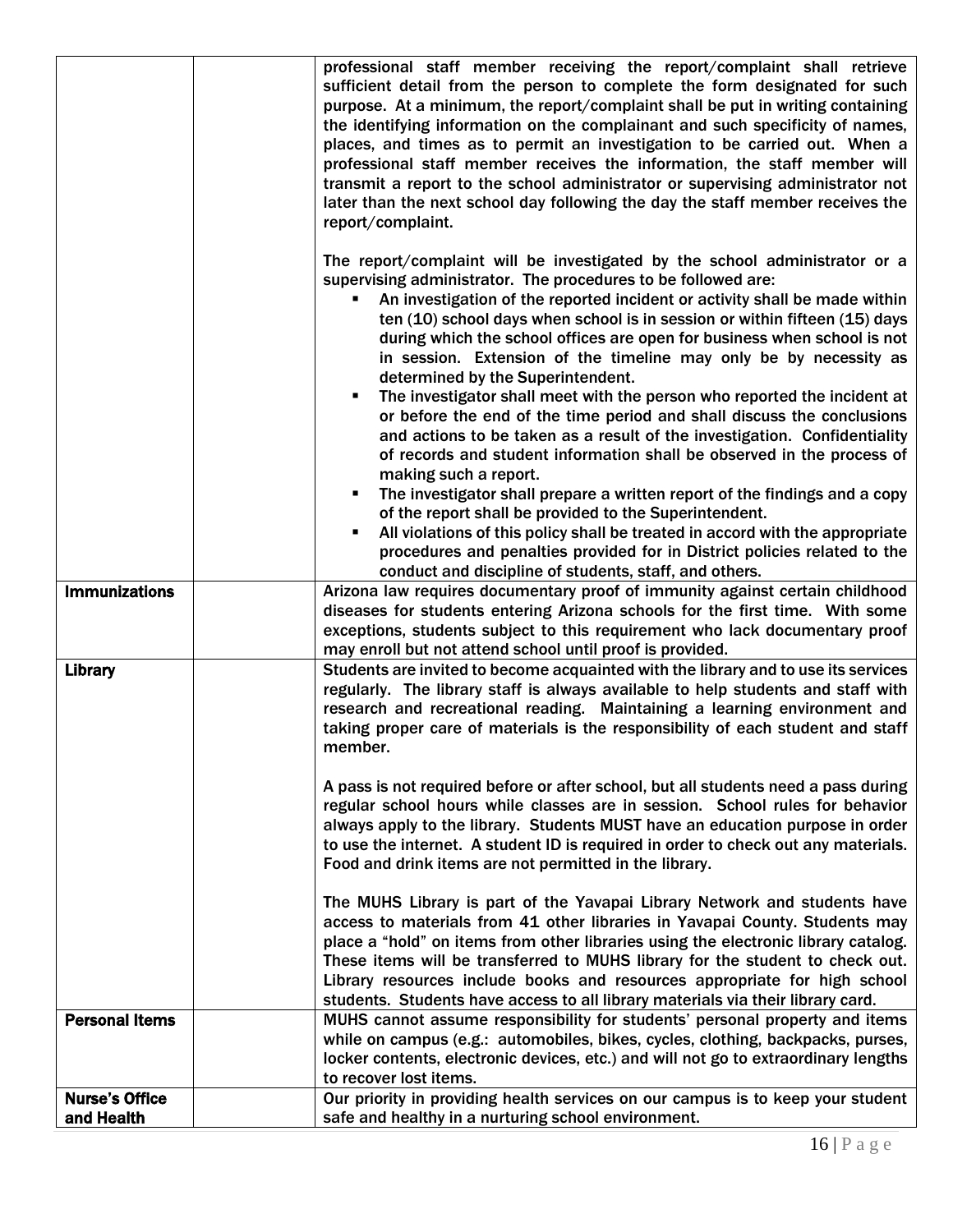| <b>Services</b>                          | Teachers will send students who are ill to the Nurse's Office first, the front office<br>second. Students must not leave school ill or injured without signing out at the<br>Attendance Office. Use of prescription medication is permissible if approved by<br>parents. Over the counter medication will only be administered if it has been<br>brought to the nurse's office from the student's home. Mingus Union High School<br>will not provide any medication; all medication must be provided by the<br>student/parent.<br>Contact the School Nurse at 928-649-4441 or Activities Secretary 928-649-<br>4455.                                                                                                                                                                                                                                                                                                         |
|------------------------------------------|------------------------------------------------------------------------------------------------------------------------------------------------------------------------------------------------------------------------------------------------------------------------------------------------------------------------------------------------------------------------------------------------------------------------------------------------------------------------------------------------------------------------------------------------------------------------------------------------------------------------------------------------------------------------------------------------------------------------------------------------------------------------------------------------------------------------------------------------------------------------------------------------------------------------------|
| <b>Off-Campus</b><br><b>Jurisdiction</b> | In accordance with state law, violations in conduct by students going to and from<br>school could result in disciplinary actions.<br>School rules and other reasonable expectations of acceptable student behavior<br>are extended to included student conduct while off campus during the regular<br>school day or at any school sponsored event. This includes the student's conduct<br>while going to and from school, during the lunch hour and released periods and<br>any off-campus school related activity. A student may be disciplined by the<br>school for any misconduct while off-campus at the times specified above.                                                                                                                                                                                                                                                                                          |
| <b>Parent Contact</b><br>with Teachers   | Direct and frequent communication between the school and a student's home<br>greatly enhances a student's motivation and success. Parents are asked to give<br>24-hour notice when making an appointment with individual teachers. It is<br>inappropriate for parents and students to make uninvited visits or phone calls to<br>teachers at their homes.<br>Meetings with your child's teachers can be arranged via the Counseling<br>Department or by calling individual teachers, or through e-mail. Please do not<br>put teachers or students in an awkward position by dropping in during<br>instructional time.<br>information<br>available<br>Teacher contact<br>is<br>school<br>website<br>on<br>our<br>www.mingusunion.com and can also be found in each teacher's course syllabus.<br>Parent conferences are scheduled for September 16 and 17, 2021 and February<br>17 and 18, 2022.                              |
|                                          | Update your contact information (email, phone, address, etc.) with the school's<br>front office to be sure you are receiving all the communication being sent by your<br>school and the Mingus Union High School District.                                                                                                                                                                                                                                                                                                                                                                                                                                                                                                                                                                                                                                                                                                   |
| <b>Parking</b><br>on<br><b>Campus</b>    | Student parking on school grounds is a privilege limited to students who possess<br>a valid driver's license and vehicle insurance. Students who want to park on<br>campus must obtain a permit prior to utilizing the parking area. Student vehicles<br>parked on school grounds must be registered with the school and display permit<br>if provided. A \$75 fee is required to park at MUHS.<br>Students may park in the unpaved lot across Camino Real - without a fee - but<br>must use the crosswalk to gain access to campus. All parking lot behavioral and<br>safety expectations apply to the unpaved lot.<br>Students are given information about parking regulations when a permit is<br>issued. A violation of any regulation may result in suspension of the parking<br>privilege, school disciplinary action, and citation by local law enforcement.<br>Students may not trade, sell, or loan parking spaces! |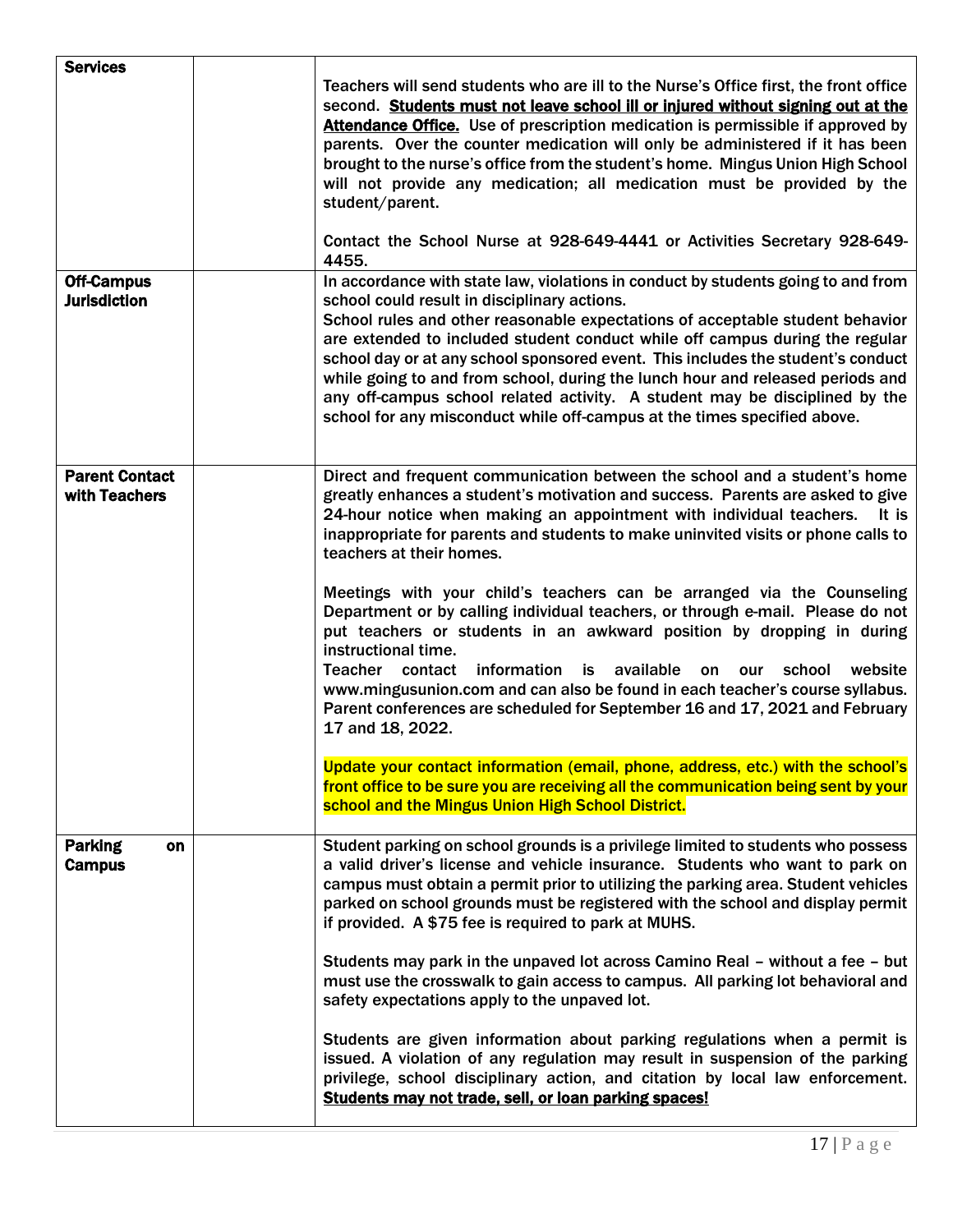|                                        | Students who do not register and pay for parking or who park in a space not<br>registered to their vehicle will receive one (1) warning citation for parking<br>violations. After the first warning students will be fined \$5.00 for the first<br>violation. Subsequent parking citations fines will double with each citation.<br>Students may appeal fines after the third citation to a review committee of staff<br>and students. Students who continue to have parking violations will lose parking<br>privileges for a period determined by the review committee up to the remainder<br>of the current semester. All fines will be added to the student's bookstore<br>account. If returning, students with outstanding balances at the end of a prior<br>school year will not receive a parking space for the next school year until the<br>account is paid in full. Seniors will have to pay fines as part of their checkout<br>procedure prior to graduation.<br>Students may not loiter in the parking lot. Loitering is defined as being in the<br>parking lot while not in the process of arriving, departing, or participating in a<br>school activity.<br>Neither the school nor the district is responsible for theft or damage to any<br>vehicle or its contents when a student, parent, or other visitor parks the vehicle<br>on campus.<br>Search of a Motor Vehicle: A school official may search a motor vehicle at any<br>time, without notice and without consent. |
|----------------------------------------|-------------------------------------------------------------------------------------------------------------------------------------------------------------------------------------------------------------------------------------------------------------------------------------------------------------------------------------------------------------------------------------------------------------------------------------------------------------------------------------------------------------------------------------------------------------------------------------------------------------------------------------------------------------------------------------------------------------------------------------------------------------------------------------------------------------------------------------------------------------------------------------------------------------------------------------------------------------------------------------------------------------------------------------------------------------------------------------------------------------------------------------------------------------------------------------------------------------------------------------------------------------------------------------------------------------------------------------------------------------------------------------------------------------------------------------------------------------------------------------------|
| <b>Power Hour</b>                      | Students have a one-hour lunch every day except for Wednesdays and early<br>release days.                                                                                                                                                                                                                                                                                                                                                                                                                                                                                                                                                                                                                                                                                                                                                                                                                                                                                                                                                                                                                                                                                                                                                                                                                                                                                                                                                                                                 |
|                                        | What to do during Power Hour?                                                                                                                                                                                                                                                                                                                                                                                                                                                                                                                                                                                                                                                                                                                                                                                                                                                                                                                                                                                                                                                                                                                                                                                                                                                                                                                                                                                                                                                             |
|                                        | Eat<br>$\circ$<br>Attend club and sports meetings.<br>$\circ$                                                                                                                                                                                                                                                                                                                                                                                                                                                                                                                                                                                                                                                                                                                                                                                                                                                                                                                                                                                                                                                                                                                                                                                                                                                                                                                                                                                                                             |
|                                        | Conduct school business (Bookstore, Athletics, Guidance office, etc.)<br>$\circ$<br>Meet with counselors for group sessions and academic questions.<br>$\circ$<br>Meet with career specialist.<br>$\circ$                                                                                                                                                                                                                                                                                                                                                                                                                                                                                                                                                                                                                                                                                                                                                                                                                                                                                                                                                                                                                                                                                                                                                                                                                                                                                 |
|                                        | Attend college visitation meetings.<br>$\circ$<br>Attend AP study groups and performance practices.                                                                                                                                                                                                                                                                                                                                                                                                                                                                                                                                                                                                                                                                                                                                                                                                                                                                                                                                                                                                                                                                                                                                                                                                                                                                                                                                                                                       |
|                                        | $\circ$<br>Meet with teachers for Academic Overtime.<br>$\circ$                                                                                                                                                                                                                                                                                                                                                                                                                                                                                                                                                                                                                                                                                                                                                                                                                                                                                                                                                                                                                                                                                                                                                                                                                                                                                                                                                                                                                           |
|                                        | Academic Overtime: Academic Overtime is mandatory lunch tutoring for 30<br>minutes. If you are receiving a 59% or lower in your class(es), you will be<br>required to attend Academic Overtime.                                                                                                                                                                                                                                                                                                                                                                                                                                                                                                                                                                                                                                                                                                                                                                                                                                                                                                                                                                                                                                                                                                                                                                                                                                                                                           |
|                                        | What does this mean?<br>During Power Hour, you will have 30 minutes of Academic Overtime and<br>$\circ$<br>30 minutes for lunch.                                                                                                                                                                                                                                                                                                                                                                                                                                                                                                                                                                                                                                                                                                                                                                                                                                                                                                                                                                                                                                                                                                                                                                                                                                                                                                                                                          |
|                                        | Academic Overtime lasts a week for as long as your grade is an F.<br>$\circ$<br>Teachers may also assign day-to-day Academic Overtime if a student is<br>$\circ$<br>missing an assignment.                                                                                                                                                                                                                                                                                                                                                                                                                                                                                                                                                                                                                                                                                                                                                                                                                                                                                                                                                                                                                                                                                                                                                                                                                                                                                                |
|                                        | Academic Overtime is for everyone. Students do not need to be failing<br>$\circ$<br>to attend Academic Overtime. Any student may attend for extra help or<br>to work on class work.                                                                                                                                                                                                                                                                                                                                                                                                                                                                                                                                                                                                                                                                                                                                                                                                                                                                                                                                                                                                                                                                                                                                                                                                                                                                                                       |
| <b>Public Displays</b><br>of Affection | Students are reminded that public displays of affection are inappropriate and will<br>not be tolerated. Parents may be contacted if students are involved in public<br>display of affection.                                                                                                                                                                                                                                                                                                                                                                                                                                                                                                                                                                                                                                                                                                                                                                                                                                                                                                                                                                                                                                                                                                                                                                                                                                                                                              |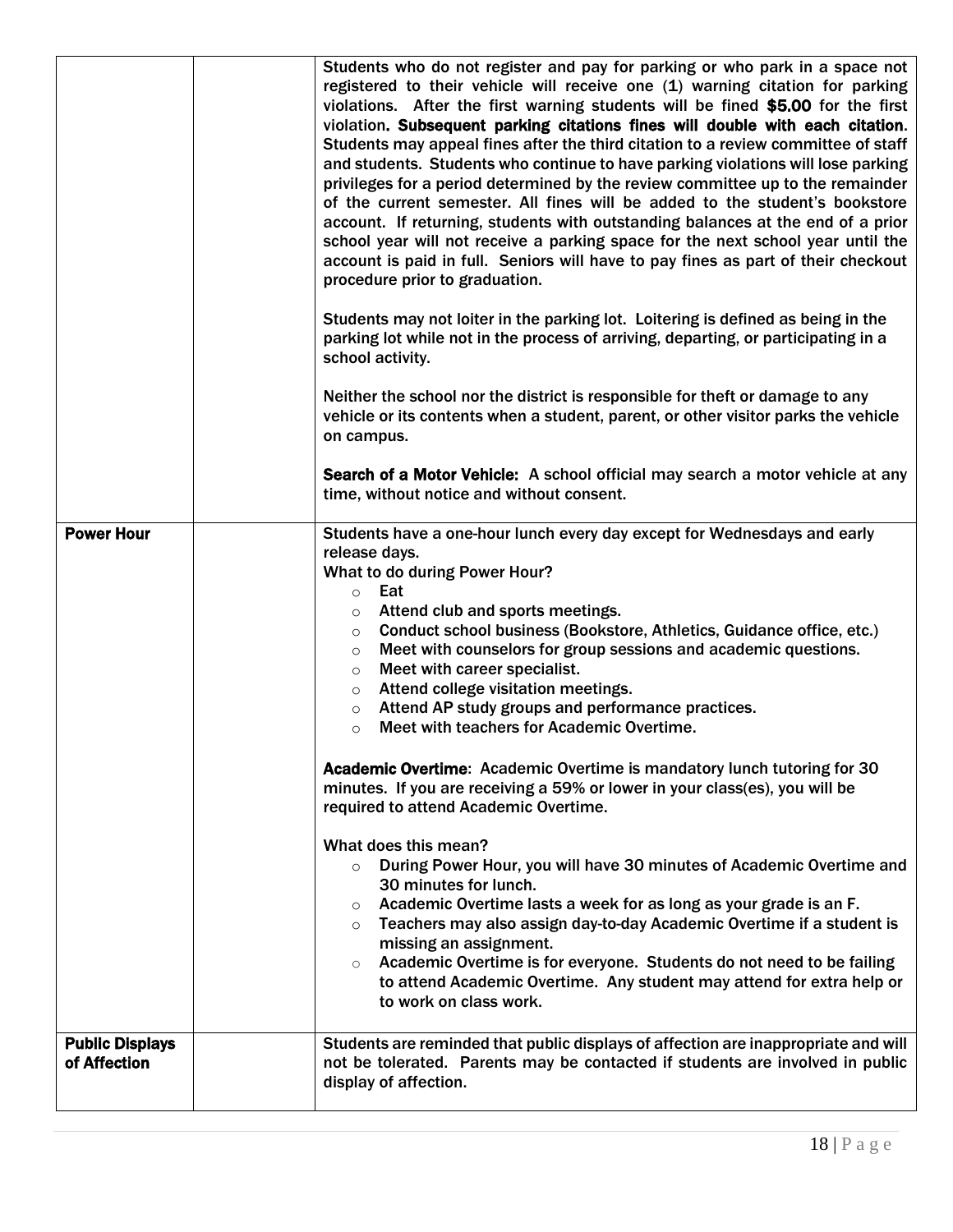| <b>Release Time</b>               | An open release time (when approved by administration) will be permitted only                                                                                   |
|-----------------------------------|-----------------------------------------------------------------------------------------------------------------------------------------------------------------|
| (schedule)                        | at the beginning or end of a student's schedule. Every MUHS student has a                                                                                       |
|                                   | sequential daily class schedule with no "holes" in it.                                                                                                          |
|                                   | The family may still determine what time of day their student's schedule begins                                                                                 |
|                                   | or ends. However, once the student's schedule starts, he/she/they must be                                                                                       |
|                                   | sequentially enrolled in a course offering until her/her/their daily schedule ends.                                                                             |
|                                   |                                                                                                                                                                 |
| <b>Schedule</b>                   | Schedule changes will be permitted for the following reasons:                                                                                                   |
| <b>Changes &amp;</b>              |                                                                                                                                                                 |
| <b>Dropping</b><br><b>Classes</b> | Missing a class period or duplicate class<br>$\bullet$                                                                                                          |
|                                   | Missing a prerequisite class<br>$\bullet$                                                                                                                       |
|                                   | Missing a class needed for graduation or college entrance.                                                                                                      |
|                                   | A class that you completed in summer school or online is on your<br>schedule.                                                                                   |
|                                   |                                                                                                                                                                 |
|                                   | Level changes will be permitted within the first 4 weeks of school if the teacher,                                                                              |
|                                   | parent, and student agree that the class is not the appropriate placement.                                                                                      |
| <b>Search</b><br>&                | Please see your counselor regarding specific guidelines.<br>Students possess the right to privacy of person, as well as to freedom from                         |
| <b>Seizure</b>                    | unreasonable search and seizure of property as guaranteed by the Fourth                                                                                         |
|                                   | Amendment of the Constitution. These individual rights, however, are balanced                                                                                   |
|                                   | by the school's responsibility to protect the health, safety, and welfare of all                                                                                |
|                                   | students and staff. School officials may conduct searches when they have reason                                                                                 |
|                                   | to suspect that a law or school rule has been violated or that the health, safety,                                                                              |
|                                   | or welfare of students or staff may be in danger.                                                                                                               |
|                                   |                                                                                                                                                                 |
|                                   | Search of Lockers and Desks: The district is the owner of and has control of                                                                                    |
|                                   | student lockers and desks, which are provided as a convenience to students for                                                                                  |
|                                   | storage of personal items. Students have no reasonable expectancy of privacy.                                                                                   |
|                                   | Lockers, desks, storage areas, etc., may be inspected at any time without reason                                                                                |
|                                   | and with or without notice, by school personnel.                                                                                                                |
|                                   | Search of a Motor Vehicle: A school official may search a motor vehicle at any                                                                                  |
|                                   | time, without notice and without consent.                                                                                                                       |
|                                   |                                                                                                                                                                 |
|                                   | Search of a Student's Person: A search of a student's person, backpack, or other                                                                                |
|                                   | belongings shall be undertaken only if there is reasonable suspicion that the                                                                                   |
|                                   | student possesses or is under the influence of a dangerous, prohibited, or illegal                                                                              |
|                                   | substance, or object or items that may interfere with school purposes and/or                                                                                    |
|                                   | present a threat to people or property.                                                                                                                         |
| <b>Student ID Card</b>            | Every student is required to have their MUHS ID attached to their school issued                                                                                 |
| <b>Credentials</b>                | lanyard around their neck at all times on campus during the school day. Students                                                                                |
|                                   | are required to have their student ID available at all school activities.                                                                                       |
|                                   |                                                                                                                                                                 |
|                                   | Students must display/possess their ID while on the MUHS campus                                                                                                 |
|                                   | either around their neck on a lanyard or clipped to their clothing.                                                                                             |
|                                   | Replacement cards are \$5 and can be purchased in the bookstore.                                                                                                |
|                                   |                                                                                                                                                                 |
|                                   | Refusing to provide access to your ID to a faculty/staff member is considered                                                                                   |
|                                   | insubordination and will be disciplined as such.                                                                                                                |
| <b>Student</b><br><b>Records</b>  | Access to educational records is governed by federal law (Family Educational<br>Rights and Privacy Act). Parents and students 18 years of age or older have the |
|                                   | following rights in connection with educational records:                                                                                                        |
|                                   |                                                                                                                                                                 |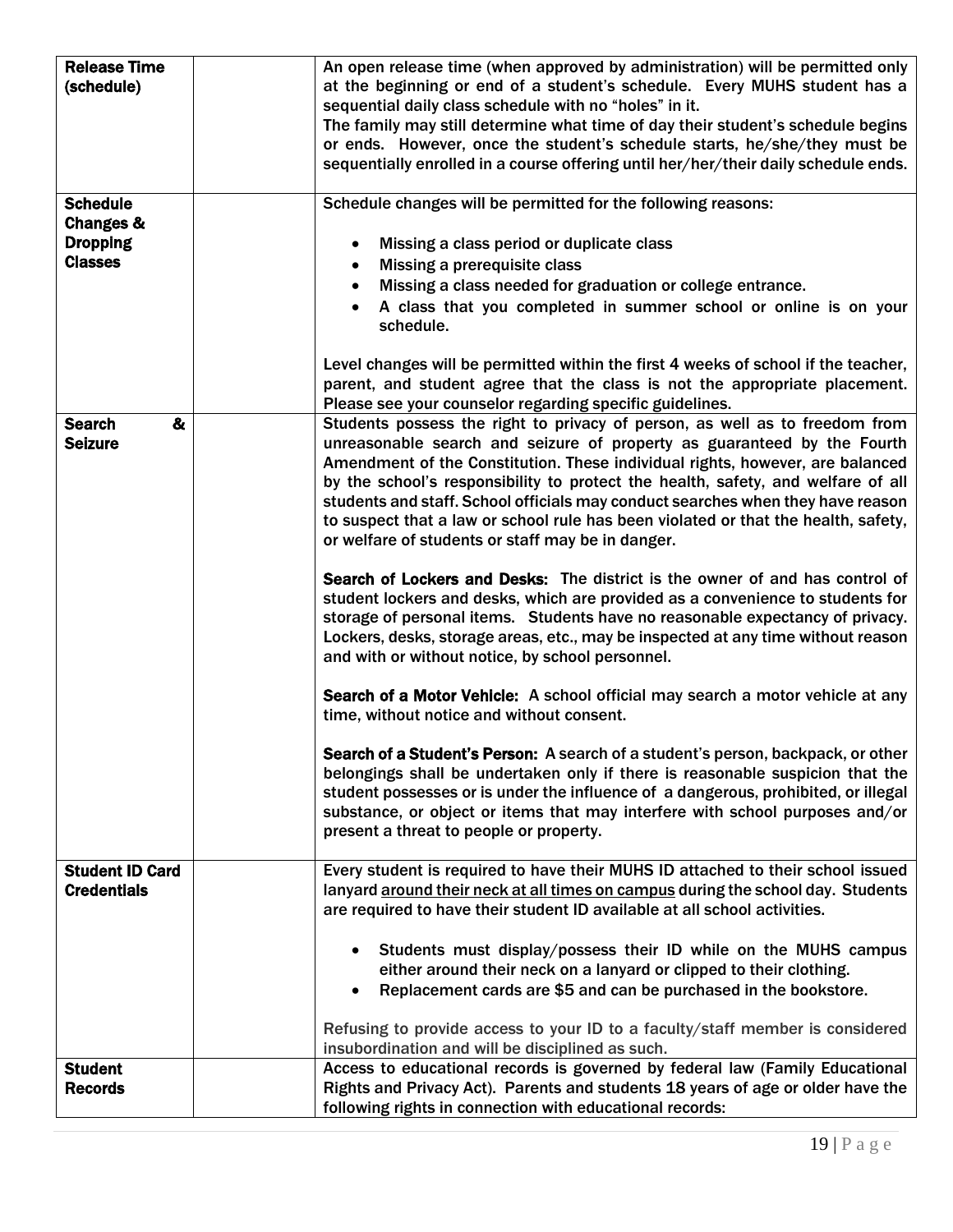|                       | To inspect and review the student's educational records.<br>1.                  |
|-----------------------|---------------------------------------------------------------------------------|
|                       | 2. To request amendment of the student's educational records to ensure          |
|                       | that the records are not inaccurate misleading or in violation of student's     |
|                       | rights, including the right to a hearing, if necessary.                         |
|                       | 3. To consent to disclosure of personally identifiable information contained    |
|                       | in the student's educational record, with the exception of information          |
|                       | deemed "directory information" may be disclosed without consent unless          |
|                       | the parent/eligible student directs in writing that this information not be     |
|                       | made public without prior consent. Disclosure may also be made without          |
|                       | consent in certain circumstances allowed by FERPA.                              |
|                       | 4. To file complaints with the US Department of Education.                      |
|                       |                                                                                 |
|                       | Divorced parents have equal rights relating to student's records unless school  |
|                       | has been provided a court order to the contrary.                                |
| <b>Visitors</b><br>at | Parents and Guardians are always welcome at Mingus Union High School. All       |
| <b>School</b>         | visitors must register at the office in order to obtain permission to remain on |
|                       | school grounds or to enter any classroom. Classroom visitation during school    |
|                       | hours must be prearranged with school administration. Student visitors and      |
|                       | adult visitors are not allowed on MUHS campus during the regular school day     |
|                       | Violators of this policy will be cited for trespassing.                         |

# Student Behavior Guidelines

To assist you and others in the pursuit of a quality education, we have established some guidelines for student behavior. These guidelines are based on existing policies and procedures of the district and are designed to create a pleasant and safe environment for all students in our schools.

The Governing Board believes that student rights must be balanced with student responsibility. Students have the right to:

- equal treatment,
- equal access to the educational program, and
- due process.

Students also have, to a more limited extent, the freedom of expression and association.

# Expectations of Students

You as a student play the biggest role in your academic success at Mingus Union High School. Students are expected to exhibit the following core values:

- 1. Accountability
- 2. Respect
- 3. Pride
- 4. Trustworthiness
- 5. Responsibility

You must remember that you are responsible for your own actions. If your actions are in violation of school rules and regulations, you will have to accept the consequences.

You should also understand that Arizona law allows the district to hold you accountable for your behavior on school property, on the way to and from school, during any school-sponsored activity,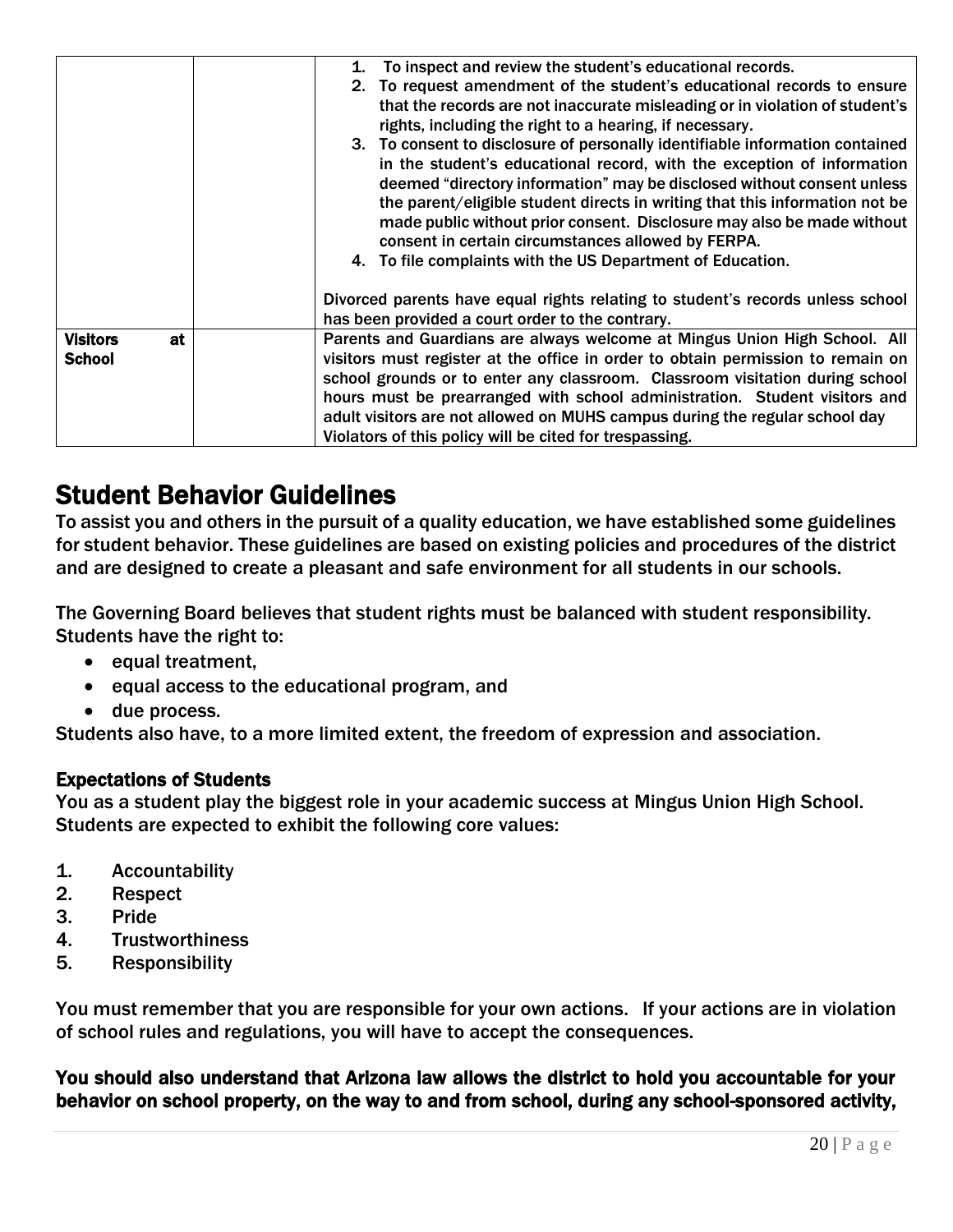### at school bus stops, and in other locations outside school grounds if the behavior has a negative impact on other students, teachers, or school activities. *J-2000*

Teachers will provide guidelines and expectations to students for each class. Students who fail to meet expectations for appropriate behavior will be assigned consequences by the teacher. Students will be referred to an administrator for insubordination, failing to serve teacher-assigned consequences, or acts that may warrant suspension.

When a special education student engages in misconduct that could result in suspension or expulsion, the district shall follow state and federal laws governing suspension and expulsion of special education students.

The school's response to inappropriate behaviors is subject to change by the direction of Mingus Union High School District #4 Governing Board.

*It shall be the policy of the Governing Board of the Mingus Union High School District that repeat offenders of any school regulation may be denied attendance to Mingus Union High School. All decisions of the Governing Board will follow due process procedures.*

# Disciplinary Actions

Students engaging in inappropriate behavior are subject to disciplinary actions. Misconduct may also result in suspension or loss of the privilege of participation in extracurricular activities. One or more of the following actions may be taken by school officials:

| <b>Informal Talk/Verbal Warning</b>       | A school official (teacher, administrator or counselor)<br>talks to the student and tries to reach an agreement on<br>how the student should behave.                                                                                                                                                                                                                                                                            |
|-------------------------------------------|---------------------------------------------------------------------------------------------------------------------------------------------------------------------------------------------------------------------------------------------------------------------------------------------------------------------------------------------------------------------------------------------------------------------------------|
| <b>Conference</b>                         | A formal conference is conducted with the student and<br>one or more school officials.                                                                                                                                                                                                                                                                                                                                          |
| <b>Parent Involvement/Written Warning</b> | The parent is notified by telephone, personal contact,<br>letter or certified letter. A conference may be conducted<br>with the student, parent, appropriate school officials<br>and any other individuals concerned.                                                                                                                                                                                                           |
| <b>In-School Discipline</b>               | The student is subject to consequences that do not<br>require suspension from school, such as loss of<br>privileges, lunch detention, after school detention,<br>school service, (after school) temporary removal from<br>class, and assignment to an alternative learning<br>classroom (ALC).                                                                                                                                  |
| <b>Alternative Learning Center</b>        | Temporary assignment to an alternative learning<br>classroom (ALC) is an alternative to off-campus<br>suspension. ALC may be imposed for part of a day or for<br>one or more days. The student is removed from the<br>regular classroom setting and is assigned to a location<br>isolated from classmates. Class assignments will be<br>given to a student placed in an ALC. All campus and<br>activity privileges are revoked. |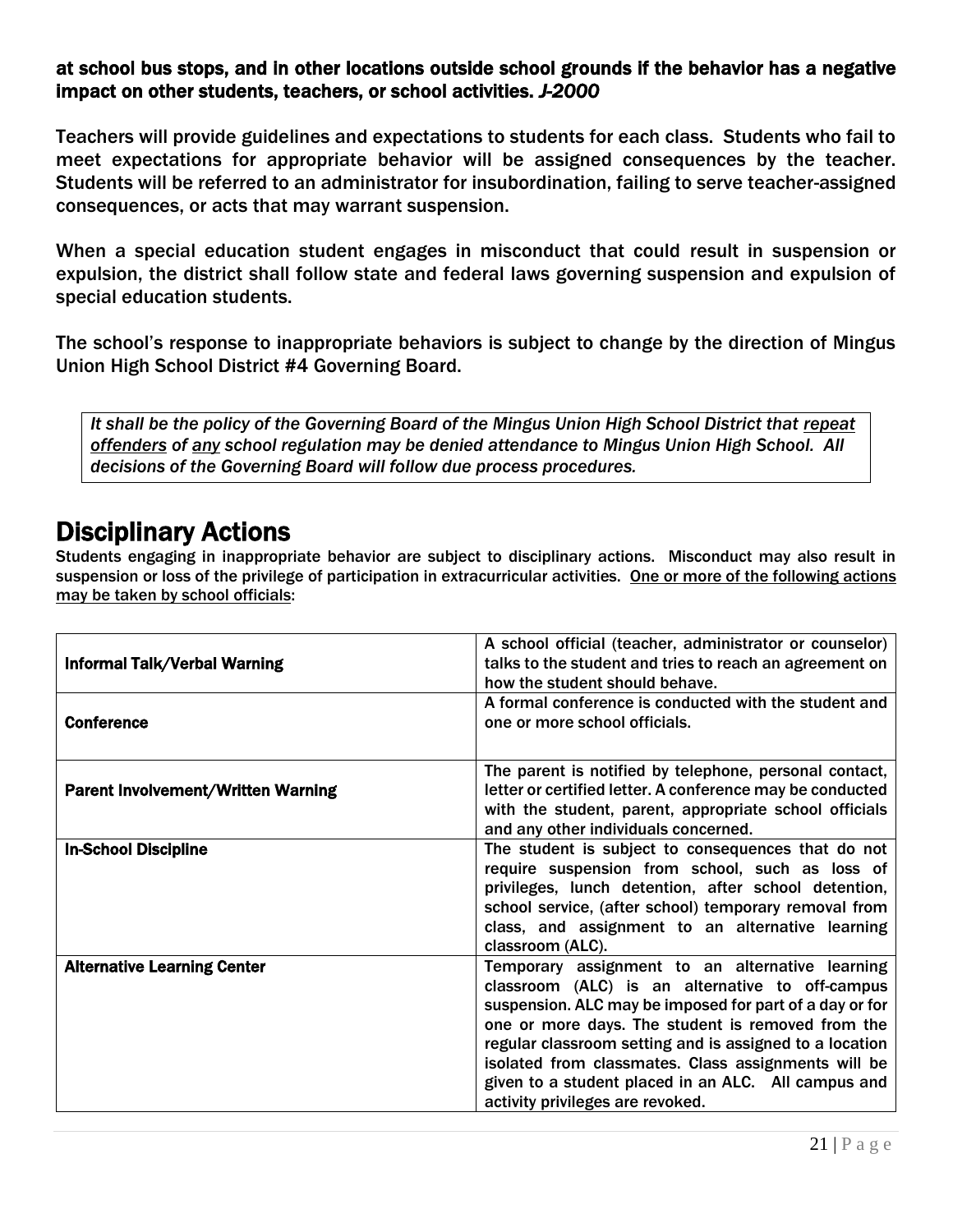| <b>Administrative Behavior Contract</b>                     | Assigned by the administrator, detailed consequences                                                               |
|-------------------------------------------------------------|--------------------------------------------------------------------------------------------------------------------|
|                                                             | to address indicated behaviors.                                                                                    |
| <b>Restitution</b>                                          | The student reimburses the cost to the district of                                                                 |
|                                                             | restoring/replacing items damaged or destroyed.                                                                    |
| <b>School Board Behavior Contract</b>                       | Assigned by Governing Board. Failure to abide by                                                                   |
|                                                             | contract will result in immediate administration of                                                                |
|                                                             | consequences heretofore held in abeyance.                                                                          |
| <b>Suspension from Transportation</b>                       | Removal from school transportation for a set period of                                                             |
|                                                             | time. Parents/students are responsible for making                                                                  |
|                                                             | alternate arrangements.                                                                                            |
|                                                             | Student may not participate in games and/or practice                                                               |
| <b>Suspension from Athletic Participation</b>               | by the Athletic Director<br>determined<br>and<br>as                                                                |
|                                                             | Administration                                                                                                     |
| <b>Suspension from Social or Extracurricular Activities</b> | Student may not participate in activities as determined                                                            |
|                                                             | by Activity Director and Administration.                                                                           |
| <b>Suspension from Parking Privileges</b>                   | The student may not park or drive on campus for a fixed                                                            |
|                                                             | period.                                                                                                            |
| <b>Exclusion from a Particular Class</b>                    | Student may be withdrawn from a class with loss of                                                                 |
|                                                             | credit and enrolled as a study hall student for the                                                                |
|                                                             | balance of the semester.                                                                                           |
| <b>Short-term Suspension</b>                                | The student is subject to a suspension of 10 school days                                                           |
|                                                             | or less. School administrators may impose short-term                                                               |
|                                                             | suspension. During that suspension, the student is not<br>permitted on district property or at district functions. |
| <b>Long-term Suspension</b>                                 | The student is subject to a suspension of 11 school days                                                           |
|                                                             | or more. Long-term suspension may be recommended                                                                   |
|                                                             | by the school administrator and imposed by the                                                                     |
|                                                             | <b>Governing Board.</b>                                                                                            |
|                                                             | During that suspension, the student is not permitted on                                                            |
|                                                             | district property or at district functions.                                                                        |
| <b>Expulsion</b>                                            | The student is permanently denied the right to attend                                                              |
|                                                             | Mingus High School. Expulsion is recommended by the                                                                |
|                                                             | school administrator and imposed by the Governing                                                                  |
|                                                             | Board following a hearing before a board-designated                                                                |
|                                                             | hearing officer. Only the Governing Board can expel a                                                              |
|                                                             | student. Upon expulsion, a student is not permitted on                                                             |
|                                                             | district property or at district functions unless the                                                              |
|                                                             | Governing Board has readmitted the student to school                                                               |

# DETENTION AND ALC PROCEDURES

- Students shall be in their seats in the ALC when the bell rings or immediately upon being sent to ALC by teacher.
- Students shall report to the detention room prepared with classwork or a book that relates to the student's current classes.
- There will be no eating or drinking (except water) in the ALC/detention room.
- Students dismissed from detention for misbehavior or who do not come prepared with work serve assigned ALC consequences upon return.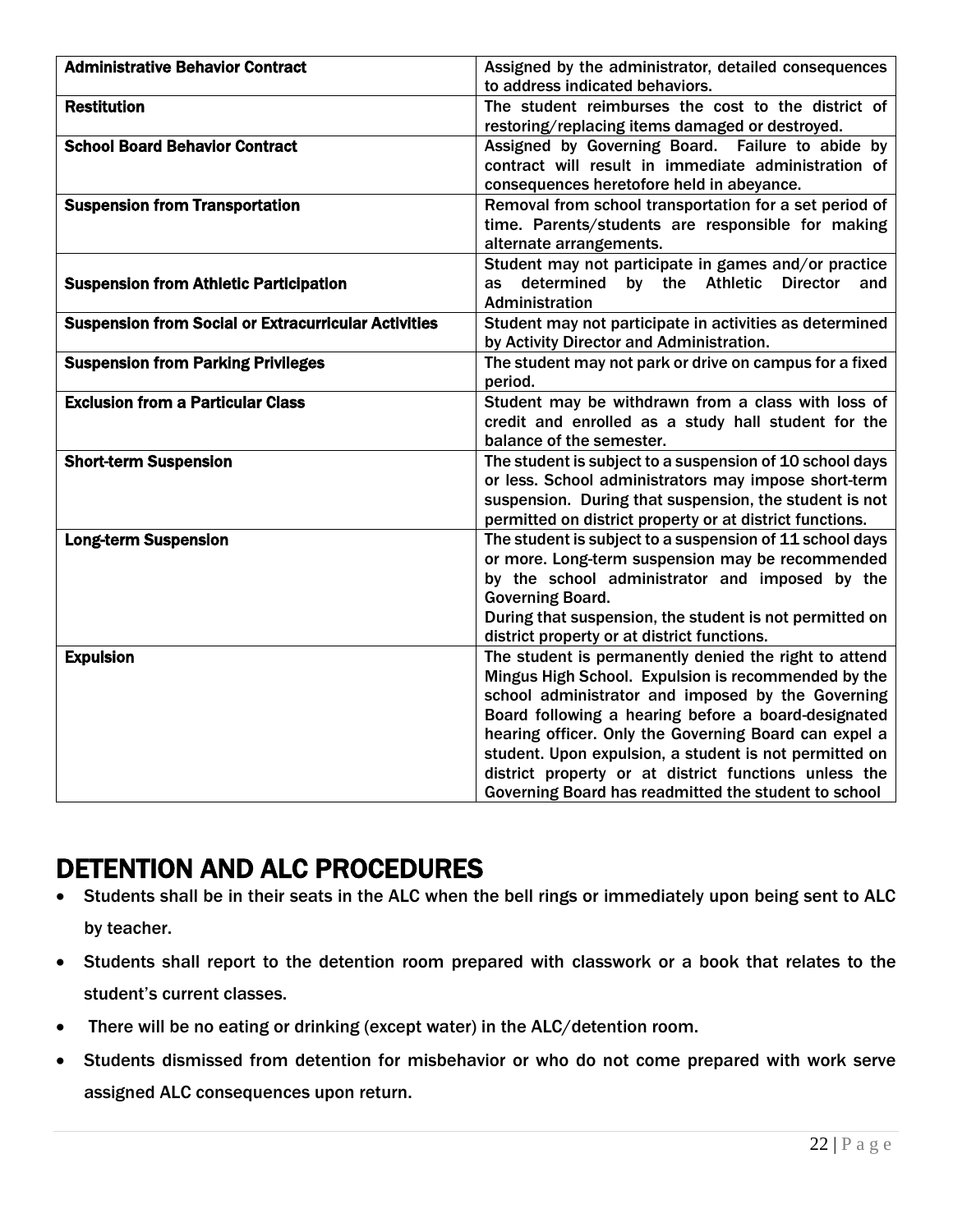• Students/Parents must arrange transportation if dismissed from ALC for non-cooperation.

### School day served in the ALC room on the high school campus -

The student is responsible for bringing required texts, notebooks, paper, pens/pencils and being prepared to work for the entire day. It is the student's responsibility to make up missed work in his/her regular classes. Work completed by students will be returned to the appropriate teachers for their own evaluation and determination of credit.

A student who does not bring work for each class period (except ALC and/or study hall) may be assigned additional consequences.

### Students will:

- report by 7:55 a.m.
- bring their lunch or purchase lunch from the cafeteria unless eligible for free lunches, in which case a lunch will be provided. Friends or family are not allowed to bring lunches.
- eat in the ALC at the same time as cafeteria lunches are served.
- adhere to the dress code.

### Students will not:

- talk to, interact with, or disturb others in ALC.
- eat or drink except at lunchtime, or as authorized by the ALC Supervisor.
- listen to or interact with audio/video equipment (CD player, IPOD, TV, cell phone, etc.).
- argue with or engage in disrespectful behavior towards the ALC Supervisor.

### *Parents must pre-arrange ALC absences through the Attendance Office.*

Unacceptable behavior Failure to observe all ALC procedures will result in removal from ALC.

# PROGRESSIVE DISCIPLINE CHART

| <b>RANGE OF CONSEQUENCES</b> |                                                                           |
|------------------------------|---------------------------------------------------------------------------|
| Level 1                      | <b>Informal Conference</b>                                                |
| Level 2                      | Detention Assigned/Privileges Restricted                                  |
| Level 3                      | ALC Assigned/In-School Suspension                                         |
| Level 4                      | 1-3 Days In-School Suspension or Off Campus Suspension                    |
| Level 5                      | 3-5 Days In-School Suspension or Off Campus Suspension                    |
| Level 6                      | 5-9 Days In-School Suspension or Off Campus Suspension                    |
| Level 7                      | 9-10 Days Off-Campus Suspension                                           |
| Level 8                      | <b>Recommendation for Long Term Suspension</b>                            |
| Level <sub>9</sub>           | <b>Recommendation for Expulsion</b>                                       |
|                              | Alternative discipline such as school probation contracts may be imposed. |
|                              | Parents and legal authorities may be notified at any time.                |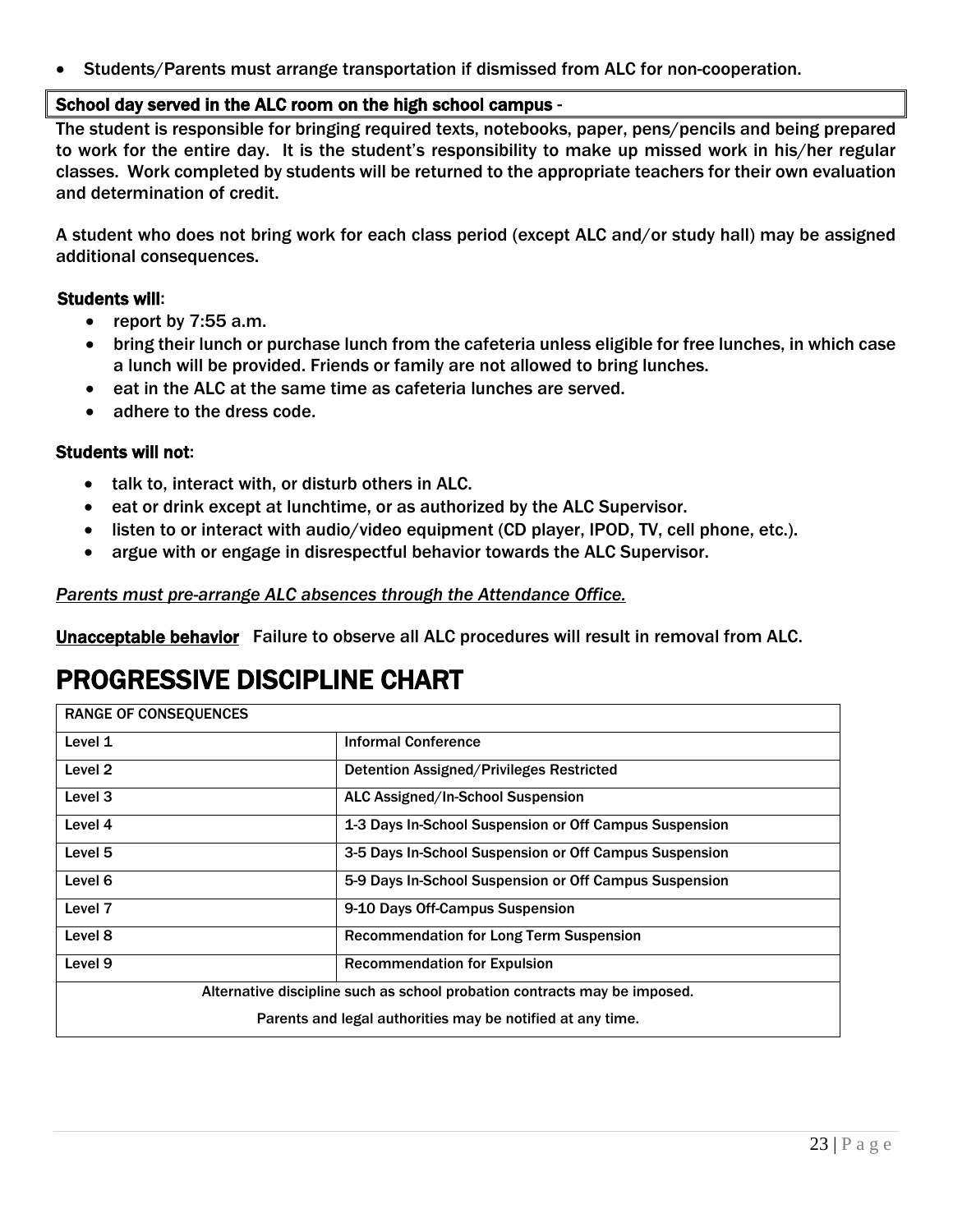| <b>Behaviors that May Result in Student Discipline</b> |  |
|--------------------------------------------------------|--|
|--------------------------------------------------------|--|

| Absenteeism/Attendance Violations/Truancy/Tardiness |                                      |                                      |
|-----------------------------------------------------|--------------------------------------|--------------------------------------|
| <b>Occurrence</b>                                   | <b>Range of Minimum Consequences</b> | <b>Range of Maximum Consequences</b> |
| <b>First</b>                                        | Level 1                              | Level 3                              |
| Subsequent                                          | Level 4                              | Level 9                              |

| Alcohol, Use or Under the Influence/Possession of |                                      |                                      |
|---------------------------------------------------|--------------------------------------|--------------------------------------|
| <b>Occurrence</b>                                 | <b>Range of Minimum Consequences</b> | <b>Range of Maximum Consequences</b> |
| <b>First</b>                                      | Level 6                              | Level 8                              |
| <b>Subsequent</b>                                 | Level <sub>7</sub>                   | Level 9                              |

| <b>Alcohol Sale</b> |                                      |                                      |
|---------------------|--------------------------------------|--------------------------------------|
| <b>Occurrence</b>   | <b>Range of Minimum Consequences</b> | <b>Range of Maximum Consequences</b> |
| <b>First</b>        | Level 8                              | Level 9                              |
| Subsequent          | Level 8                              | Level 9                              |

| Arson             |                                      |                                      |
|-------------------|--------------------------------------|--------------------------------------|
| Occurrence        | <b>Range of Minimum Consequences</b> | <b>Range of Maximum Consequences</b> |
| <b>First</b>      | Level <sub>7</sub>                   | Level 9                              |
| <b>Subsequent</b> | Level <sub>7</sub>                   | Level 9                              |

| Cheating/Copying/Plagiarism |                                      |                                      |
|-----------------------------|--------------------------------------|--------------------------------------|
| <b>Occurrence</b>           | <b>Range of Minimum Consequences</b> | <b>Range of Maximum Consequences</b> |
| <b>First</b>                | Level 1                              | Level 4                              |
| <b>Subsequent</b>           | Level 4                              | Level 9                              |

| <b>Contract Violations</b> |                                      |                                      |
|----------------------------|--------------------------------------|--------------------------------------|
| <b>Occurrence</b>          | <b>Range of Minimum Consequences</b> | <b>Range of Maximum Consequences</b> |
| <b>First</b>               | Level 6                              | Level 9                              |
| <b>Subsequent</b>          | Level 7                              | Level 9                              |

| Dangerous Items/Combustibles |                                      |                                      |
|------------------------------|--------------------------------------|--------------------------------------|
| <b>Occurrence</b>            | <b>Range of Minimum Consequences</b> | <b>Range of Maximum Consequences</b> |
| <b>First</b>                 | Level 5                              | Level 9                              |
| <b>Subsequent</b>            | Level 8                              | Level 9                              |

| Defiance Towards Authorities/Disrespect/Insubordination/Non-Compliance |                                      |                                      |
|------------------------------------------------------------------------|--------------------------------------|--------------------------------------|
| <b>Occurrence</b>                                                      | <b>Range of Minimum Consequences</b> | <b>Range of Maximum Consequences</b> |
| <b>First</b>                                                           | Level 3                              | Level 5                              |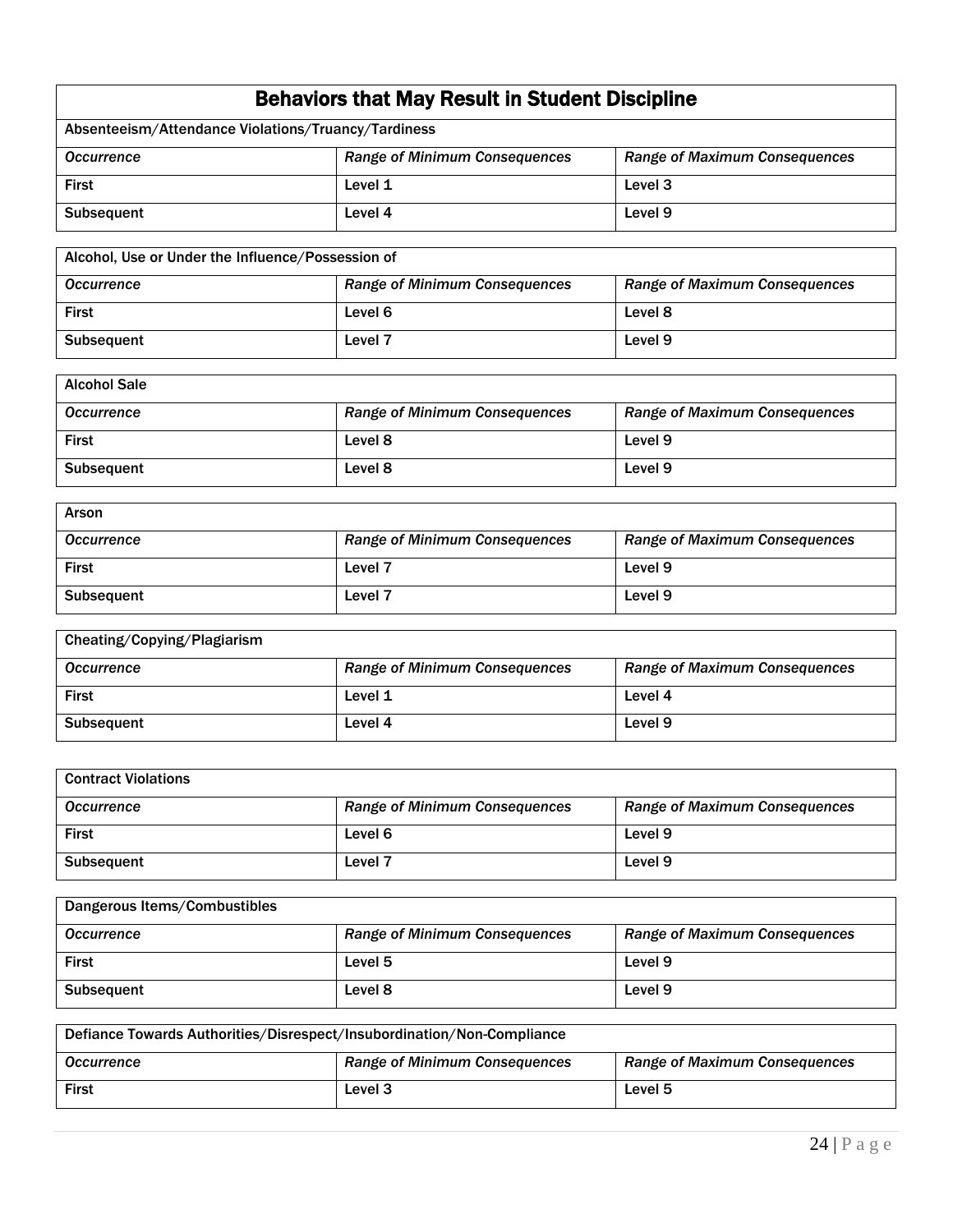| Sub.   | <b>AVAL</b> | Leve      |
|--------|-------------|-----------|
| eauent | .           | $\bullet$ |
| .      | - -         | . .       |
|        |             |           |
|        |             |           |

| <b>Dishonesty</b> |                                      |                                      |
|-------------------|--------------------------------------|--------------------------------------|
| <b>Occurrence</b> | <b>Range of Minimum Consequences</b> | <b>Range of Maximum Consequences</b> |
| <b>First</b>      | Level 1                              | Level 4                              |
| <b>Subsequent</b> | Level <sub>3</sub>                   | Level 9                              |

| Disruptive Conduct/Minor Aggressive Acts |                                      |                                      |
|------------------------------------------|--------------------------------------|--------------------------------------|
| <b>Occurrence</b>                        | <b>Range of Minimum Consequences</b> | <b>Range of Maximum Consequences</b> |
| First                                    | Level 3                              | Level 5                              |
| <b>Subsequent</b>                        | Level 4                              | Level 9                              |

| Disturbing School Meeting or Activity/Disruption of a School Environment |                                      |                                      |
|--------------------------------------------------------------------------|--------------------------------------|--------------------------------------|
| <b>Occurrence</b>                                                        | <b>Range of Minimum Consequences</b> | <b>Range of Maximum Consequences</b> |
| <b>First</b>                                                             | Level 1                              | Level <sub>7</sub>                   |
| <b>Subsequent</b>                                                        | Level <sub>2</sub>                   | Level 9                              |

| <b>Dress or Appearance Violation</b> |                                      |                                      |
|--------------------------------------|--------------------------------------|--------------------------------------|
| Occurrence                           | <b>Range of Minimum Consequences</b> | <b>Range of Maximum Consequences</b> |
| <b>First</b>                         | Level 1                              | Level 4                              |
| Subsequent                           | Level 2                              | Level 9                              |

| Drug Possession/Use |                                      |                                      |
|---------------------|--------------------------------------|--------------------------------------|
| <b>Occurrence</b>   | <b>Range of Minimum Consequences</b> | <b>Range of Maximum Consequences</b> |
| <b>First</b>        | Level <sub>7</sub>                   | Level 9                              |
| <b>Subsequent</b>   | Level 7                              | Level 9                              |

| <b>Drug Sale</b>  |                                      |                                      |
|-------------------|--------------------------------------|--------------------------------------|
| <b>Occurrence</b> | <b>Range of Minimum Consequences</b> | <b>Range of Maximum Consequences</b> |
| <b>First</b>      | Level 8                              | Level 9                              |
| <b>Subsequent</b> | Level 8                              | Level 9                              |

| Endangerment      |                                      |                                      |
|-------------------|--------------------------------------|--------------------------------------|
| <b>Occurrence</b> | <b>Range of Minimum Consequences</b> | <b>Range of Maximum Consequences</b> |
| <b>First</b>      | Level 7                              | Level 9                              |
| <b>Subsequent</b> | Level <sub>7</sub>                   | Level 9                              |

| <b>Extortion/Bribery</b> |                                      |                                      |
|--------------------------|--------------------------------------|--------------------------------------|
| <b>Occurrence</b>        | <b>Range of Minimum Consequences</b> | <b>Range of Maximum Consequences</b> |
| <b>First</b>             | Level 4                              | Level 9                              |
| <b>Subsequent</b>        | Level <sub>7</sub>                   | Level 9                              |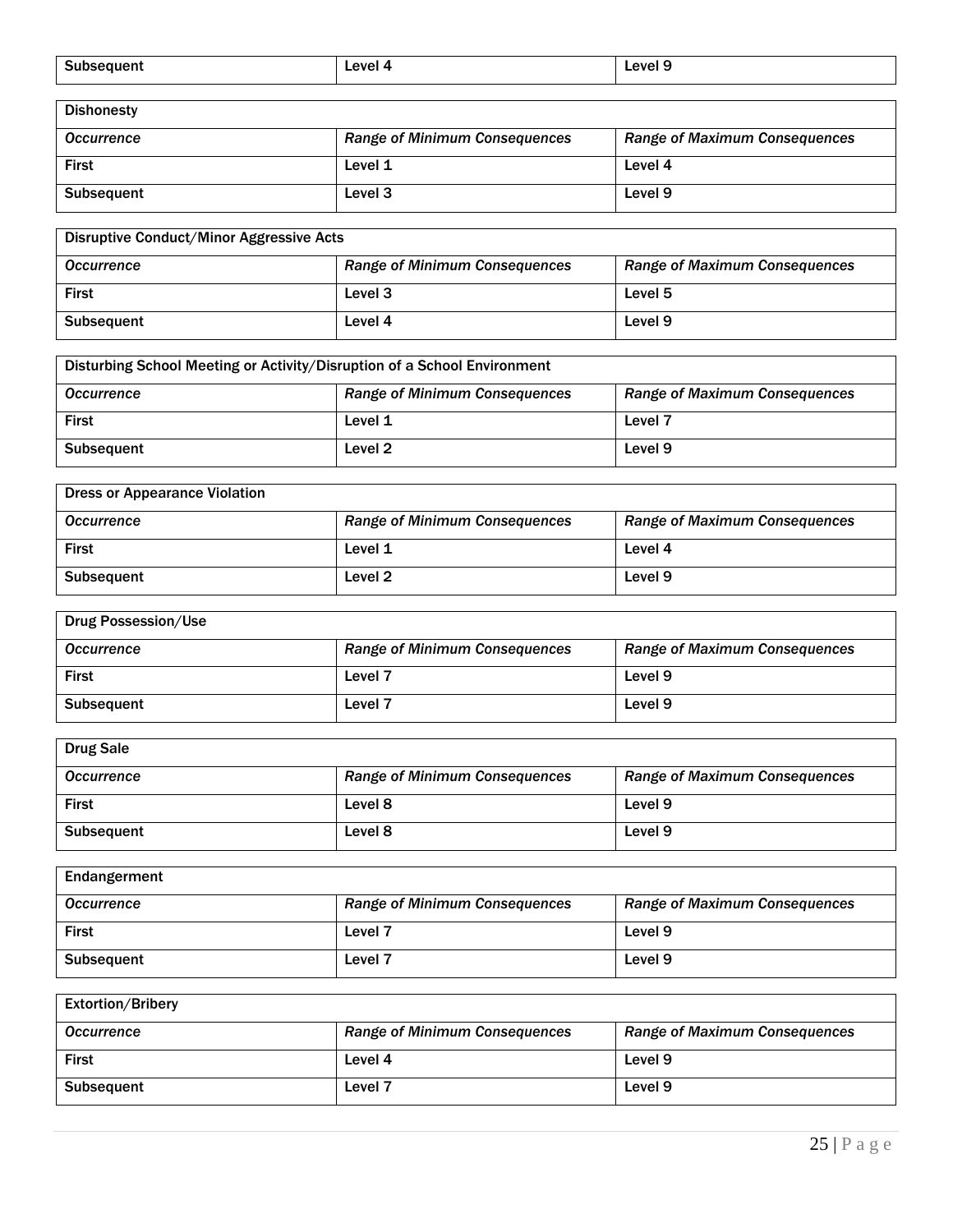| False Alarm (Emergency, Fire, Security, Etc.) |                                      |                                      |  |
|-----------------------------------------------|--------------------------------------|--------------------------------------|--|
| <b>Occurrence</b>                             | <b>Range of Minimum Consequences</b> | <b>Range of Maximum Consequences</b> |  |
| <b>First</b>                                  | Level 5                              | Level 7                              |  |
| Level 8<br>Level 9<br>Subsequent              |                                      |                                      |  |

| False Information or Identification, Giving of, Impeding an Investigation |                                                                              |         |  |
|---------------------------------------------------------------------------|------------------------------------------------------------------------------|---------|--|
| <b>Occurrence</b>                                                         | <b>Range of Maximum Consequences</b><br><b>Range of Minimum Consequences</b> |         |  |
| <b>First</b>                                                              | Level 4                                                                      | Level 9 |  |
| <b>Subsequent</b>                                                         | Level 6                                                                      | Level 9 |  |

| <b>Fighting</b>   |                                      |                                      |
|-------------------|--------------------------------------|--------------------------------------|
| <b>Occurrence</b> | <b>Range of Minimum Consequences</b> | <b>Range of Maximum Consequences</b> |
| <b>First</b>      | Level 6                              | Level 9                              |
| <b>Subsequent</b> | Level 8                              | Level 9                              |

| Firearm/Explosive Device/Knife/Weapons including Simulated Items                                  |                    |         |
|---------------------------------------------------------------------------------------------------|--------------------|---------|
| <b>Range of Maximum Consequences</b><br><b>Range of Minimum Consequences</b><br><b>Occurrence</b> |                    |         |
| <b>First</b>                                                                                      | Level <sub>7</sub> | Level 9 |
| <b>Subsequent</b>                                                                                 | Level 8            | Level 9 |

| Forgery           |                                      |                                      |
|-------------------|--------------------------------------|--------------------------------------|
| <b>Occurrence</b> | <b>Range of Minimum Consequences</b> | <b>Range of Maximum Consequences</b> |
| <b>First</b>      | Level 1                              | Level 4                              |
| <b>Subsequent</b> | Level <sub>2</sub>                   | Level 8                              |

| Gambling          |                                      |                                      |
|-------------------|--------------------------------------|--------------------------------------|
| <b>Occurrence</b> | <b>Range of Minimum Consequences</b> | <b>Range of Maximum Consequences</b> |
| <b>First</b>      | Level 1                              | Level 4                              |
| <b>Subsequent</b> | Level 2                              | Level 8                              |

| Harassment/Threats/Verbal Abuse/Ethnic Slurs/Bullying/Slander                                     |         |         |
|---------------------------------------------------------------------------------------------------|---------|---------|
| <b>Range of Minimum Consequences</b><br><b>Range of Maximum Consequences</b><br><b>Occurrence</b> |         |         |
| <b>First</b>                                                                                      | Level 3 | Level 9 |
| <b>Subsequent</b>                                                                                 | Level 4 | Level 9 |

| Hazing            |                                      |                                      |
|-------------------|--------------------------------------|--------------------------------------|
| <b>Occurrence</b> | <b>Range of Minimum Consequences</b> | <b>Range of Maximum Consequences</b> |
| <b>First</b>      | Level 6                              | Level 9                              |
| <b>Subsequent</b> | Level 8                              | Level 9                              |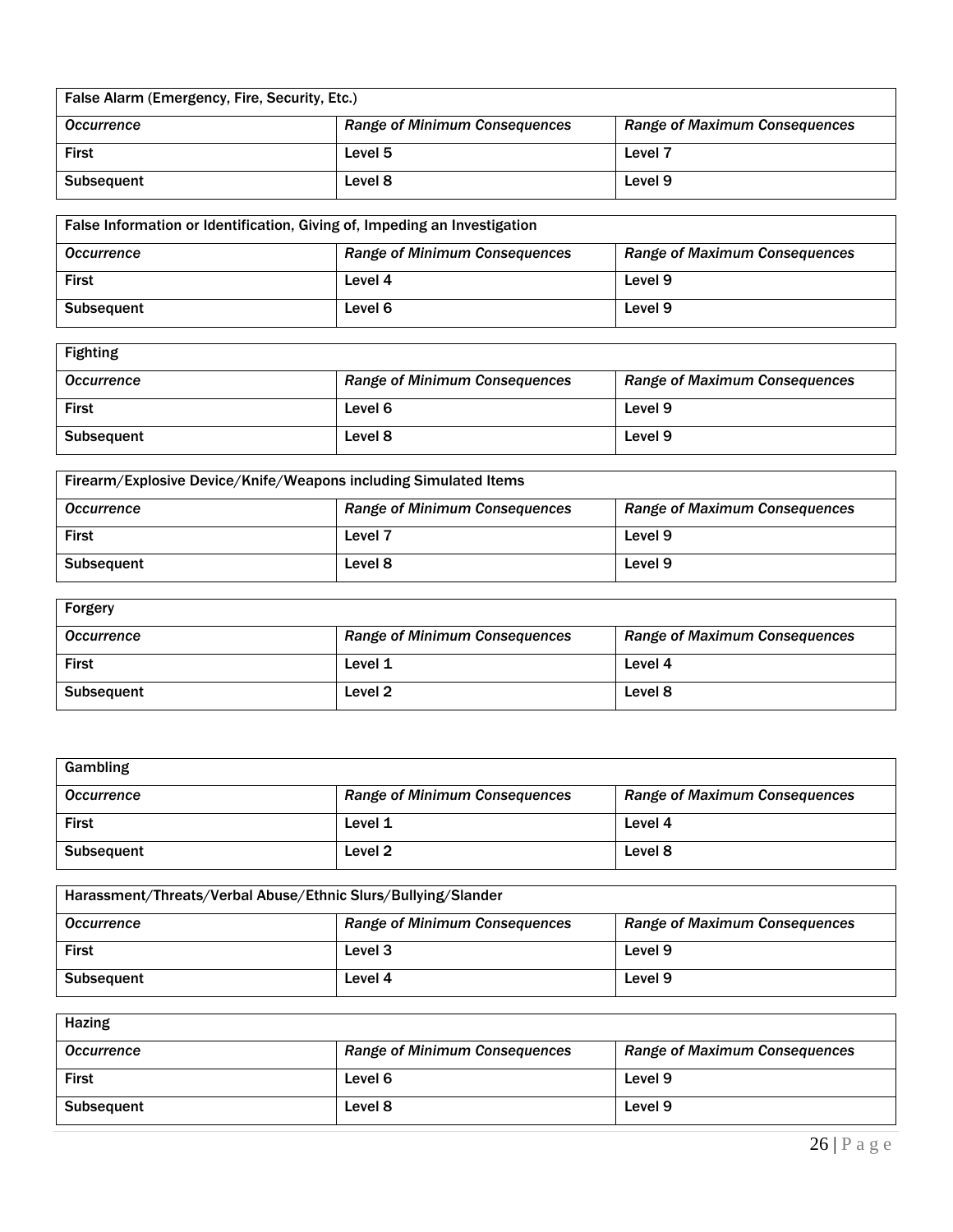| Improper Sexual Advances/Pornography |                                      |                                      |
|--------------------------------------|--------------------------------------|--------------------------------------|
| <b>Occurrence</b>                    | <b>Range of Minimum Consequences</b> | <b>Range of Maximum Consequences</b> |
| <b>First</b>                         | Level 2                              | Level <sub>9</sub>                   |
| <b>Subsequent</b>                    | Level 5                              | Level <sub>9</sub>                   |

| <b>Improper Use of Technology</b> |                                      |                                      |
|-----------------------------------|--------------------------------------|--------------------------------------|
| <b>Occurrence</b>                 | <b>Range of Minimum Consequences</b> | <b>Range of Maximum Consequences</b> |
| <b>First</b>                      | Level 1                              | Level 4                              |
| <b>Subsequent</b>                 | Level 5                              | Level 9                              |

| Lewd/Lascivious Behavior/PDA |                                      |                                      |
|------------------------------|--------------------------------------|--------------------------------------|
| Occurrence                   | <b>Range of Minimum Consequences</b> | <b>Range of Maximum Consequences</b> |
| <b>First</b>                 | Level 1                              | Level 3                              |
| <b>Subsequent</b>            | Level 3                              | Level 9                              |

| Littering         |                                      |                                      |
|-------------------|--------------------------------------|--------------------------------------|
| <b>Occurrence</b> | <b>Range of Minimum Consequences</b> | <b>Range of Maximum Consequences</b> |
| <b>First</b>      | Level 1                              | Level 4                              |
| Subsequent        | Level 2                              | Level 9                              |

| <b>Obstructing Traffic, Vehicular or Pedestrian</b> |                                      |                                      |
|-----------------------------------------------------|--------------------------------------|--------------------------------------|
| <b>Occurrence</b>                                   | <b>Range of Minimum Consequences</b> | <b>Range of Maximum Consequences</b> |
| <b>First</b>                                        | Level 1                              | Level 4                              |
| <b>Subsequent</b>                                   | Level 4                              | Level 9                              |

| <b>Physical Assault</b> |                                      |                                      |
|-------------------------|--------------------------------------|--------------------------------------|
| <b>Occurrence</b>       | <b>Range of Minimum Consequences</b> | <b>Range of Maximum Consequences</b> |
| <b>First</b>            | Level 7                              | Level 9                              |
| <b>Subsequent</b>       | Level <sub>7</sub>                   | Level 9                              |

| School Threats/Bomb, Chemical or Biological |                                      |                                      |
|---------------------------------------------|--------------------------------------|--------------------------------------|
| <b>Occurrence</b>                           | <b>Range of Minimum Consequences</b> | <b>Range of Maximum Consequences</b> |
| <b>First</b>                                | Level 8                              | Level 9                              |
| <b>Subsequent</b>                           | Level 8                              | Level 9                              |

| False Information or Identification, giving of, Impeding an Investigation |                                      |                                      |
|---------------------------------------------------------------------------|--------------------------------------|--------------------------------------|
| <b>Occurrence</b>                                                         | <b>Range of Minimum Consequences</b> | <b>Range of Maximum Consequences</b> |
| <b>First</b>                                                              | Level 4                              | Level 9                              |
| <b>Subsequent</b>                                                         | Level 6                              | Level 9                              |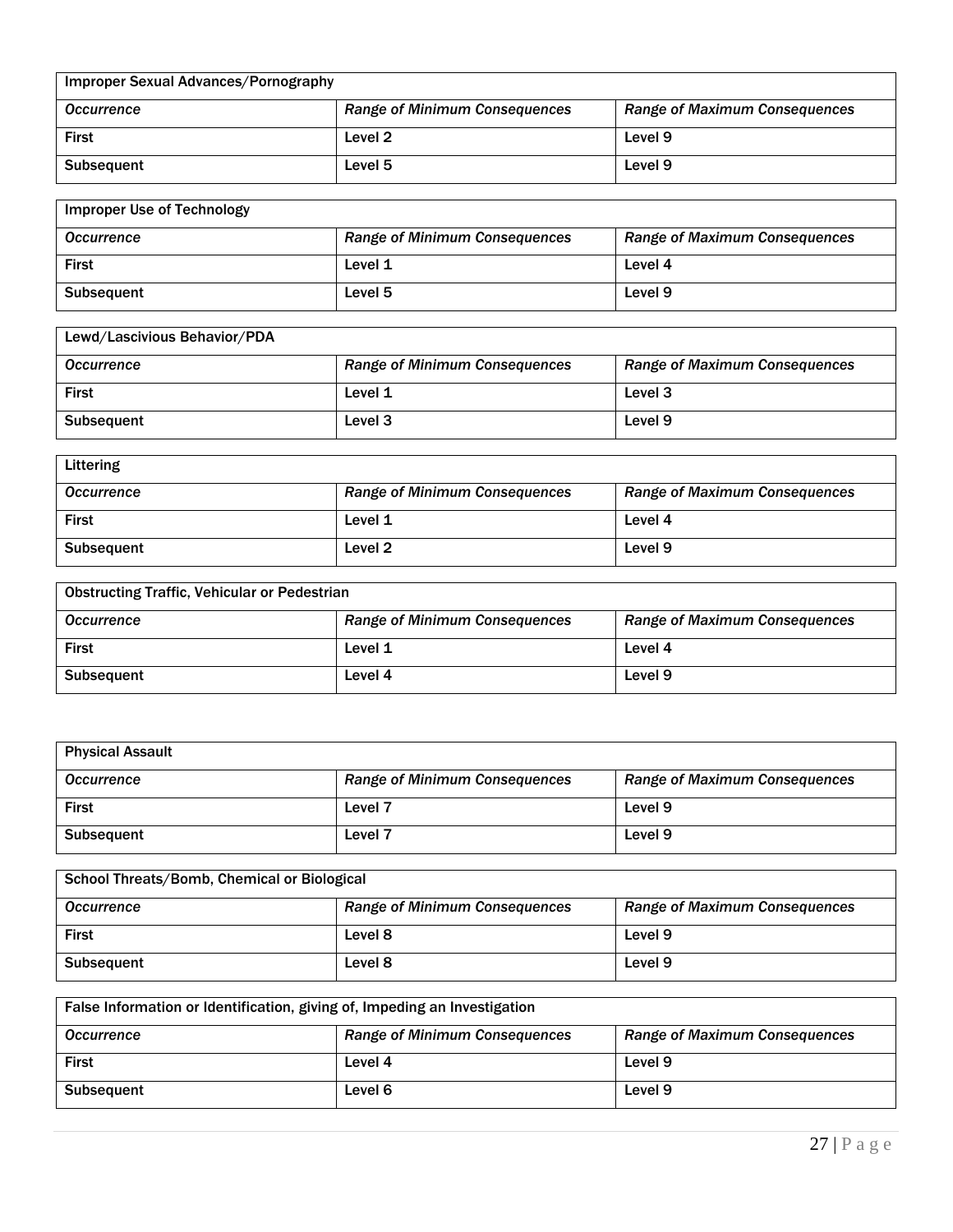| Theft of Property (School Related) |                                      |                                      |
|------------------------------------|--------------------------------------|--------------------------------------|
| <b>Occurrence</b>                  | <b>Range of Minimum Consequences</b> | <b>Range of Maximum Consequences</b> |
| <b>First</b>                       | Level 3                              | Level 5                              |
| <b>Subsequent</b>                  | Level 4                              | Level 9                              |

| <b>Tobacco/Vape Product Use</b> |                                      |                                      |
|---------------------------------|--------------------------------------|--------------------------------------|
| <b>Occurrence</b>               | <b>Range of Minimum Consequences</b> | <b>Range of Maximum Consequences</b> |
| <b>First</b>                    | Level 4                              | Level <sub>7</sub>                   |
| Subsequent                      | Level 5                              | Level 9                              |

| Unauthorized Departure from Class, Campus or Event |                                      |                                      |
|----------------------------------------------------|--------------------------------------|--------------------------------------|
| <b>Occurrence</b>                                  | <b>Range of Minimum Consequences</b> | <b>Range of Maximum Consequences</b> |
| <b>First</b>                                       | Level 1                              | Level 5                              |
| <b>Subsequent</b>                                  | Level <sub>3</sub>                   | Level 9                              |

| Unauthorized Entry/Trespass/Loitering |                                      |                                      |
|---------------------------------------|--------------------------------------|--------------------------------------|
| <b>Occurrence</b>                     | <b>Range of Minimum Consequences</b> | <b>Range of Maximum Consequences</b> |
| First                                 | Level 1                              | Level 5                              |
| <b>Subsequent</b>                     | Level 4                              | Level 9                              |

| Vandalism or Destruction of Property (School Related) |                                      |                                      |
|-------------------------------------------------------|--------------------------------------|--------------------------------------|
| <b>Occurrence</b>                                     | <b>Range of Minimum Consequences</b> | <b>Range of Maximum Consequences</b> |
| <b>First</b>                                          | Level 3                              | Level 9                              |
| <b>Subsequent</b>                                     | Level 6                              | Level 9                              |

| Violation of a Governing Board Policy or School Rule |                                      |                                      |
|------------------------------------------------------|--------------------------------------|--------------------------------------|
| <b>Occurrence</b>                                    | <b>Range of Minimum Consequences</b> | <b>Range of Maximum Consequences</b> |
| <b>First</b>                                         | Level 1                              | Level 9                              |
| <b>Subsequent</b>                                    | Level <sub>2</sub>                   | Level 9                              |

| Violation of a Local, State, or Federal Law |                                      |                                      |
|---------------------------------------------|--------------------------------------|--------------------------------------|
| <b>Occurrence</b>                           | <b>Range of Minimum Consequences</b> | <b>Range of Maximum Consequences</b> |
| <b>First</b>                                | Level 5                              | Level 9                              |
| <b>Subsequent</b>                           | Level <sub>7</sub>                   | Level 9                              |

| Vulgar or Obscene Language, Gestures, or Symbols |                                      |                                      |
|--------------------------------------------------|--------------------------------------|--------------------------------------|
| <b>Occurrence</b>                                | <b>Range of Minimum Consequences</b> | <b>Range of Maximum Consequences</b> |
| <b>First</b>                                     | Level 1                              | Level 4                              |
| <b>Subsequent</b>                                | Level 3                              | Level 9                              |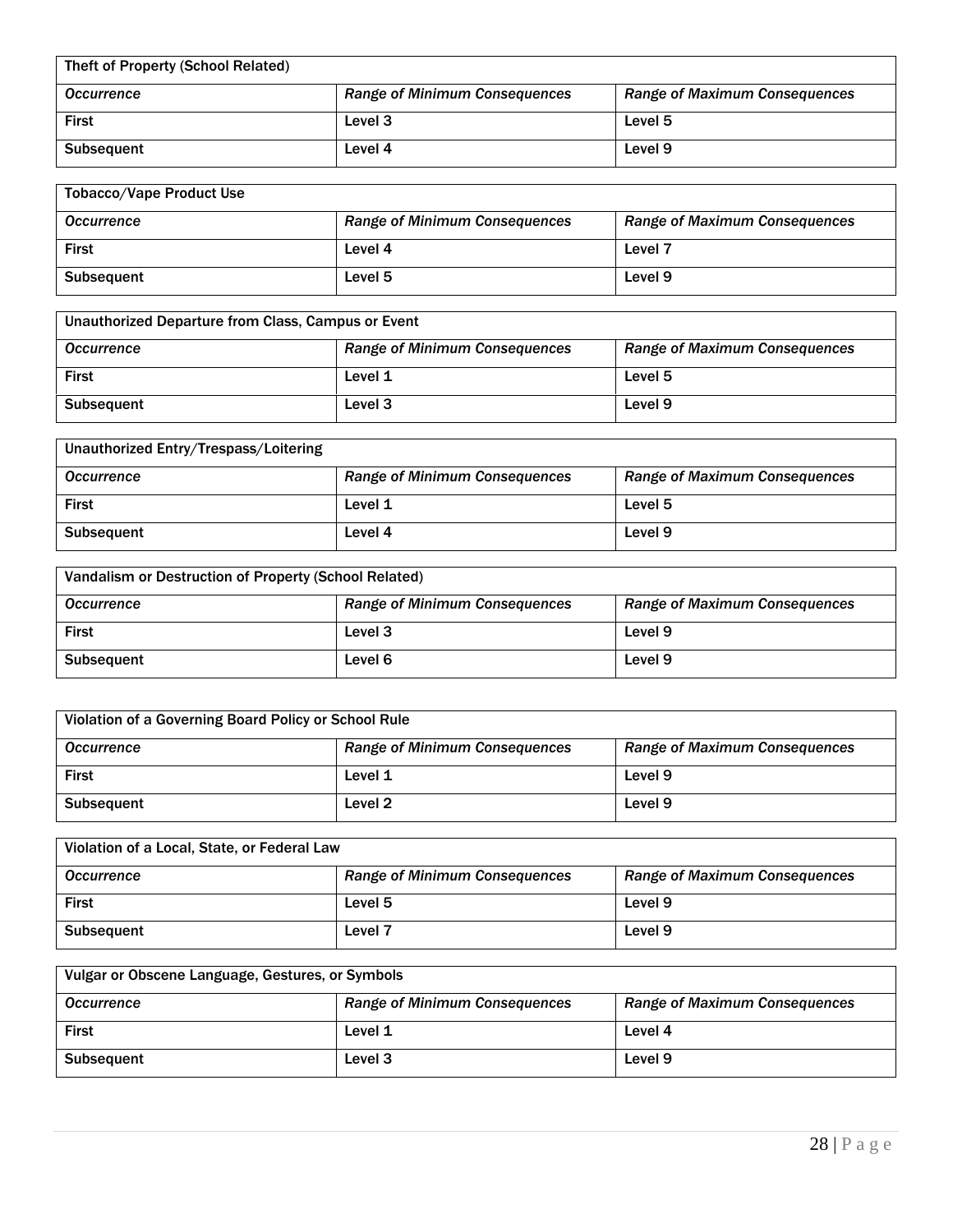# Prior Misconduct

Occasions of prior misconduct where a student has previously received discipline can be considered in subsequent student disciplinary proceedings to justify additional disciplinary consequences where it is established.

- 1. The student has not benefited from prior usually less severe disciplinary intervention, as demonstrated by a lack of in the negative behavior, or
- 2. The student is engaging in continued disruptive or disorderly behavior. A student who continually displays a blatant disregard for the school process by continually behaving in such a manner those results in multiple disciplinary referrals will be considered for long-term suspension.

# Discipline Definitions

| <b>Academic Misconduct/Cheating</b> | Cheating, plagiarism, or any other type of academic                                                                           |
|-------------------------------------|-------------------------------------------------------------------------------------------------------------------------------|
|                                     | misconduct that enables a student to receive a grade or                                                                       |
|                                     | score that was not or would not have been earned                                                                              |
|                                     | legitimately.                                                                                                                 |
| <b>Alcohol Violations</b>           | Use, possession, sale, purchase or distribution of                                                                            |
|                                     | <b>This</b><br>alcoholic<br>substances.<br>violation<br>includes                                                              |
|                                     | drunkenness at a school event.                                                                                                |
| Arson                               | Damaging or attempting to damage property by fire or                                                                          |
|                                     | incendiary device.                                                                                                            |
| <b>Assault</b>                      | A physical attack on a person who does not wish to fight.                                                                     |
|                                     | Recklessness causing physical injury to another; intentionally                                                                |
|                                     | placing another person in reasonable threat of imminent                                                                       |
|                                     | physical injury; touching another person with intent to injure,<br>or the commission of an act if committed by an adult would |
|                                     | constitute robbery or assault. This violation includes a                                                                      |
|                                     | student who encourages another to commit an assault.                                                                          |
| <b>Attendance Violation</b>         | Missing or leaving school or class without permission or                                                                      |
|                                     | without signing out. Excessive absenteeism                                                                                    |
| <b>Automobile Violation</b>         | Misuse of an auto on school property, including unauthorized                                                                  |
|                                     | parking                                                                                                                       |
| <b>Bus Violation</b>                | Violation of bus rules: Insubordination, distracting the bus                                                                  |
|                                     | driver, profanity, fighting, moving while the bus is in motion,                                                               |
|                                     | failure to comply with bus driver requests, other violations of                                                               |
| <b>Bullying</b>                     | school policies.<br>A variety of negative acts carried out repeatedly over                                                    |
|                                     | time. It involves a real or perceived imbalance of power                                                                      |
|                                     | with the more powerful child or group attacking those                                                                         |
|                                     | who are less powerful. Bullying can be physical in form                                                                       |
|                                     | (e.g., pushing, hitting, kicking, spitting, stealing, verbal                                                                  |
|                                     | [e.g., making threats, taunting, malicious teasing, name                                                                      |
|                                     | calling]); or psychological (e.g., social exclusion,                                                                          |
|                                     | extortion, intimidation, spreading rumors, manipulating                                                                       |
|                                     | social relationships). ARS 15-341.                                                                                            |
| <b>Consumption</b>                  | To use or ingest any amount of a substance.                                                                                   |
| <b>Contract Violation</b>           | Violation of a Governing Board or school administration<br>contract (No contract order, attendance and behavior               |
|                                     | contract, etc.)                                                                                                               |
| <b>Criminal Activity</b>            | Engaging in any conduct that breaks federal, state or                                                                         |
|                                     | city laws.                                                                                                                    |
| <b>Cyberbullying</b>                | Cyberbullying is, but not limited to, any act of bullying                                                                     |
|                                     | committed by use of electronic technology or electronic                                                                       |
|                                     | communication devices, including telephonic devices, social                                                                   |
|                                     | networking and other internet communications, on school                                                                       |
|                                     | computers, networks, forums and mailing lists, or other                                                                       |
|                                     | District-owned property and by means of an individual's                                                                       |
|                                     | personal electronic media and equipment.                                                                                      |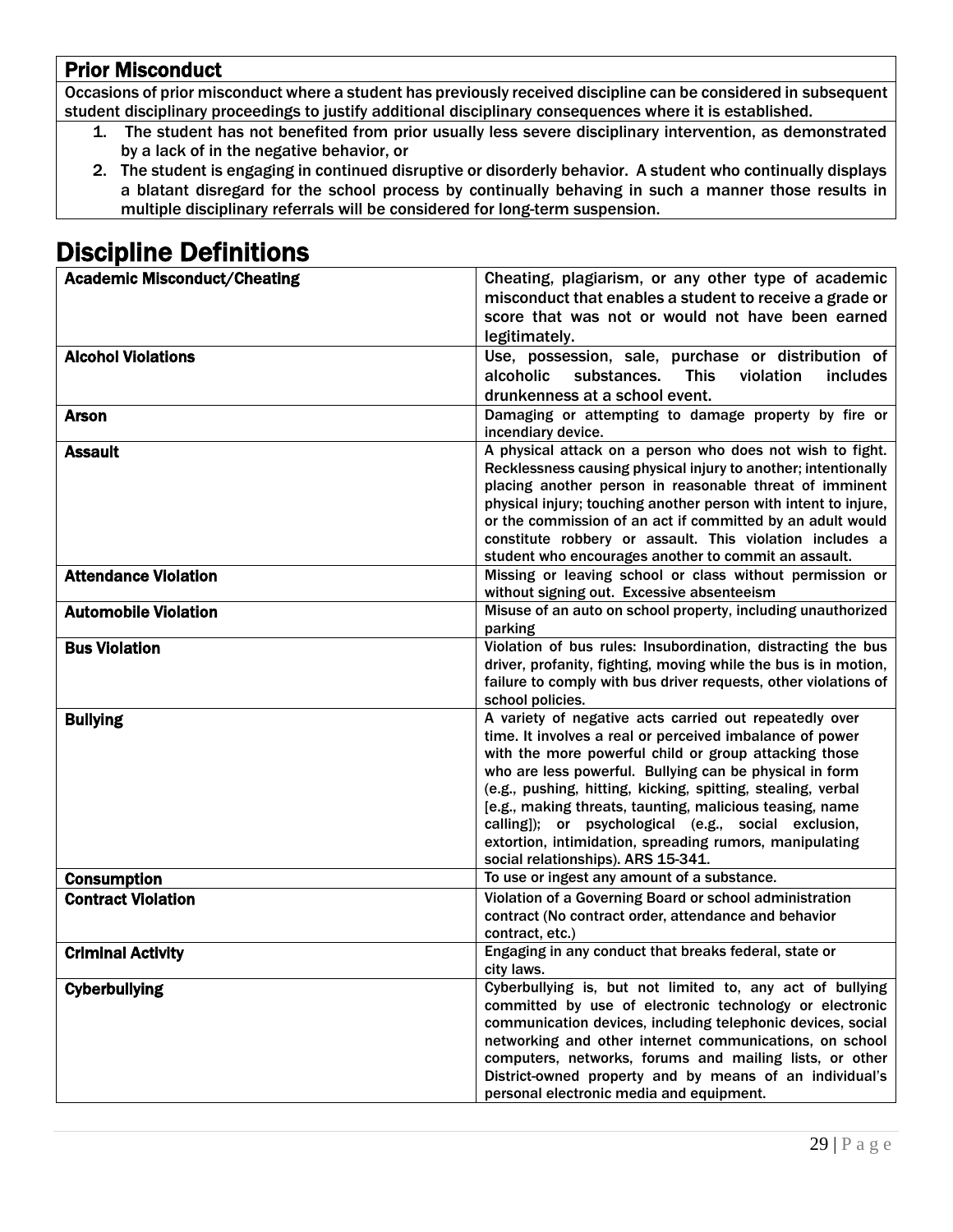| CO2- or spring-powered pellet or BB gun, laser beam<br>pointer, brass knuckles, nunchakus, club, fireworks,<br>explosive ammunition or any other instrument not<br>designed for lethal use, but which may be capable of<br>causing death or other serious physical injury. This<br>violation also includes anything perceived by a<br>reasonable person to be capable of causing injury, given<br>the way it is used or threatened to be used, such as a toy<br>gun or a starter gun.<br>Use, display or possession of any operable or inoperable,<br><b>Deadly Weapon/Firearm</b><br>loaded or unloaded weapon that will or is designed to, or<br>may readily be converted to expel a projectile by the<br>action of an explosive. This violation includes handguns,<br>pistols, rifles, shotguns and flare guns<br>Failing to comply with the reasonable directions of<br><b>Defiance of Authority/Disrespect</b><br>district employees or other disrespectful behavior.<br>Failure to identify themselves to district employees when<br>asked to do so. Physical resistance to school officials<br>may result in expulsion, regardless of if such resistance<br>is a first occurrence.<br>Conduct that disrupts or interferes with the orderly<br><b>Disorderly Conduct/Classroom Disruption</b><br>operation or educational environment or mission of the<br>school. This violation may include profanity, obscene<br>gestures, unreasonable noises, repetitive behaviors<br>intended to be antagonistic, obstruction of vehicular or<br>pedestrian traffic, public displays of affection or any<br>other act which creates a hazard or offensive condition<br>and serves no legitimate purpose (including use of water<br>guns and water balloons).<br>Failure to comply with district and school dress<br><b>Dress Code Violation</b><br>standards.<br>Distribution, manufacture or sale of marijuana, other<br><b>Drug Violation (Distribution)</b><br>illegal drugs and inhalants and other noxious substances.<br>It also includes distribution, manufacture or sale of drug<br>paraphernalia and imitations of illegal drugs and other<br>noxious substances. Distribution of a medication or a<br>dietary supplement for recreational use will be treated as<br>a drug violation (distribution).<br><b>Drug Violation (Possession/Use)</b><br>Use, possession or purchase of marijuana, other illegal<br>drugs and inhalants and other noxious substances. This<br>includes off-campus use and then being on district<br>property or at a district function. It also includes use,<br>possession or purchase of drug paraphernalia and<br>imitations of illegal drugs and other noxious substances.<br>Possession of medication or a dietary supplement for<br>recreational use will be treated as a drug violation<br>(possession). The use of illicit drugs and the unlawful<br>possession and use of alcohol are wrong and harmful.<br>Using the signature or initials of another person.<br><b>Forgery</b><br>Mutual participation in physical violence against a<br><b>Fighting</b><br>person or persons including self-defense.<br>Any item designed to burn, smoke or explode due to<br><b>Fireworks/Incendiary Devices</b><br>impact or other ignition<br>Engaging in games of chance for material gain.<br><b>Gambling</b><br>Gang-related behavior that threatens the safety of<br><b>Gang Activity/Association</b><br>persons or property, creates an atmosphere of<br>intimidation, or substantially disrupts the educational<br>environment or mission of the school. Using hand | <b>Dangerous Weapon/Instrument</b> | Use, display or possession of a knife, box cutter, ice pick, |
|----------------------------------------------------------------------------------------------------------------------------------------------------------------------------------------------------------------------------------------------------------------------------------------------------------------------------------------------------------------------------------------------------------------------------------------------------------------------------------------------------------------------------------------------------------------------------------------------------------------------------------------------------------------------------------------------------------------------------------------------------------------------------------------------------------------------------------------------------------------------------------------------------------------------------------------------------------------------------------------------------------------------------------------------------------------------------------------------------------------------------------------------------------------------------------------------------------------------------------------------------------------------------------------------------------------------------------------------------------------------------------------------------------------------------------------------------------------------------------------------------------------------------------------------------------------------------------------------------------------------------------------------------------------------------------------------------------------------------------------------------------------------------------------------------------------------------------------------------------------------------------------------------------------------------------------------------------------------------------------------------------------------------------------------------------------------------------------------------------------------------------------------------------------------------------------------------------------------------------------------------------------------------------------------------------------------------------------------------------------------------------------------------------------------------------------------------------------------------------------------------------------------------------------------------------------------------------------------------------------------------------------------------------------------------------------------------------------------------------------------------------------------------------------------------------------------------------------------------------------------------------------------------------------------------------------------------------------------------------------------------------------------------------------------------------------------------------------------------------------------------------------------------------------------------------------------------------------------------------------------------------------------------------------------------------------------------------------------------------------------------------------------------------------------------------------------------------------------------------------------------------------------------------------------------------------------------------------------------------|------------------------------------|--------------------------------------------------------------|
|                                                                                                                                                                                                                                                                                                                                                                                                                                                                                                                                                                                                                                                                                                                                                                                                                                                                                                                                                                                                                                                                                                                                                                                                                                                                                                                                                                                                                                                                                                                                                                                                                                                                                                                                                                                                                                                                                                                                                                                                                                                                                                                                                                                                                                                                                                                                                                                                                                                                                                                                                                                                                                                                                                                                                                                                                                                                                                                                                                                                                                                                                                                                                                                                                                                                                                                                                                                                                                                                                                                                                                                                          |                                    |                                                              |
|                                                                                                                                                                                                                                                                                                                                                                                                                                                                                                                                                                                                                                                                                                                                                                                                                                                                                                                                                                                                                                                                                                                                                                                                                                                                                                                                                                                                                                                                                                                                                                                                                                                                                                                                                                                                                                                                                                                                                                                                                                                                                                                                                                                                                                                                                                                                                                                                                                                                                                                                                                                                                                                                                                                                                                                                                                                                                                                                                                                                                                                                                                                                                                                                                                                                                                                                                                                                                                                                                                                                                                                                          |                                    |                                                              |
|                                                                                                                                                                                                                                                                                                                                                                                                                                                                                                                                                                                                                                                                                                                                                                                                                                                                                                                                                                                                                                                                                                                                                                                                                                                                                                                                                                                                                                                                                                                                                                                                                                                                                                                                                                                                                                                                                                                                                                                                                                                                                                                                                                                                                                                                                                                                                                                                                                                                                                                                                                                                                                                                                                                                                                                                                                                                                                                                                                                                                                                                                                                                                                                                                                                                                                                                                                                                                                                                                                                                                                                                          |                                    |                                                              |
|                                                                                                                                                                                                                                                                                                                                                                                                                                                                                                                                                                                                                                                                                                                                                                                                                                                                                                                                                                                                                                                                                                                                                                                                                                                                                                                                                                                                                                                                                                                                                                                                                                                                                                                                                                                                                                                                                                                                                                                                                                                                                                                                                                                                                                                                                                                                                                                                                                                                                                                                                                                                                                                                                                                                                                                                                                                                                                                                                                                                                                                                                                                                                                                                                                                                                                                                                                                                                                                                                                                                                                                                          |                                    |                                                              |
|                                                                                                                                                                                                                                                                                                                                                                                                                                                                                                                                                                                                                                                                                                                                                                                                                                                                                                                                                                                                                                                                                                                                                                                                                                                                                                                                                                                                                                                                                                                                                                                                                                                                                                                                                                                                                                                                                                                                                                                                                                                                                                                                                                                                                                                                                                                                                                                                                                                                                                                                                                                                                                                                                                                                                                                                                                                                                                                                                                                                                                                                                                                                                                                                                                                                                                                                                                                                                                                                                                                                                                                                          |                                    |                                                              |
|                                                                                                                                                                                                                                                                                                                                                                                                                                                                                                                                                                                                                                                                                                                                                                                                                                                                                                                                                                                                                                                                                                                                                                                                                                                                                                                                                                                                                                                                                                                                                                                                                                                                                                                                                                                                                                                                                                                                                                                                                                                                                                                                                                                                                                                                                                                                                                                                                                                                                                                                                                                                                                                                                                                                                                                                                                                                                                                                                                                                                                                                                                                                                                                                                                                                                                                                                                                                                                                                                                                                                                                                          |                                    |                                                              |
|                                                                                                                                                                                                                                                                                                                                                                                                                                                                                                                                                                                                                                                                                                                                                                                                                                                                                                                                                                                                                                                                                                                                                                                                                                                                                                                                                                                                                                                                                                                                                                                                                                                                                                                                                                                                                                                                                                                                                                                                                                                                                                                                                                                                                                                                                                                                                                                                                                                                                                                                                                                                                                                                                                                                                                                                                                                                                                                                                                                                                                                                                                                                                                                                                                                                                                                                                                                                                                                                                                                                                                                                          |                                    |                                                              |
|                                                                                                                                                                                                                                                                                                                                                                                                                                                                                                                                                                                                                                                                                                                                                                                                                                                                                                                                                                                                                                                                                                                                                                                                                                                                                                                                                                                                                                                                                                                                                                                                                                                                                                                                                                                                                                                                                                                                                                                                                                                                                                                                                                                                                                                                                                                                                                                                                                                                                                                                                                                                                                                                                                                                                                                                                                                                                                                                                                                                                                                                                                                                                                                                                                                                                                                                                                                                                                                                                                                                                                                                          |                                    |                                                              |
|                                                                                                                                                                                                                                                                                                                                                                                                                                                                                                                                                                                                                                                                                                                                                                                                                                                                                                                                                                                                                                                                                                                                                                                                                                                                                                                                                                                                                                                                                                                                                                                                                                                                                                                                                                                                                                                                                                                                                                                                                                                                                                                                                                                                                                                                                                                                                                                                                                                                                                                                                                                                                                                                                                                                                                                                                                                                                                                                                                                                                                                                                                                                                                                                                                                                                                                                                                                                                                                                                                                                                                                                          |                                    |                                                              |
|                                                                                                                                                                                                                                                                                                                                                                                                                                                                                                                                                                                                                                                                                                                                                                                                                                                                                                                                                                                                                                                                                                                                                                                                                                                                                                                                                                                                                                                                                                                                                                                                                                                                                                                                                                                                                                                                                                                                                                                                                                                                                                                                                                                                                                                                                                                                                                                                                                                                                                                                                                                                                                                                                                                                                                                                                                                                                                                                                                                                                                                                                                                                                                                                                                                                                                                                                                                                                                                                                                                                                                                                          |                                    |                                                              |
|                                                                                                                                                                                                                                                                                                                                                                                                                                                                                                                                                                                                                                                                                                                                                                                                                                                                                                                                                                                                                                                                                                                                                                                                                                                                                                                                                                                                                                                                                                                                                                                                                                                                                                                                                                                                                                                                                                                                                                                                                                                                                                                                                                                                                                                                                                                                                                                                                                                                                                                                                                                                                                                                                                                                                                                                                                                                                                                                                                                                                                                                                                                                                                                                                                                                                                                                                                                                                                                                                                                                                                                                          |                                    |                                                              |
|                                                                                                                                                                                                                                                                                                                                                                                                                                                                                                                                                                                                                                                                                                                                                                                                                                                                                                                                                                                                                                                                                                                                                                                                                                                                                                                                                                                                                                                                                                                                                                                                                                                                                                                                                                                                                                                                                                                                                                                                                                                                                                                                                                                                                                                                                                                                                                                                                                                                                                                                                                                                                                                                                                                                                                                                                                                                                                                                                                                                                                                                                                                                                                                                                                                                                                                                                                                                                                                                                                                                                                                                          |                                    |                                                              |
|                                                                                                                                                                                                                                                                                                                                                                                                                                                                                                                                                                                                                                                                                                                                                                                                                                                                                                                                                                                                                                                                                                                                                                                                                                                                                                                                                                                                                                                                                                                                                                                                                                                                                                                                                                                                                                                                                                                                                                                                                                                                                                                                                                                                                                                                                                                                                                                                                                                                                                                                                                                                                                                                                                                                                                                                                                                                                                                                                                                                                                                                                                                                                                                                                                                                                                                                                                                                                                                                                                                                                                                                          |                                    |                                                              |
|                                                                                                                                                                                                                                                                                                                                                                                                                                                                                                                                                                                                                                                                                                                                                                                                                                                                                                                                                                                                                                                                                                                                                                                                                                                                                                                                                                                                                                                                                                                                                                                                                                                                                                                                                                                                                                                                                                                                                                                                                                                                                                                                                                                                                                                                                                                                                                                                                                                                                                                                                                                                                                                                                                                                                                                                                                                                                                                                                                                                                                                                                                                                                                                                                                                                                                                                                                                                                                                                                                                                                                                                          |                                    |                                                              |
|                                                                                                                                                                                                                                                                                                                                                                                                                                                                                                                                                                                                                                                                                                                                                                                                                                                                                                                                                                                                                                                                                                                                                                                                                                                                                                                                                                                                                                                                                                                                                                                                                                                                                                                                                                                                                                                                                                                                                                                                                                                                                                                                                                                                                                                                                                                                                                                                                                                                                                                                                                                                                                                                                                                                                                                                                                                                                                                                                                                                                                                                                                                                                                                                                                                                                                                                                                                                                                                                                                                                                                                                          |                                    |                                                              |
|                                                                                                                                                                                                                                                                                                                                                                                                                                                                                                                                                                                                                                                                                                                                                                                                                                                                                                                                                                                                                                                                                                                                                                                                                                                                                                                                                                                                                                                                                                                                                                                                                                                                                                                                                                                                                                                                                                                                                                                                                                                                                                                                                                                                                                                                                                                                                                                                                                                                                                                                                                                                                                                                                                                                                                                                                                                                                                                                                                                                                                                                                                                                                                                                                                                                                                                                                                                                                                                                                                                                                                                                          |                                    |                                                              |
|                                                                                                                                                                                                                                                                                                                                                                                                                                                                                                                                                                                                                                                                                                                                                                                                                                                                                                                                                                                                                                                                                                                                                                                                                                                                                                                                                                                                                                                                                                                                                                                                                                                                                                                                                                                                                                                                                                                                                                                                                                                                                                                                                                                                                                                                                                                                                                                                                                                                                                                                                                                                                                                                                                                                                                                                                                                                                                                                                                                                                                                                                                                                                                                                                                                                                                                                                                                                                                                                                                                                                                                                          |                                    |                                                              |
|                                                                                                                                                                                                                                                                                                                                                                                                                                                                                                                                                                                                                                                                                                                                                                                                                                                                                                                                                                                                                                                                                                                                                                                                                                                                                                                                                                                                                                                                                                                                                                                                                                                                                                                                                                                                                                                                                                                                                                                                                                                                                                                                                                                                                                                                                                                                                                                                                                                                                                                                                                                                                                                                                                                                                                                                                                                                                                                                                                                                                                                                                                                                                                                                                                                                                                                                                                                                                                                                                                                                                                                                          |                                    |                                                              |
|                                                                                                                                                                                                                                                                                                                                                                                                                                                                                                                                                                                                                                                                                                                                                                                                                                                                                                                                                                                                                                                                                                                                                                                                                                                                                                                                                                                                                                                                                                                                                                                                                                                                                                                                                                                                                                                                                                                                                                                                                                                                                                                                                                                                                                                                                                                                                                                                                                                                                                                                                                                                                                                                                                                                                                                                                                                                                                                                                                                                                                                                                                                                                                                                                                                                                                                                                                                                                                                                                                                                                                                                          |                                    |                                                              |
|                                                                                                                                                                                                                                                                                                                                                                                                                                                                                                                                                                                                                                                                                                                                                                                                                                                                                                                                                                                                                                                                                                                                                                                                                                                                                                                                                                                                                                                                                                                                                                                                                                                                                                                                                                                                                                                                                                                                                                                                                                                                                                                                                                                                                                                                                                                                                                                                                                                                                                                                                                                                                                                                                                                                                                                                                                                                                                                                                                                                                                                                                                                                                                                                                                                                                                                                                                                                                                                                                                                                                                                                          |                                    |                                                              |
|                                                                                                                                                                                                                                                                                                                                                                                                                                                                                                                                                                                                                                                                                                                                                                                                                                                                                                                                                                                                                                                                                                                                                                                                                                                                                                                                                                                                                                                                                                                                                                                                                                                                                                                                                                                                                                                                                                                                                                                                                                                                                                                                                                                                                                                                                                                                                                                                                                                                                                                                                                                                                                                                                                                                                                                                                                                                                                                                                                                                                                                                                                                                                                                                                                                                                                                                                                                                                                                                                                                                                                                                          |                                    |                                                              |
|                                                                                                                                                                                                                                                                                                                                                                                                                                                                                                                                                                                                                                                                                                                                                                                                                                                                                                                                                                                                                                                                                                                                                                                                                                                                                                                                                                                                                                                                                                                                                                                                                                                                                                                                                                                                                                                                                                                                                                                                                                                                                                                                                                                                                                                                                                                                                                                                                                                                                                                                                                                                                                                                                                                                                                                                                                                                                                                                                                                                                                                                                                                                                                                                                                                                                                                                                                                                                                                                                                                                                                                                          |                                    |                                                              |
|                                                                                                                                                                                                                                                                                                                                                                                                                                                                                                                                                                                                                                                                                                                                                                                                                                                                                                                                                                                                                                                                                                                                                                                                                                                                                                                                                                                                                                                                                                                                                                                                                                                                                                                                                                                                                                                                                                                                                                                                                                                                                                                                                                                                                                                                                                                                                                                                                                                                                                                                                                                                                                                                                                                                                                                                                                                                                                                                                                                                                                                                                                                                                                                                                                                                                                                                                                                                                                                                                                                                                                                                          |                                    |                                                              |
|                                                                                                                                                                                                                                                                                                                                                                                                                                                                                                                                                                                                                                                                                                                                                                                                                                                                                                                                                                                                                                                                                                                                                                                                                                                                                                                                                                                                                                                                                                                                                                                                                                                                                                                                                                                                                                                                                                                                                                                                                                                                                                                                                                                                                                                                                                                                                                                                                                                                                                                                                                                                                                                                                                                                                                                                                                                                                                                                                                                                                                                                                                                                                                                                                                                                                                                                                                                                                                                                                                                                                                                                          |                                    |                                                              |
|                                                                                                                                                                                                                                                                                                                                                                                                                                                                                                                                                                                                                                                                                                                                                                                                                                                                                                                                                                                                                                                                                                                                                                                                                                                                                                                                                                                                                                                                                                                                                                                                                                                                                                                                                                                                                                                                                                                                                                                                                                                                                                                                                                                                                                                                                                                                                                                                                                                                                                                                                                                                                                                                                                                                                                                                                                                                                                                                                                                                                                                                                                                                                                                                                                                                                                                                                                                                                                                                                                                                                                                                          |                                    |                                                              |
|                                                                                                                                                                                                                                                                                                                                                                                                                                                                                                                                                                                                                                                                                                                                                                                                                                                                                                                                                                                                                                                                                                                                                                                                                                                                                                                                                                                                                                                                                                                                                                                                                                                                                                                                                                                                                                                                                                                                                                                                                                                                                                                                                                                                                                                                                                                                                                                                                                                                                                                                                                                                                                                                                                                                                                                                                                                                                                                                                                                                                                                                                                                                                                                                                                                                                                                                                                                                                                                                                                                                                                                                          |                                    |                                                              |
|                                                                                                                                                                                                                                                                                                                                                                                                                                                                                                                                                                                                                                                                                                                                                                                                                                                                                                                                                                                                                                                                                                                                                                                                                                                                                                                                                                                                                                                                                                                                                                                                                                                                                                                                                                                                                                                                                                                                                                                                                                                                                                                                                                                                                                                                                                                                                                                                                                                                                                                                                                                                                                                                                                                                                                                                                                                                                                                                                                                                                                                                                                                                                                                                                                                                                                                                                                                                                                                                                                                                                                                                          |                                    |                                                              |
|                                                                                                                                                                                                                                                                                                                                                                                                                                                                                                                                                                                                                                                                                                                                                                                                                                                                                                                                                                                                                                                                                                                                                                                                                                                                                                                                                                                                                                                                                                                                                                                                                                                                                                                                                                                                                                                                                                                                                                                                                                                                                                                                                                                                                                                                                                                                                                                                                                                                                                                                                                                                                                                                                                                                                                                                                                                                                                                                                                                                                                                                                                                                                                                                                                                                                                                                                                                                                                                                                                                                                                                                          |                                    |                                                              |
|                                                                                                                                                                                                                                                                                                                                                                                                                                                                                                                                                                                                                                                                                                                                                                                                                                                                                                                                                                                                                                                                                                                                                                                                                                                                                                                                                                                                                                                                                                                                                                                                                                                                                                                                                                                                                                                                                                                                                                                                                                                                                                                                                                                                                                                                                                                                                                                                                                                                                                                                                                                                                                                                                                                                                                                                                                                                                                                                                                                                                                                                                                                                                                                                                                                                                                                                                                                                                                                                                                                                                                                                          |                                    |                                                              |
|                                                                                                                                                                                                                                                                                                                                                                                                                                                                                                                                                                                                                                                                                                                                                                                                                                                                                                                                                                                                                                                                                                                                                                                                                                                                                                                                                                                                                                                                                                                                                                                                                                                                                                                                                                                                                                                                                                                                                                                                                                                                                                                                                                                                                                                                                                                                                                                                                                                                                                                                                                                                                                                                                                                                                                                                                                                                                                                                                                                                                                                                                                                                                                                                                                                                                                                                                                                                                                                                                                                                                                                                          |                                    |                                                              |
|                                                                                                                                                                                                                                                                                                                                                                                                                                                                                                                                                                                                                                                                                                                                                                                                                                                                                                                                                                                                                                                                                                                                                                                                                                                                                                                                                                                                                                                                                                                                                                                                                                                                                                                                                                                                                                                                                                                                                                                                                                                                                                                                                                                                                                                                                                                                                                                                                                                                                                                                                                                                                                                                                                                                                                                                                                                                                                                                                                                                                                                                                                                                                                                                                                                                                                                                                                                                                                                                                                                                                                                                          |                                    |                                                              |
|                                                                                                                                                                                                                                                                                                                                                                                                                                                                                                                                                                                                                                                                                                                                                                                                                                                                                                                                                                                                                                                                                                                                                                                                                                                                                                                                                                                                                                                                                                                                                                                                                                                                                                                                                                                                                                                                                                                                                                                                                                                                                                                                                                                                                                                                                                                                                                                                                                                                                                                                                                                                                                                                                                                                                                                                                                                                                                                                                                                                                                                                                                                                                                                                                                                                                                                                                                                                                                                                                                                                                                                                          |                                    |                                                              |
|                                                                                                                                                                                                                                                                                                                                                                                                                                                                                                                                                                                                                                                                                                                                                                                                                                                                                                                                                                                                                                                                                                                                                                                                                                                                                                                                                                                                                                                                                                                                                                                                                                                                                                                                                                                                                                                                                                                                                                                                                                                                                                                                                                                                                                                                                                                                                                                                                                                                                                                                                                                                                                                                                                                                                                                                                                                                                                                                                                                                                                                                                                                                                                                                                                                                                                                                                                                                                                                                                                                                                                                                          |                                    |                                                              |
|                                                                                                                                                                                                                                                                                                                                                                                                                                                                                                                                                                                                                                                                                                                                                                                                                                                                                                                                                                                                                                                                                                                                                                                                                                                                                                                                                                                                                                                                                                                                                                                                                                                                                                                                                                                                                                                                                                                                                                                                                                                                                                                                                                                                                                                                                                                                                                                                                                                                                                                                                                                                                                                                                                                                                                                                                                                                                                                                                                                                                                                                                                                                                                                                                                                                                                                                                                                                                                                                                                                                                                                                          |                                    |                                                              |
|                                                                                                                                                                                                                                                                                                                                                                                                                                                                                                                                                                                                                                                                                                                                                                                                                                                                                                                                                                                                                                                                                                                                                                                                                                                                                                                                                                                                                                                                                                                                                                                                                                                                                                                                                                                                                                                                                                                                                                                                                                                                                                                                                                                                                                                                                                                                                                                                                                                                                                                                                                                                                                                                                                                                                                                                                                                                                                                                                                                                                                                                                                                                                                                                                                                                                                                                                                                                                                                                                                                                                                                                          |                                    |                                                              |
|                                                                                                                                                                                                                                                                                                                                                                                                                                                                                                                                                                                                                                                                                                                                                                                                                                                                                                                                                                                                                                                                                                                                                                                                                                                                                                                                                                                                                                                                                                                                                                                                                                                                                                                                                                                                                                                                                                                                                                                                                                                                                                                                                                                                                                                                                                                                                                                                                                                                                                                                                                                                                                                                                                                                                                                                                                                                                                                                                                                                                                                                                                                                                                                                                                                                                                                                                                                                                                                                                                                                                                                                          |                                    |                                                              |
|                                                                                                                                                                                                                                                                                                                                                                                                                                                                                                                                                                                                                                                                                                                                                                                                                                                                                                                                                                                                                                                                                                                                                                                                                                                                                                                                                                                                                                                                                                                                                                                                                                                                                                                                                                                                                                                                                                                                                                                                                                                                                                                                                                                                                                                                                                                                                                                                                                                                                                                                                                                                                                                                                                                                                                                                                                                                                                                                                                                                                                                                                                                                                                                                                                                                                                                                                                                                                                                                                                                                                                                                          |                                    |                                                              |
|                                                                                                                                                                                                                                                                                                                                                                                                                                                                                                                                                                                                                                                                                                                                                                                                                                                                                                                                                                                                                                                                                                                                                                                                                                                                                                                                                                                                                                                                                                                                                                                                                                                                                                                                                                                                                                                                                                                                                                                                                                                                                                                                                                                                                                                                                                                                                                                                                                                                                                                                                                                                                                                                                                                                                                                                                                                                                                                                                                                                                                                                                                                                                                                                                                                                                                                                                                                                                                                                                                                                                                                                          |                                    |                                                              |
|                                                                                                                                                                                                                                                                                                                                                                                                                                                                                                                                                                                                                                                                                                                                                                                                                                                                                                                                                                                                                                                                                                                                                                                                                                                                                                                                                                                                                                                                                                                                                                                                                                                                                                                                                                                                                                                                                                                                                                                                                                                                                                                                                                                                                                                                                                                                                                                                                                                                                                                                                                                                                                                                                                                                                                                                                                                                                                                                                                                                                                                                                                                                                                                                                                                                                                                                                                                                                                                                                                                                                                                                          |                                    |                                                              |
|                                                                                                                                                                                                                                                                                                                                                                                                                                                                                                                                                                                                                                                                                                                                                                                                                                                                                                                                                                                                                                                                                                                                                                                                                                                                                                                                                                                                                                                                                                                                                                                                                                                                                                                                                                                                                                                                                                                                                                                                                                                                                                                                                                                                                                                                                                                                                                                                                                                                                                                                                                                                                                                                                                                                                                                                                                                                                                                                                                                                                                                                                                                                                                                                                                                                                                                                                                                                                                                                                                                                                                                                          |                                    |                                                              |
|                                                                                                                                                                                                                                                                                                                                                                                                                                                                                                                                                                                                                                                                                                                                                                                                                                                                                                                                                                                                                                                                                                                                                                                                                                                                                                                                                                                                                                                                                                                                                                                                                                                                                                                                                                                                                                                                                                                                                                                                                                                                                                                                                                                                                                                                                                                                                                                                                                                                                                                                                                                                                                                                                                                                                                                                                                                                                                                                                                                                                                                                                                                                                                                                                                                                                                                                                                                                                                                                                                                                                                                                          |                                    |                                                              |
|                                                                                                                                                                                                                                                                                                                                                                                                                                                                                                                                                                                                                                                                                                                                                                                                                                                                                                                                                                                                                                                                                                                                                                                                                                                                                                                                                                                                                                                                                                                                                                                                                                                                                                                                                                                                                                                                                                                                                                                                                                                                                                                                                                                                                                                                                                                                                                                                                                                                                                                                                                                                                                                                                                                                                                                                                                                                                                                                                                                                                                                                                                                                                                                                                                                                                                                                                                                                                                                                                                                                                                                                          |                                    |                                                              |
|                                                                                                                                                                                                                                                                                                                                                                                                                                                                                                                                                                                                                                                                                                                                                                                                                                                                                                                                                                                                                                                                                                                                                                                                                                                                                                                                                                                                                                                                                                                                                                                                                                                                                                                                                                                                                                                                                                                                                                                                                                                                                                                                                                                                                                                                                                                                                                                                                                                                                                                                                                                                                                                                                                                                                                                                                                                                                                                                                                                                                                                                                                                                                                                                                                                                                                                                                                                                                                                                                                                                                                                                          |                                    |                                                              |
|                                                                                                                                                                                                                                                                                                                                                                                                                                                                                                                                                                                                                                                                                                                                                                                                                                                                                                                                                                                                                                                                                                                                                                                                                                                                                                                                                                                                                                                                                                                                                                                                                                                                                                                                                                                                                                                                                                                                                                                                                                                                                                                                                                                                                                                                                                                                                                                                                                                                                                                                                                                                                                                                                                                                                                                                                                                                                                                                                                                                                                                                                                                                                                                                                                                                                                                                                                                                                                                                                                                                                                                                          |                                    |                                                              |
|                                                                                                                                                                                                                                                                                                                                                                                                                                                                                                                                                                                                                                                                                                                                                                                                                                                                                                                                                                                                                                                                                                                                                                                                                                                                                                                                                                                                                                                                                                                                                                                                                                                                                                                                                                                                                                                                                                                                                                                                                                                                                                                                                                                                                                                                                                                                                                                                                                                                                                                                                                                                                                                                                                                                                                                                                                                                                                                                                                                                                                                                                                                                                                                                                                                                                                                                                                                                                                                                                                                                                                                                          |                                    |                                                              |
|                                                                                                                                                                                                                                                                                                                                                                                                                                                                                                                                                                                                                                                                                                                                                                                                                                                                                                                                                                                                                                                                                                                                                                                                                                                                                                                                                                                                                                                                                                                                                                                                                                                                                                                                                                                                                                                                                                                                                                                                                                                                                                                                                                                                                                                                                                                                                                                                                                                                                                                                                                                                                                                                                                                                                                                                                                                                                                                                                                                                                                                                                                                                                                                                                                                                                                                                                                                                                                                                                                                                                                                                          |                                    |                                                              |
|                                                                                                                                                                                                                                                                                                                                                                                                                                                                                                                                                                                                                                                                                                                                                                                                                                                                                                                                                                                                                                                                                                                                                                                                                                                                                                                                                                                                                                                                                                                                                                                                                                                                                                                                                                                                                                                                                                                                                                                                                                                                                                                                                                                                                                                                                                                                                                                                                                                                                                                                                                                                                                                                                                                                                                                                                                                                                                                                                                                                                                                                                                                                                                                                                                                                                                                                                                                                                                                                                                                                                                                                          |                                    |                                                              |
|                                                                                                                                                                                                                                                                                                                                                                                                                                                                                                                                                                                                                                                                                                                                                                                                                                                                                                                                                                                                                                                                                                                                                                                                                                                                                                                                                                                                                                                                                                                                                                                                                                                                                                                                                                                                                                                                                                                                                                                                                                                                                                                                                                                                                                                                                                                                                                                                                                                                                                                                                                                                                                                                                                                                                                                                                                                                                                                                                                                                                                                                                                                                                                                                                                                                                                                                                                                                                                                                                                                                                                                                          |                                    |                                                              |
|                                                                                                                                                                                                                                                                                                                                                                                                                                                                                                                                                                                                                                                                                                                                                                                                                                                                                                                                                                                                                                                                                                                                                                                                                                                                                                                                                                                                                                                                                                                                                                                                                                                                                                                                                                                                                                                                                                                                                                                                                                                                                                                                                                                                                                                                                                                                                                                                                                                                                                                                                                                                                                                                                                                                                                                                                                                                                                                                                                                                                                                                                                                                                                                                                                                                                                                                                                                                                                                                                                                                                                                                          |                                    |                                                              |
|                                                                                                                                                                                                                                                                                                                                                                                                                                                                                                                                                                                                                                                                                                                                                                                                                                                                                                                                                                                                                                                                                                                                                                                                                                                                                                                                                                                                                                                                                                                                                                                                                                                                                                                                                                                                                                                                                                                                                                                                                                                                                                                                                                                                                                                                                                                                                                                                                                                                                                                                                                                                                                                                                                                                                                                                                                                                                                                                                                                                                                                                                                                                                                                                                                                                                                                                                                                                                                                                                                                                                                                                          |                                    |                                                              |
|                                                                                                                                                                                                                                                                                                                                                                                                                                                                                                                                                                                                                                                                                                                                                                                                                                                                                                                                                                                                                                                                                                                                                                                                                                                                                                                                                                                                                                                                                                                                                                                                                                                                                                                                                                                                                                                                                                                                                                                                                                                                                                                                                                                                                                                                                                                                                                                                                                                                                                                                                                                                                                                                                                                                                                                                                                                                                                                                                                                                                                                                                                                                                                                                                                                                                                                                                                                                                                                                                                                                                                                                          |                                    |                                                              |
|                                                                                                                                                                                                                                                                                                                                                                                                                                                                                                                                                                                                                                                                                                                                                                                                                                                                                                                                                                                                                                                                                                                                                                                                                                                                                                                                                                                                                                                                                                                                                                                                                                                                                                                                                                                                                                                                                                                                                                                                                                                                                                                                                                                                                                                                                                                                                                                                                                                                                                                                                                                                                                                                                                                                                                                                                                                                                                                                                                                                                                                                                                                                                                                                                                                                                                                                                                                                                                                                                                                                                                                                          |                                    |                                                              |
|                                                                                                                                                                                                                                                                                                                                                                                                                                                                                                                                                                                                                                                                                                                                                                                                                                                                                                                                                                                                                                                                                                                                                                                                                                                                                                                                                                                                                                                                                                                                                                                                                                                                                                                                                                                                                                                                                                                                                                                                                                                                                                                                                                                                                                                                                                                                                                                                                                                                                                                                                                                                                                                                                                                                                                                                                                                                                                                                                                                                                                                                                                                                                                                                                                                                                                                                                                                                                                                                                                                                                                                                          |                                    |                                                              |
|                                                                                                                                                                                                                                                                                                                                                                                                                                                                                                                                                                                                                                                                                                                                                                                                                                                                                                                                                                                                                                                                                                                                                                                                                                                                                                                                                                                                                                                                                                                                                                                                                                                                                                                                                                                                                                                                                                                                                                                                                                                                                                                                                                                                                                                                                                                                                                                                                                                                                                                                                                                                                                                                                                                                                                                                                                                                                                                                                                                                                                                                                                                                                                                                                                                                                                                                                                                                                                                                                                                                                                                                          |                                    |                                                              |
|                                                                                                                                                                                                                                                                                                                                                                                                                                                                                                                                                                                                                                                                                                                                                                                                                                                                                                                                                                                                                                                                                                                                                                                                                                                                                                                                                                                                                                                                                                                                                                                                                                                                                                                                                                                                                                                                                                                                                                                                                                                                                                                                                                                                                                                                                                                                                                                                                                                                                                                                                                                                                                                                                                                                                                                                                                                                                                                                                                                                                                                                                                                                                                                                                                                                                                                                                                                                                                                                                                                                                                                                          |                                    | signals, graffiti, or the presence of any apparel, jewelry,  |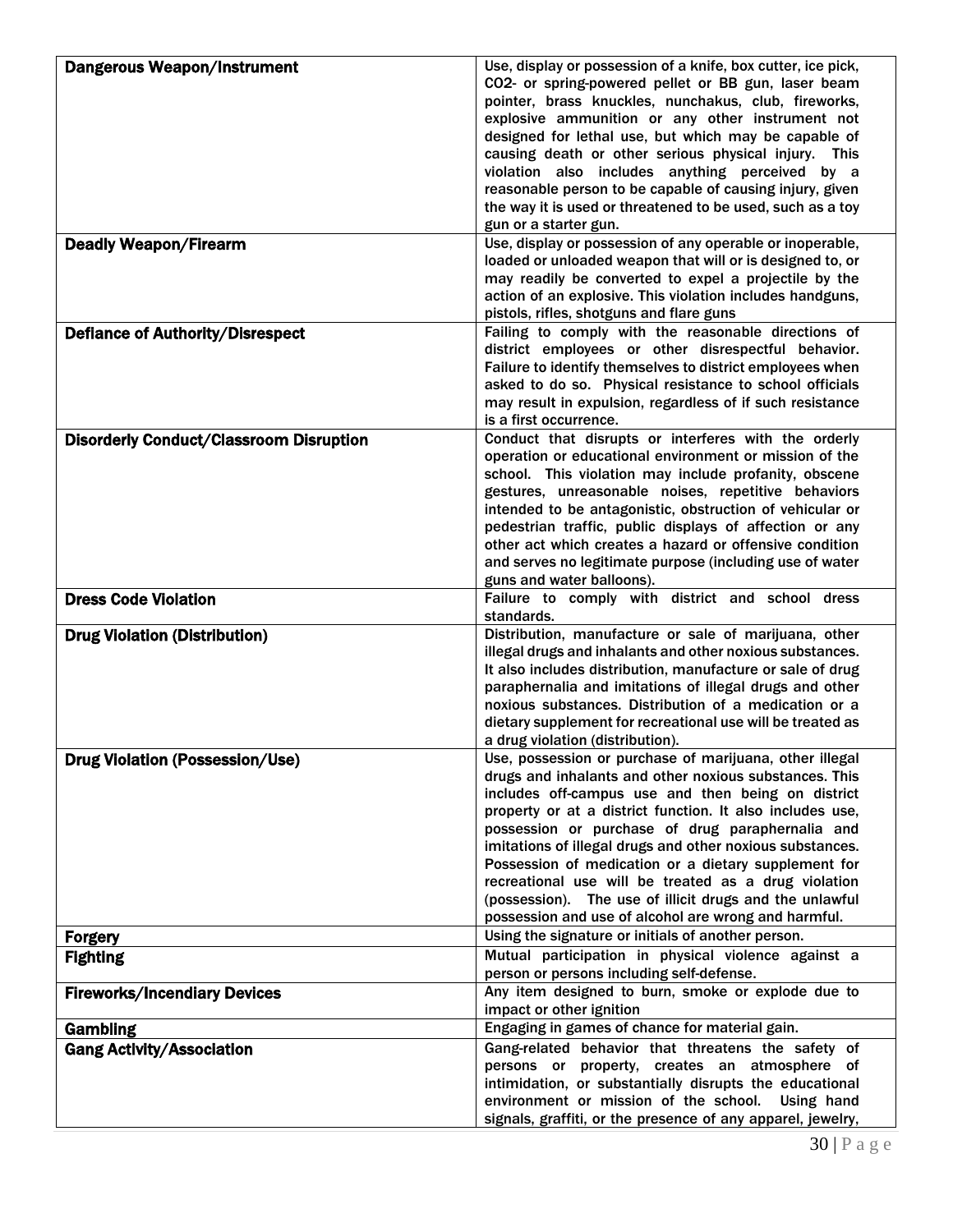|                                                                      | accessory, or manner of dress or grooming that, by virtue<br>of its color, arrangement, trademark, symbol, or any<br>other attribute indicates or implies membership or                                                                                                                                                                                                                                                                                                                                                                                                                                                                                                                                                                                                             |
|----------------------------------------------------------------------|-------------------------------------------------------------------------------------------------------------------------------------------------------------------------------------------------------------------------------------------------------------------------------------------------------------------------------------------------------------------------------------------------------------------------------------------------------------------------------------------------------------------------------------------------------------------------------------------------------------------------------------------------------------------------------------------------------------------------------------------------------------------------------------|
|                                                                      | affiliation with such a group or that may be interpreted<br>as such.                                                                                                                                                                                                                                                                                                                                                                                                                                                                                                                                                                                                                                                                                                                |
| <b>Good Neighbor Policy</b><br><b>Incitement</b>                     | Any act of Disorderly Conduct before school, during<br>delayed start mornings or during lunch release. Conduct<br>that disrupts or interferes with the orderly operation and<br>peacefulness of surrounding businesses or homes. This<br>violation may include profanity, obscene gestures,<br>unreasonable noises, and obstruction of vehicular or<br>pedestrian traffic, public displays of affection or any act<br>which creates a hazard or offensive condition and serves<br>no legitimate purpose. Any violation of the Good<br>Neighbor Policy will be deemed to have taken place on<br>campus for disciplinary consequences.<br>Instigating violence/fights by spreading rumors,<br>engaging in gossip or passing notes that a reasonable<br>person would find inflammatory |
| <b>Information Systems/Electronic Devices Violation</b>              | Inappropriate use of electronic devices, such as<br>computers, personal digital assistants (PDAs), cell<br>phones, cameras and audio/video recorders, and other<br>information systems devices, such as the Internet and e-<br>mail. This violation includes the use of any recording or<br>video device in such a way that it violates the privacy of<br>others.                                                                                                                                                                                                                                                                                                                                                                                                                   |
| <b>Insubordination</b>                                               | Not obeying or complying with authority: refusing to<br>follow simple orders or requests.                                                                                                                                                                                                                                                                                                                                                                                                                                                                                                                                                                                                                                                                                           |
| Loitering                                                            | Lingering without purpose at any time on adjacent<br>private property or in the parking lots.                                                                                                                                                                                                                                                                                                                                                                                                                                                                                                                                                                                                                                                                                       |
| <b>Lying/False Accusation</b>                                        | Knowingly giving false or misleading information,<br>including false accusations against others.                                                                                                                                                                                                                                                                                                                                                                                                                                                                                                                                                                                                                                                                                    |
| <b>Medication or Dietary Supplement (Unauthorized</b><br>Possession) | Unauthorized possession or distribution of a medication<br>or dietary supplement on school grounds or while<br>traveling between school and home. Possession or<br>distribution of medication or a dietary supplement for<br>recreational use will be treated as a drug violation.                                                                                                                                                                                                                                                                                                                                                                                                                                                                                                  |
| <b>Possession of a Weapon</b>                                        | Weapons in vehicles parked in the school parking lot are<br>considered a possession violation.                                                                                                                                                                                                                                                                                                                                                                                                                                                                                                                                                                                                                                                                                      |
| Robbery/Extortion                                                    | The solicitation of money or property in return for<br>protection or under threat to inflict harm.                                                                                                                                                                                                                                                                                                                                                                                                                                                                                                                                                                                                                                                                                  |
| <b>Sexual Abuse</b>                                                  | Sexual contact without consent. Any act which violates<br>State Statute on illegal sexual conduct, (A.R.S. 13-<br>1401.1, .2 and .3), sexual conduct with a minor, indecent<br>exposure (A.R.S. 13-1402) and public sexual indecency<br>(A.R.S. 13-1403). [copies of these laws are available in<br>the school office or library]                                                                                                                                                                                                                                                                                                                                                                                                                                                   |
| <b>Sexual Harassment</b>                                             | Unwelcome conduct of a sexual nature, regardless of<br>whether the conduct is verbal, physical or through any<br>type of electronic means. Sexual harassment may also<br>constitute sexual abuse.                                                                                                                                                                                                                                                                                                                                                                                                                                                                                                                                                                                   |
| <b>Sexual Offense</b>                                                | Conduct, sexual conduct on school property or during<br>school-related activities that is immoral by community<br>standards. This violation includes indecent exposure,<br>sexual intercourse, lewd phone calls and possession of<br>sexually explicit materials.                                                                                                                                                                                                                                                                                                                                                                                                                                                                                                                   |
| <b>Student Speech</b>                                                | Prohibited speech or violation of valid school restrictions<br>on the time, place or manner of speech or other<br>communications. This violation includes speech that                                                                                                                                                                                                                                                                                                                                                                                                                                                                                                                                                                                                               |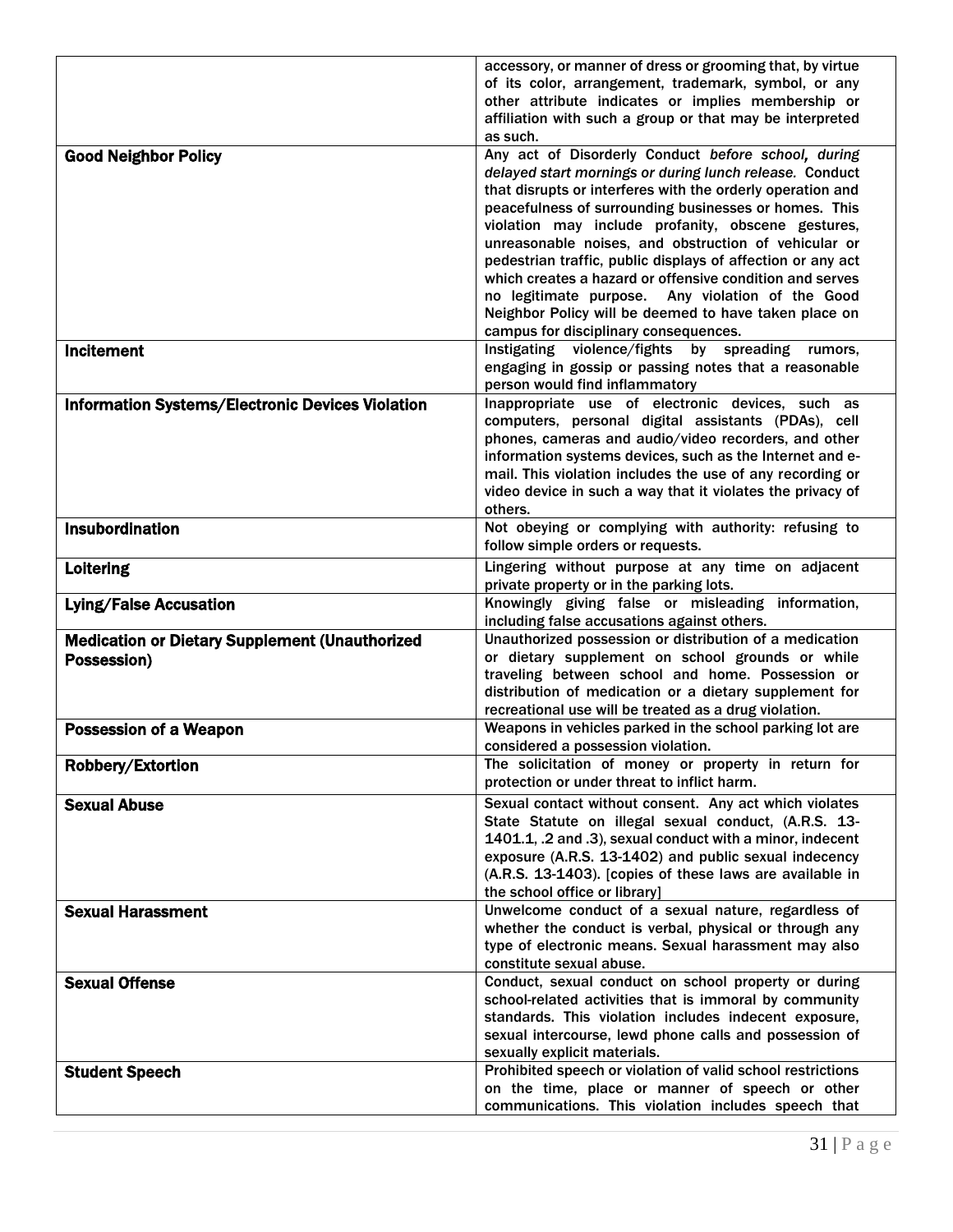|                                                            | causes a material and substantial disruption; lewd,<br>vulgar or plainly offensive speech; ethnic slurs, profanity,<br>"fighting words", incitement to fight (including rumor,                                                                                                                                                                                                                                                                                                                                                                                                                                                                                                                                                                           |
|------------------------------------------------------------|----------------------------------------------------------------------------------------------------------------------------------------------------------------------------------------------------------------------------------------------------------------------------------------------------------------------------------------------------------------------------------------------------------------------------------------------------------------------------------------------------------------------------------------------------------------------------------------------------------------------------------------------------------------------------------------------------------------------------------------------------------|
|                                                            | gossip, note passing), and threats of violence.                                                                                                                                                                                                                                                                                                                                                                                                                                                                                                                                                                                                                                                                                                          |
| <b>Tampering with Material, Grades, or Records</b>         | Interfering with, altering, or attempting to alter school<br>grades or other<br>records,<br>documents<br>without<br>authorization from an appropriate school official for the<br>purpose of changing, falsifying, or removing the original<br>information found in such records.                                                                                                                                                                                                                                                                                                                                                                                                                                                                         |
| <b>Tardiness</b>                                           | Excessive late arrival to a scheduled class despite                                                                                                                                                                                                                                                                                                                                                                                                                                                                                                                                                                                                                                                                                                      |
|                                                            | teacher interventions. Students must be in their seats,                                                                                                                                                                                                                                                                                                                                                                                                                                                                                                                                                                                                                                                                                                  |
|                                                            | ready for instruction, when the bell rings.                                                                                                                                                                                                                                                                                                                                                                                                                                                                                                                                                                                                                                                                                                              |
| <b>Theft</b>                                               | Taking or concealing property that belongs to others. This<br>violation includes copyright violations and passing<br>counterfeit money.                                                                                                                                                                                                                                                                                                                                                                                                                                                                                                                                                                                                                  |
| <b>Threats/A.R.S. §13-2911</b><br><b>Tobacco Violation</b> | Threatening the safety of persons or property. This<br>includes violations of A.R.S. §13-2911: (1) bomb threats<br>and other actions that disrupt or interfere with normal<br>operations through either threats of physical injury to a<br>student, employee or other person on district property; or<br>threats to cause damage to district property or to the<br>property of any student or employee; (2) going on or<br>remaining on district property for the purpose of<br>disrupting or interfering with the use of district property<br>by students or staff, and (3) disobeying a lawful order to<br>leave district property.<br>The use, distribution or possession of a tobacco product.<br>This includes the use or possession of any type of |
|                                                            | vapor/inhalation product, or electronic/vapor device.<br>Prescription medications must be processed through the<br>nurse's office.                                                                                                                                                                                                                                                                                                                                                                                                                                                                                                                                                                                                                       |
| <b>Trespassing</b>                                         | Unauthorized presence on district property.                                                                                                                                                                                                                                                                                                                                                                                                                                                                                                                                                                                                                                                                                                              |
| <b>Truancy/Unexcused Absence</b>                           | Any absence that is not excused by the student's parent<br>or legal guardian and approved by the appropriate school<br>official.                                                                                                                                                                                                                                                                                                                                                                                                                                                                                                                                                                                                                         |
| <b>Unlawful Entry</b>                                      | Unauthorized entry into district buildings.                                                                                                                                                                                                                                                                                                                                                                                                                                                                                                                                                                                                                                                                                                              |
| <b>Vandalism</b>                                           | Destroying or defacing property of the district, staff or<br>students. This violation includes unauthorized graffiti.                                                                                                                                                                                                                                                                                                                                                                                                                                                                                                                                                                                                                                    |
| <b>Violent Behavior</b>                                    | Throwing items, shoving, pushing or any other aggressive<br>acts that cause fear in others.<br>(Governing Board Policies J-2300 JIC, J-2400 JICB, J-<br>2900 ЈІСҒ, Ј-2962 ЈІСҒА-R, Ј-300 ЈІСС, Ј-3050 ЈІСН, Ј-<br>4600 JK, J-4611 JK-R)                                                                                                                                                                                                                                                                                                                                                                                                                                                                                                                  |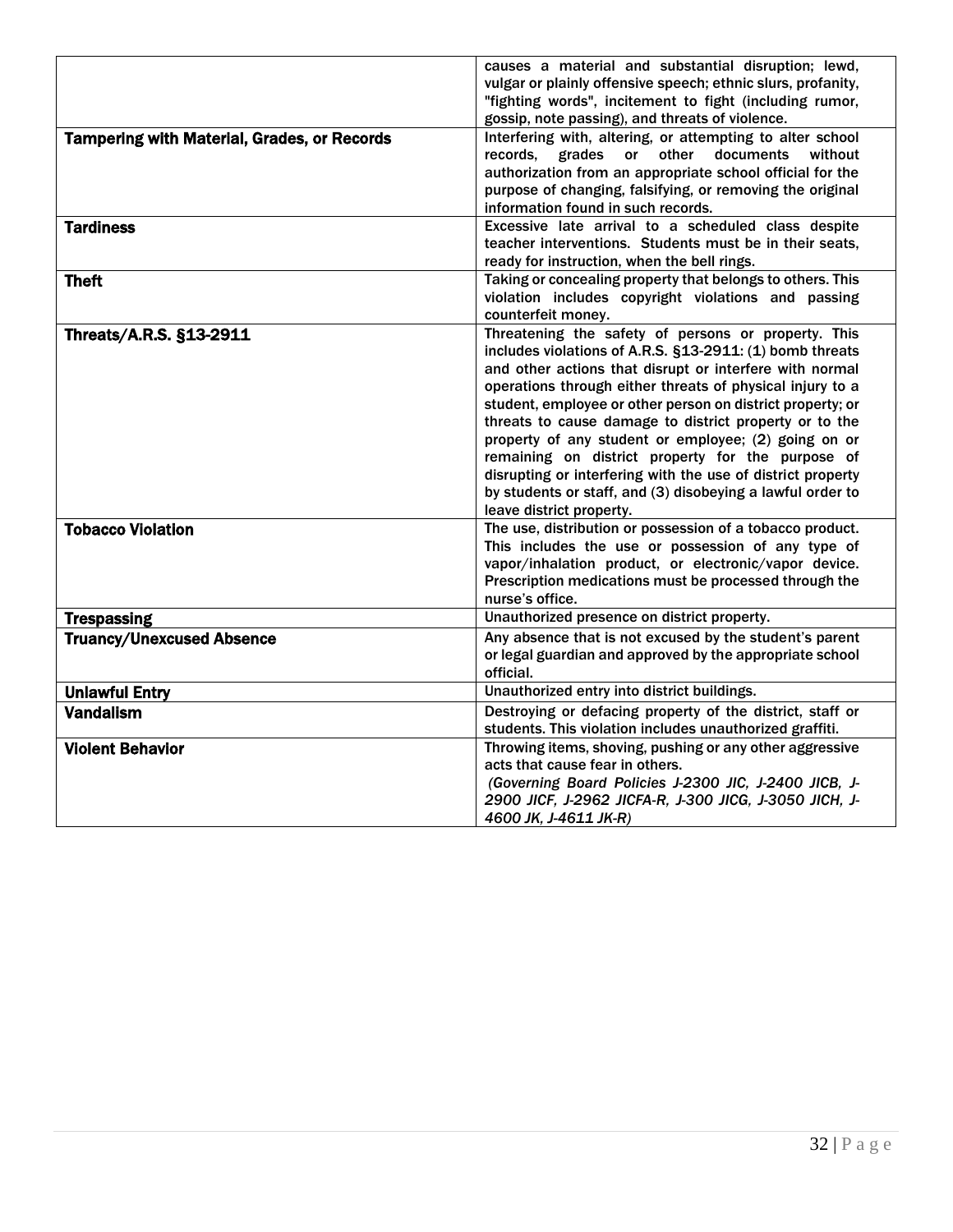### **JICK © STUDENT BULLYING / HARASSMENT / INTIMIDATION**

The Governing Board believes it is the right of every student to be educated in a positive, safe, caring, and respectful learning environment. The Board further believes a school environment inclusive of these traits maximizes student achievement, fosters student personal growth, and helps students build a sense of community that promotes positive participation as members of society.

The district, in partnership with parents, guardians, and students, shall establish and maintain a school environment based on these beliefs. The district shall identify and implement age-appropriate programs designed to instill in students the values of positive interpersonal relationships, mutual respect, and appropriate conflict resolution.

To assist in achieving a school environment based on the beliefs of the Governing Board, bullying, harassment or intimidation as defined by this policy will not be tolerated.

#### **Definitions**

*Bullying*: Bullying may occur when a student or group of students engages in any form of behavior that includes such acts as intimidation and/or harassment that

- A. has the effect of physically harming a student, damaging a student's property, or placing a student in reasonable fear of harm or damage to property,
- B. is sufficiently severe, persistent or pervasive that the action, behavior, or threat creates an intimidating, threatening, or abusive environment in the form of physical or emotional harm,
- C. occurs when there is a real or perceived imbalance of power or strength, or
- D. may constitute a violation of law.

Bullying of a student or group of students can be manifested through written, verbal, physical, or emotional means and may occur in a variety of forms including, but not limited to

- A. verbal, written/printed or graphic exposure to derogatory comments, extortion, exploitation, name calling, or rumor spreading either directly through another person or group or through cyberbullying,
- B. exposure to social exclusion or ostracism,
- C. physical contact including but not limited to pushing, hitting, kicking, shoving, or spitting, and
- D. damage to or theft of personal property.

*Cyberbullying*: Cyberbullying is, but not limited to, any act of bullying committed by use of electronic technology or electronic communication devices, including telephonic devices, social networking and other Internet communications, on school computers, networks, forums and mailing lists, or other District-owned property, and by means of an individual's personal electronic media and equipment.

*Harassment*: Harassment is intentional behavior by a student or group of students that is disturbing or threatening to another student or group of students. Intentional behaviors that characterize harassment include, but are not limited to, stalking, hazing, social exclusion, name calling, unwanted physical contact and unwelcome verbal or written comments, photographs and graphics. Harassment may be related, but not limited to, race, religious orientation, sexual orientation, cultural background, economic status, size or personal appearance. Harassing behaviors can be direct or indirect and by use of social media.

*Intimidation*: Intimidation is intentional behavior by a student or group of students that places another student or group of students in fear of harm of person or property. Intimidation can be manifested emotionally or physically, either directly or indirectly, and by use of social media.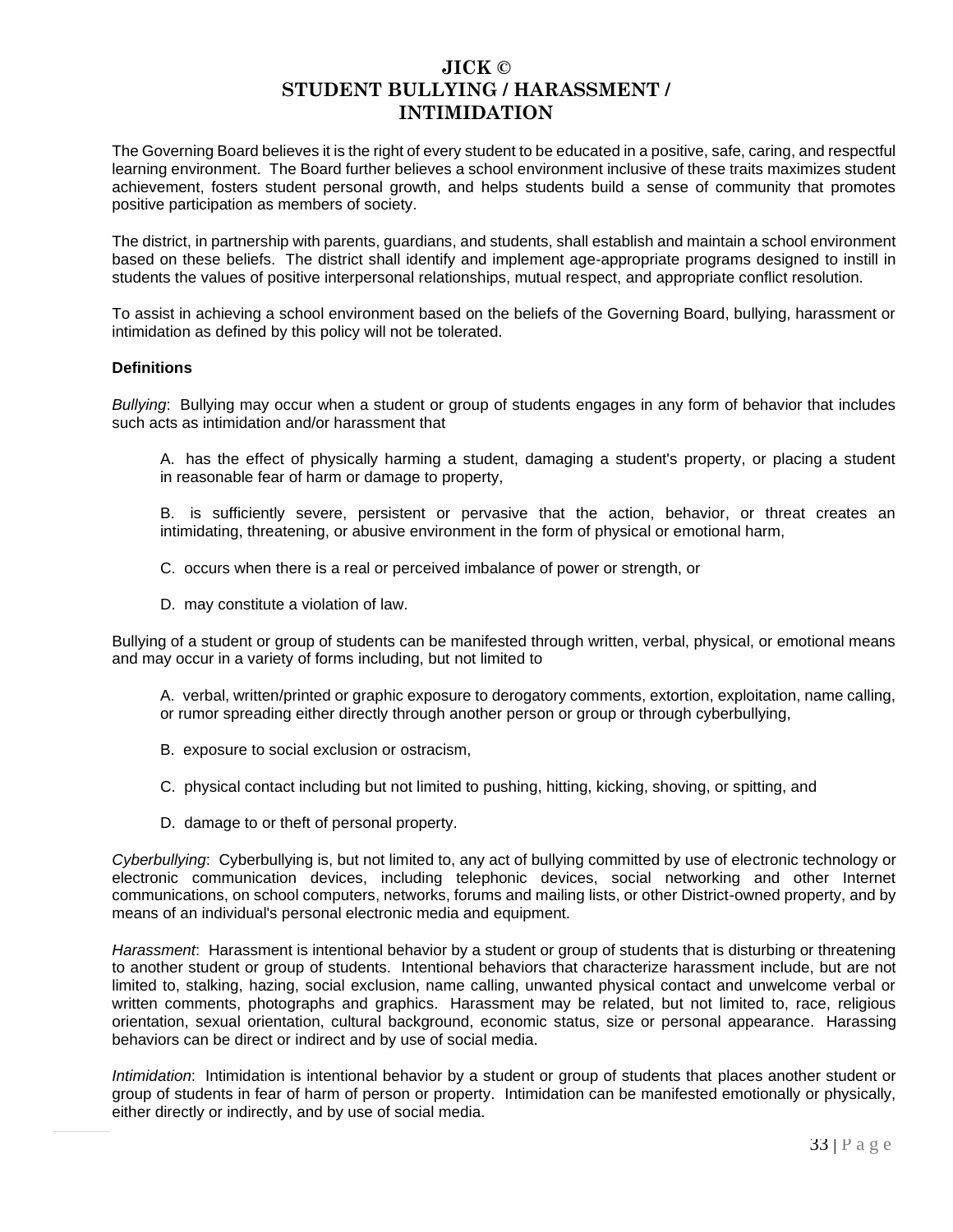#### **Prohibitions and Discipline**

Students are prohibited from bullying, harassment, or intimidation on school grounds, school property, school buses, at school bus stops, at school-sponsored events and activities, and through the use of electronic technology or electronic communication equipment on school computers, networks, forums, or mailing lists.

Disciplinary action may result for bullying, harassment, or intimidation which occurs outside of the school and the school day when such bullying, harassment, or intimidation results in a substantial physical, mental, or emotional negative effect on the victim while on school grounds, school property, school buses, at school bus stops, or at school-sponsored events and activities, or when such act(s) interfere with the authority of the school system to maintain order. All suspected violations of law will be reported to local law enforcement.

#### **Reporting Incidents of Bullying/ Harassment/Intimidation**

A student who is experiencing bullying, harassment, intimidation or believes another student is experiencing bullying, harassment, or intimidation is to report the situation to the principal or another school employee. A school employee who becomes aware of or suspects a student is being bullied, harassed or intimidated shall immediately notify the school administrator. School personnel shall maintain confidentiality of the reported information.

The initial notification of an alleged incident may be provided verbally. A detailed written description of the incident and any other relevant information must be provided on form(s) made available by the school and submitted to the principal within one (1) school day of the verbal report. Should the principal be the employee who observes, is informed of, or suspects a student is experiencing bullying the principal shall document the incident or concern in writing. Failure by an employee to report a suspected case of bullying may result in disciplinary action up to suspension without pay or dismissal pursuant to Board Policies GCQF and GDQD.

Reprisal by any student or staff member directed toward a student or employee related to the reporting of a case of bullying or a suspected case of bullying, harassment, or intimidation shall not be tolerated, and the individual(s) will be subject to the disciplines set out in applicable District policies and administrative regulations.

At the time a student reports alleged bullying, harassment, or intimidation the principal shall provide to the student who has allegedly been bullied, harassed, or intimidated a written copy of student rights, protections and support services available to the student and shall notify the student's parent(s)/guardian(s) of the suspected incident of harassment, intimidation or bullying.

The principal shall investigate *all* reports of bullying, harassment, or intimidation. If the principal determines that bullying, harassment, or intimidation has occurred, discipline will be administered pursuant to Board Policies JK, JKD, and JKE. Regardless of the outcome of the investigation the principal will meet with the involved students to review the findings of the investigation. Subject to the restrictions of the Family Educational Rights and Privacy Act (FERPA) set out in Policy JR, the parent(s) or guardian(s) of the involved students shall also be informed of the findings of the investigation.

Documentation related to reported bullying, harassment, or intimidation and subsequent investigation shall be maintained by the District for not less than six (6) years. In the event the District reports incidents to persons other than school officials or law enforcement all individually identifiable information shall be redacted. Restrictions established by FERPA on disclosure of personally identifiable student information must be observed at all times.

The Superintendent shall establish procedures for the dissemination of information to students, parents and guardians. The information will include, but not be limited to, Governing Board policies, incident reporting, support services (proactive and reactive) and student's rights. The dissemination of this information shall

- A. occur during the first (1st) week of each school year,
- B. be provided to each incoming student during the school year at the time of the student's registration,
- C. be posted in each classroom and in common areas of the school, and
- D. be summarized in the student handbook and on the District website, and

the Superintendent shall establish procedures for the dissemination of information to District employees including, but not limited to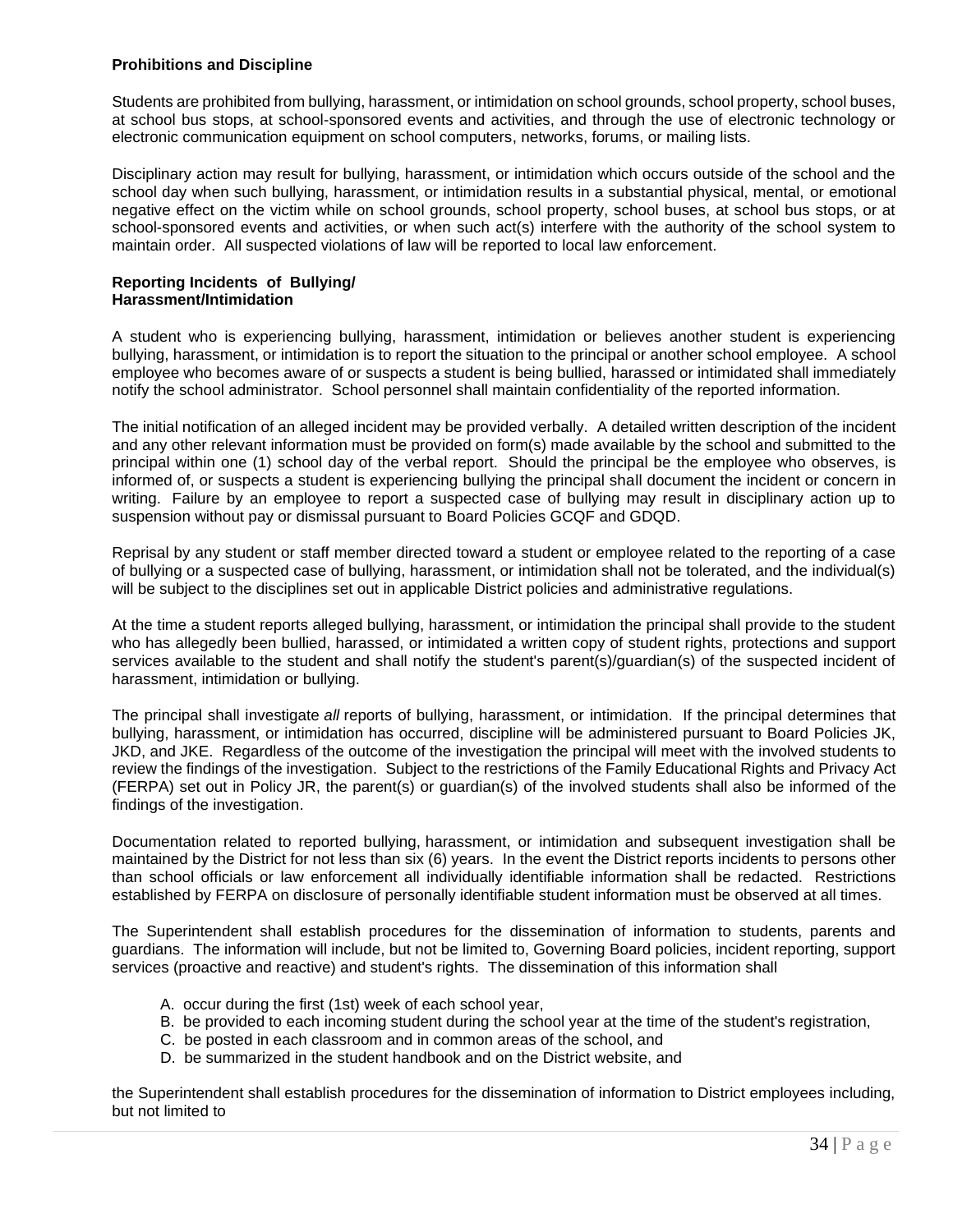- A. Governing Board policy,
- B. preventive measures,
- C. incident reporting procedures,
- D. available support services for students (both proactive and reactive), and
- E. student rights.

Information will be provided to staff members at the beginning of each instructional year and on the first day of employment for new employees.

The Superintendent shall establish procedures designed to protect the health and safety of students who are physically harmed as the result of bullying, harassment, or intimidation. These will include, when appropriate, procedures for contacting emergency medical services, law enforcement agencies, or both.

Knowingly submitting a false report under this policy shall subject the student to discipline up to and including suspension or expulsion. Where disciplinary action is necessary pursuant to any part of this policy, relevant District policies shall be followed.

Law enforcement authorities shall be notified any time District officials have a reasonable belief that an incidence of bullying is a violation of the law.

### **JICK-R ©**

#### REGULATION

### **STUDENT BULLYING / HARASSMENT / INTIMIDATION**

The District does not tolerate bullying, harassment, or intimidation in any form. Further, the District shall investigate each complaint of bullying, harassment, or intimidation and will take appropriate, timely, and responsive action.

*Bullying*: Bullying may occur when a student or group of students engages in any form of behavior that includes such acts as intimidation and/or harassment that

A. has the effect of physically harming a student, damaging a student's property, or placing a student in reasonable fear of harm or damage to property,

B. is sufficiently severe, persistent or pervasive that the action, behavior, or threat creates an intimidating, threatening, or abusive environment in the form of physical or emotional harm,

C. occurs when there is a real or perceived imbalance of power or strength, or

D. may constitute a violation of law.

Any student who feels he or she has been the victim of bullying, harassment, or intimidation or suspects other students of being bullied, harassed, or intimidated should file a complaint with the principal or the principal's designee or other school employee. The student's report may be provided verbally or in writing. A student's verbal report will be documented in writing by the employee receiving the report.

Any staff member who becomes aware of or suspects that a student is experiencing bullying, harassment, or intimidation shall immediately notify the principal or the principal's designee. Employees may initially give verbal notice to the principal or the principal's designee but shall submit a written report to the principal or the principal's designee within one (1) school day of the verbal report.

Reprisal directed toward a student or employee for the reporting of a case of bullying, harassment, or intimidation or a suspected case of bullying, harassment, or intimidation will not be tolerated. Students involved directly or indirectly in reprisal will be disciplined pursuant to Board Policies JK, JKD, and JKE. Any suspected violation of the law will be reported to law enforcement authorities.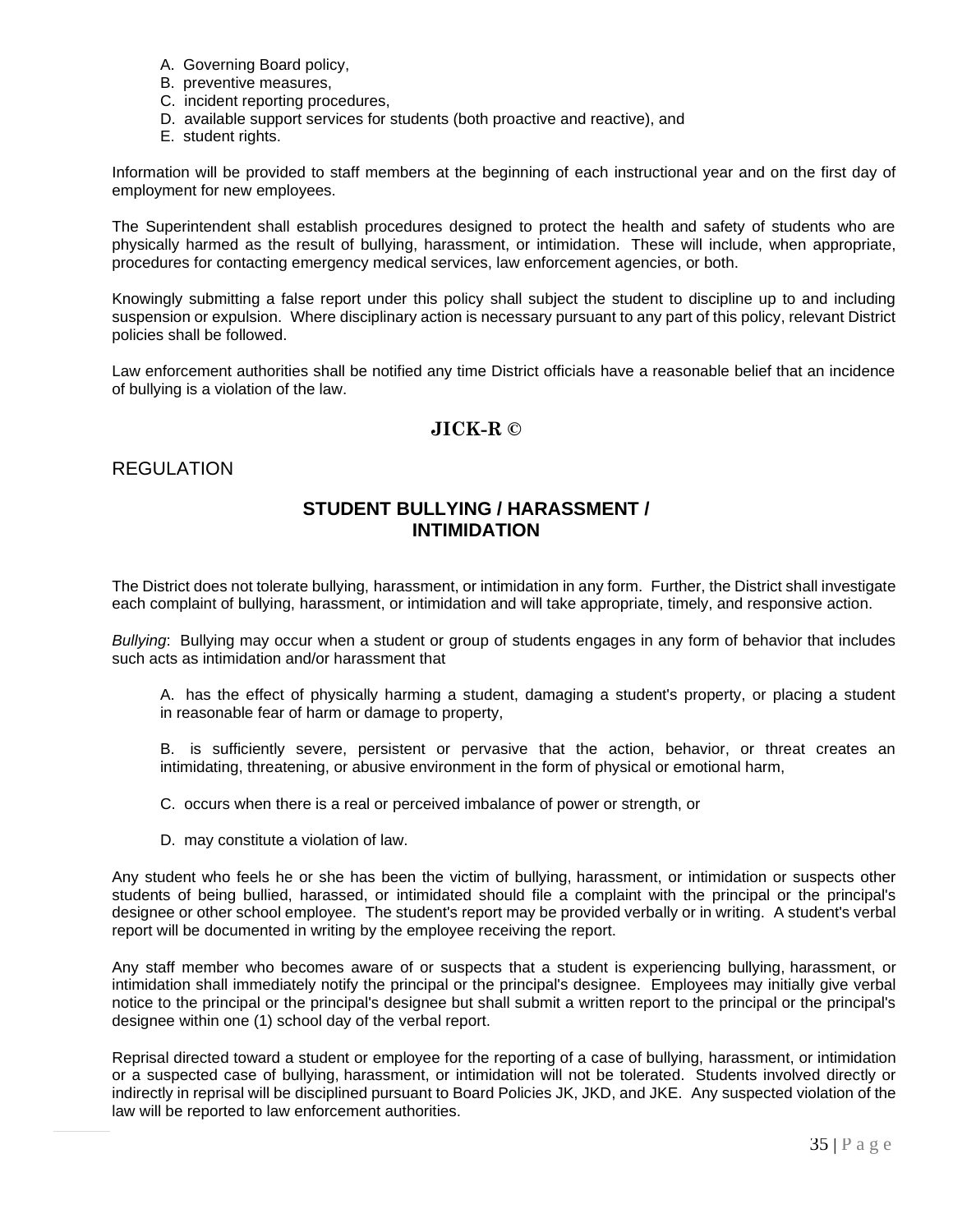Investigation of submitted complaints shall be initiated by the principal or the principal's designee as soon as is feasible, but not later than two (2) school days after the initial report. Each investigation will be comprehensive to the extent determined appropriate by the principal or the principal's designee. In investigating the complaint, the principal or the principal's designee will maintain confidentiality to the extent reasonably possible, subject to the restrictions pertaining to disclosure of personally identifiable student information established in the Family Educational Rights and Privacy Act (FERPA).

Each investigation will be documented by the principal or the principal's designee. Documentation will be maintained by the District for at least six (6) years. In the event the District must report incidents to persons other than school officials or law enforcement, all individually identifiable information shall be redacted.

Should the principal or the principal's designee determine that bullying, harassment, or intimidation has occurred discipline will be administered pursuant to Board Policies JK, JKD, and JKE. Regardless of the outcome of the investigation the principal or the principal's designee will meet with the student who reported or was reported as being bullied, harassed, or intimidated to review the findings of the investigation. Additionally, the parent(s) or guardian(s) of the involved students will be informed of the findings of the investigation.

The Superintendent is responsible for determining the methods of information delivery to employees and students. The Superintendent shall provide to the school principals, supervisors and all other District employees the information necessary to comply with Governing Board Policy JICK. The information related to bullying, harassment, or intimidation is to include but not be limited to preventive measures, incident reporting, related support services available (proactive and reactive), student rights, employee responsibilities, and the ramifications of not reporting a bullying incident or suspicion of bullying, harassment, or intimidation. The information shall be disseminated to District personnel at the beginning of each year and as the Superintendent otherwise determines to be appropriate.

The principal or the principal's designee is responsible to ensure information related to bullying, harassment, or intimidation is disseminated to students, and parents and guardians. The information shall include but not be limited to Governing Board policy, incident reporting, support services (proactive and reactive) and student's rights. The dissemination of this information will

- A. occur during the first (1st) week of each school year,
- B. be posted in each classroom and in common areas of the school,
- C. be summarized in the student handbook and on the District website, and
- D. be provided to each incoming student during the school year at the time of registration.

The principal or the principal's designee is also responsible to ensure information is disseminated to all students who report bullying, harassment, or intimidation, including, at the time the incident is reported, a written copy of student rights, protections and support services available to the student; a copy of the report shall also be given to the student's parent(s)/guardian(s).

The principal or the principal's designee is responsible for the maintenance of documentation related to bullying, harassment, or intimidation.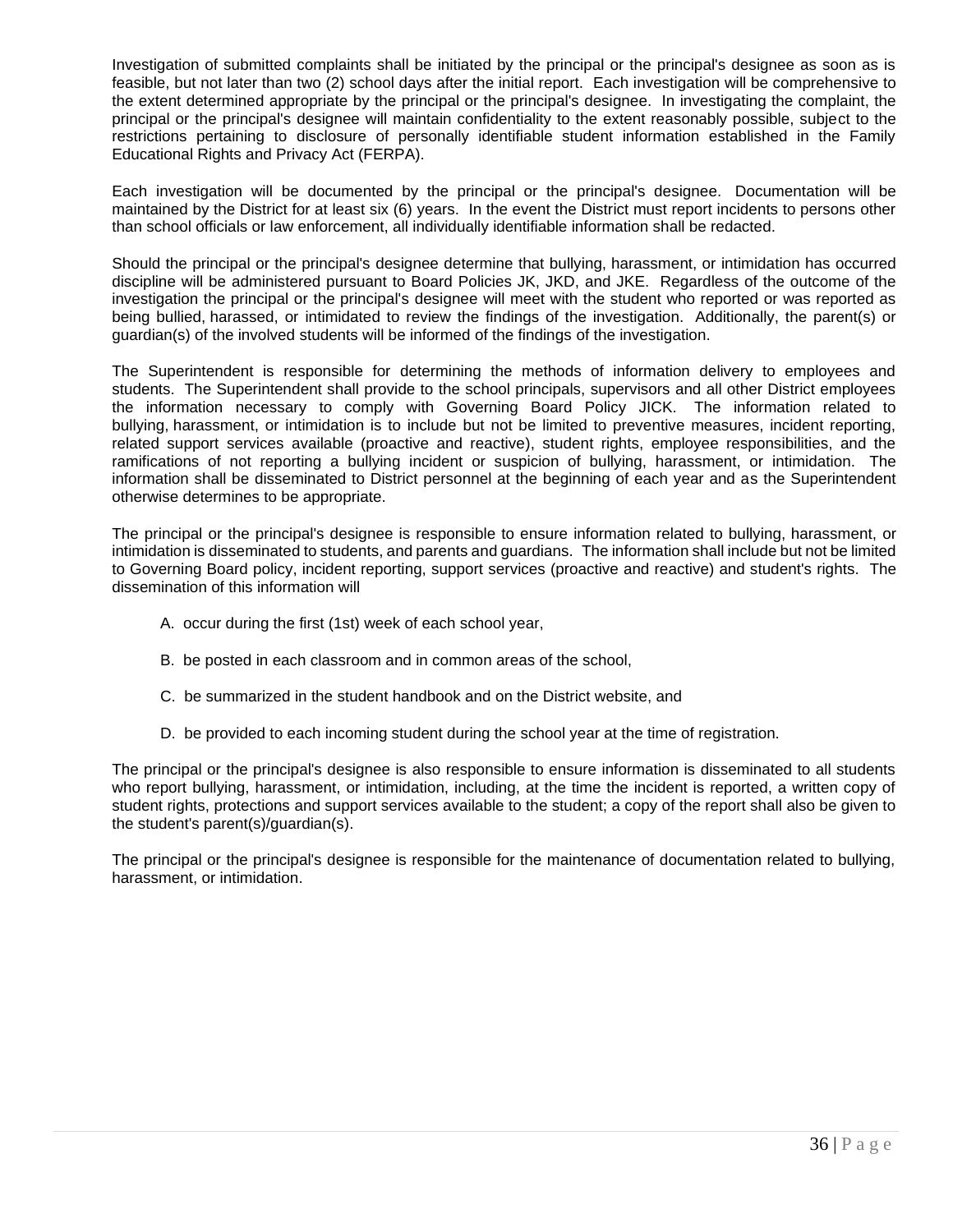# **JICK-EA ©**

**EXHIBIT** 

# **STUDENT BULLYING / HARASSMENT / INTIMIDATION**

### **COMPLAINT FORM (To be filed with any School District employee who will forward this document to the principal or the principal's designee)**

| <b>Please print:</b>                                                                                                                                                                                                                                                                                         |  |
|--------------------------------------------------------------------------------------------------------------------------------------------------------------------------------------------------------------------------------------------------------------------------------------------------------------|--|
|                                                                                                                                                                                                                                                                                                              |  |
|                                                                                                                                                                                                                                                                                                              |  |
| Telephone ___________________ Another phone where you can be reached ___________                                                                                                                                                                                                                             |  |
|                                                                                                                                                                                                                                                                                                              |  |
|                                                                                                                                                                                                                                                                                                              |  |
| I wish to complain against:                                                                                                                                                                                                                                                                                  |  |
|                                                                                                                                                                                                                                                                                                              |  |
| Specify your complaint by stating the problem as you see it. Describe the incident, the<br>participants, the background to the incident, and any attempts you have made to solve the<br>problem. Be sure to include all relevant dates, times, and places. Additional pages may be<br>attached if necessary. |  |
|                                                                                                                                                                                                                                                                                                              |  |
|                                                                                                                                                                                                                                                                                                              |  |
|                                                                                                                                                                                                                                                                                                              |  |
|                                                                                                                                                                                                                                                                                                              |  |
|                                                                                                                                                                                                                                                                                                              |  |
|                                                                                                                                                                                                                                                                                                              |  |
|                                                                                                                                                                                                                                                                                                              |  |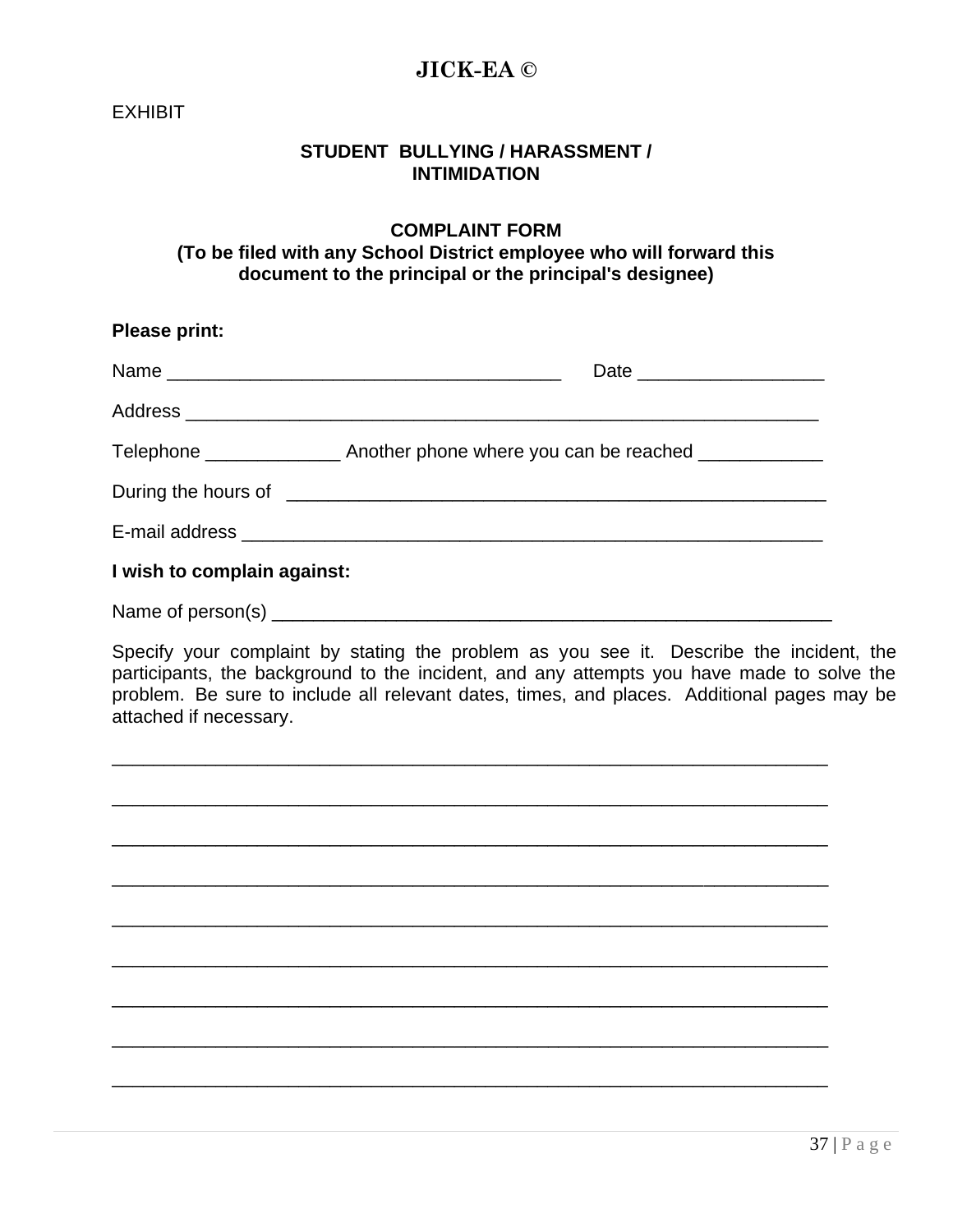If there is anyone who could provide more information regarding this complaint, please list name(s), address(es), and telephone number(s).

| Name                   | Address                                                            | <b>Telephone Number</b>                                                                          |
|------------------------|--------------------------------------------------------------------|--------------------------------------------------------------------------------------------------|
|                        |                                                                    |                                                                                                  |
|                        |                                                                    |                                                                                                  |
| The projected solution |                                                                    |                                                                                                  |
|                        |                                                                    | Indicate what you think can and should be done to solve the problem. Be as specific as possible. |
|                        |                                                                    |                                                                                                  |
|                        |                                                                    |                                                                                                  |
|                        |                                                                    |                                                                                                  |
|                        |                                                                    |                                                                                                  |
|                        |                                                                    |                                                                                                  |
|                        |                                                                    |                                                                                                  |
|                        |                                                                    |                                                                                                  |
|                        |                                                                    |                                                                                                  |
|                        | I certify this information is correct to the best of my knowledge. |                                                                                                  |
|                        |                                                                    | Date ______________                                                                              |
|                        |                                                                    | Date _____________                                                                               |
|                        |                                                                    | Date _______________                                                                             |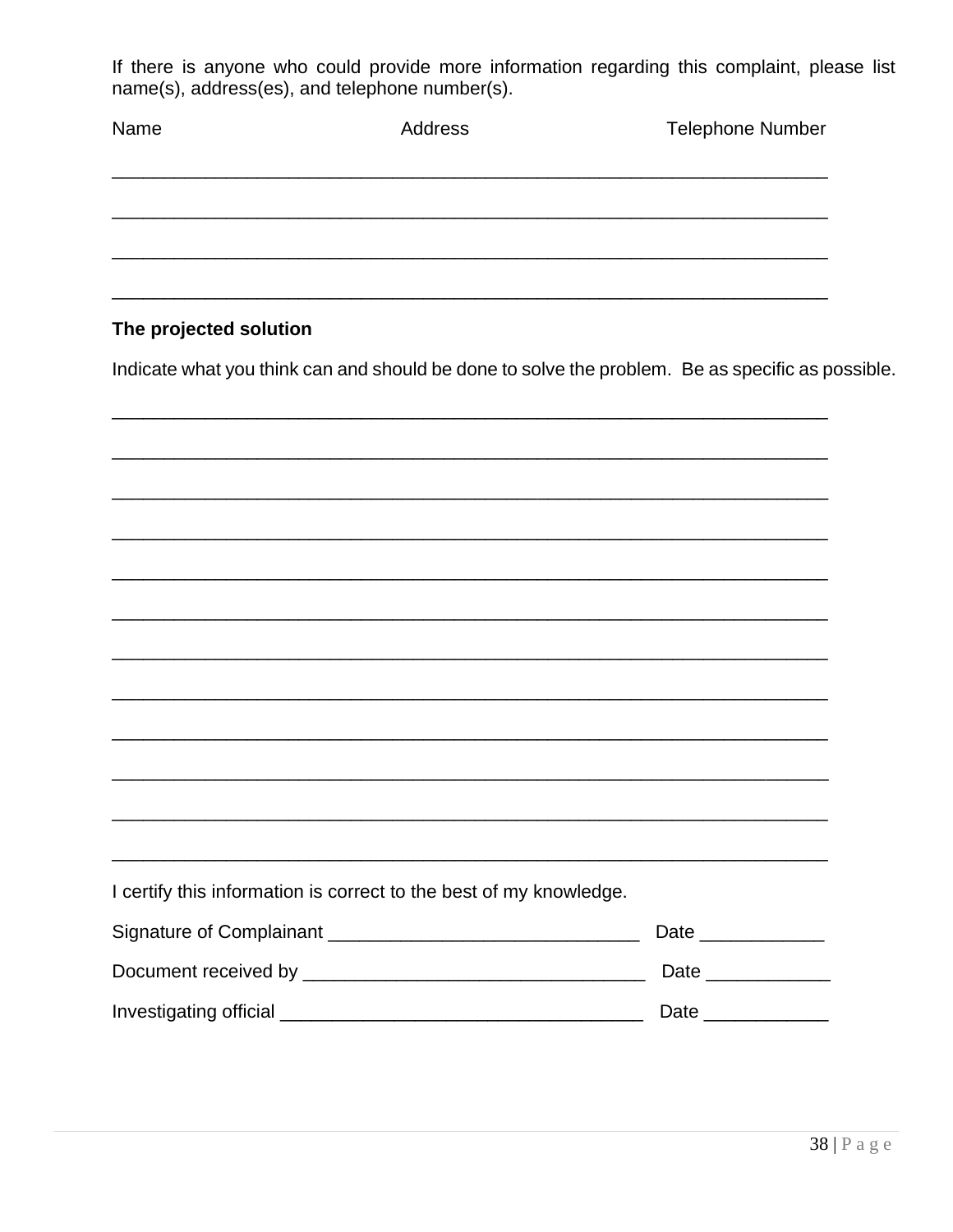### **STUDENT BULLYING / HARASSMENT / INTIMIDATION**

# **(To be displayed in school buildings and in student handbooks)**

The Governing Board of the Mingus Union High School District believes it is the right of every student to be educated in a positive, safe, caring, and respectful learning environment. The Governing Board further believes a school environment that is inclusive of these traits maximizes student achievement, fosters student personal growth, and helps a student build a sense of community that promotes positive participation as citizens in society.

To assist in achieving a school environment based on the beliefs of the Governing Board, bullying, harassment, or intimidation in any form will not be tolerated.

*Bullying*: Bullying may occur when a student or group of students engages in any form of behavior that includes such acts as intimidation and/or harassment that

- A. has the effect of physically harming a student, damaging a student's property, or placing a student in reasonable fear of harm or damage to property,
- B. is sufficiently severe, persistent or pervasive that the action, behavior, or threat creates an intimidating, threatening, or abusive environment in the form of physical or emotional harm,
- C. occurs when there is a real or perceived imbalance of power or strength, or
- D. may constitute a violation of law.

Bullying of a student or group of students can be manifested through written, verbal, physical, or emotional means and may occur in a variety of forms including, but not limited to

- A. verbal, written/printed or graphic exposure to derogatory comments, extortion, exploitation, name calling, or rumor spreading either directly through another person or group or through cyberbullying,
- B. exposure to social exclusion or ostracism,
- C. physical contact including but not limited to pushing, hitting, kicking, shoving, or spitting, and
- D. damage to or theft of personal property.

*Cyberbullying*: Cyberbullying is, but not limited to, any act of bullying committed by use of electronic technology or electronic communication devices, including telephonic devices, social networking and other Internet communications, on school computers, networks, forums and mailing lists, or other District-owned property, and by means of an individual's personal electronic media and equipment.

*Harassment*: Harassment is intentional behavior by a student or group of students that is disturbing or threatening to another student or group of students. Intentional behaviors that characterize harassment include, but are not limited to, stalking, hazing, social exclusion, name calling, unwanted physical contact and unwelcome verbal or written comments, photographs and graphics. Harassment may be related, but not limited to, race, religious orientation, sexual orientation, cultural background, economic status, size or personal appearance. Harassing behaviors can be direct or indirect and by use of social media.

*Intimidation*: Intimidation is intentional behavior by a student or group of students that places another student or group of students in fear of harm of person or property. Intimidation can be manifested emotionally or physically, either directly or indirectly, and by use of social media.